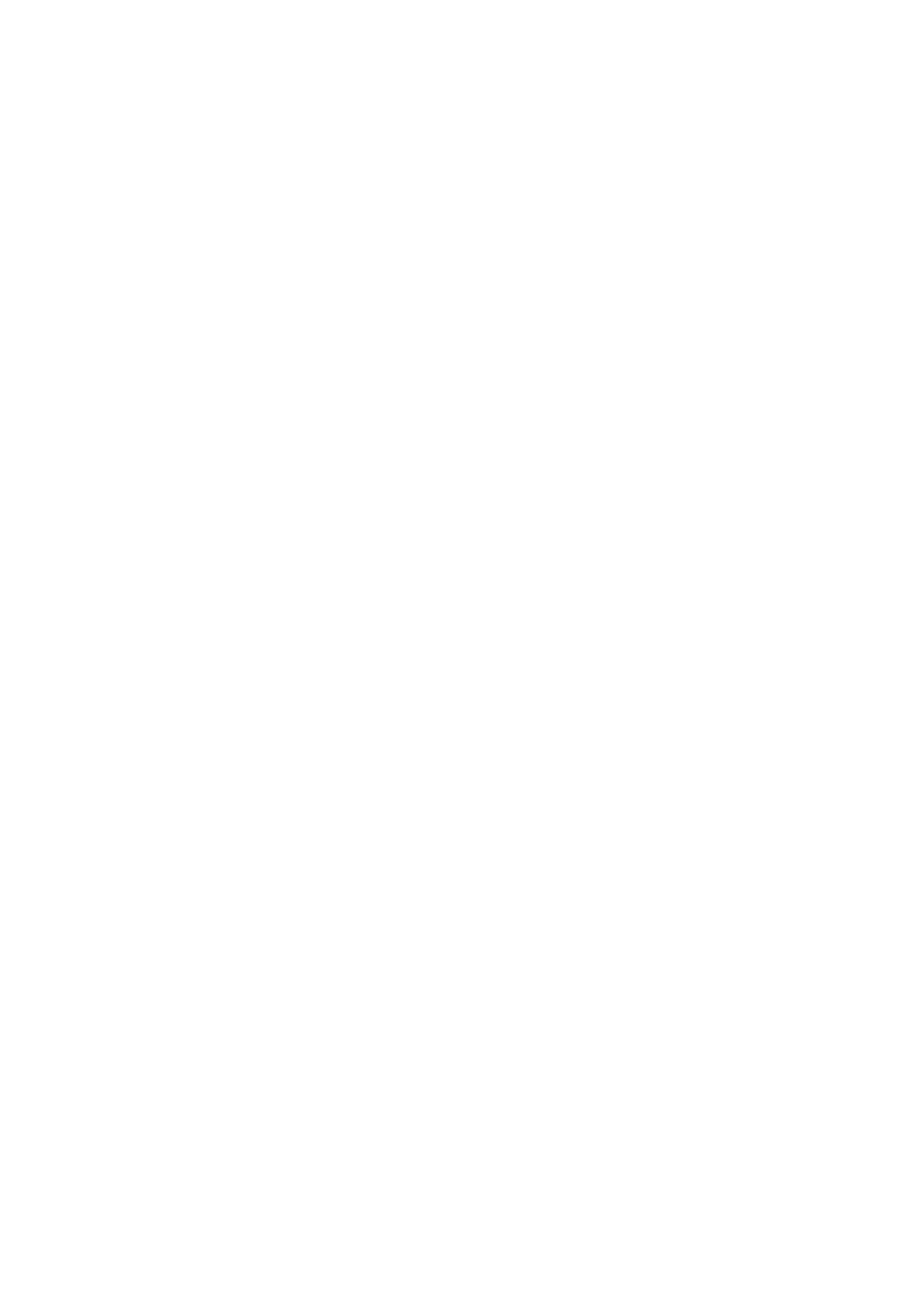Copyright © International Labour Organization 2012 First published 2012

Publications of the International Labour Office enjoy copyright under Protocol 2 of the Universal Copyright Convention. Nevertheless, short excerpts from them may be reproduced without authorization, on condition that the source is indicated. For rights of reproduction or translation, application should be made to ILO Publications (Rights and Permissions), International Labour Office, CH-1211 Geneva 22, Switzerland, or by email: pubdroit@ilo.org. The International Labour Office welcomes such applications.

Libraries, institutions and other users registered with reproduction rights organizations may make copies in accordance with the licences issued to them for this purpose. Visit http://www.ifrro.org to find the reproduction rights organization in your country.

ILO Cataloguing in Publication Data

#### Klink, Jeroen

Sao Paulo, Brazil, the case of Osasco: cities with jobs: confronting the employment challenge / Jeroen Klink; International Labour Office, Employment Sector, Employment Intensive Investment Programme. - Geneva: ILO, 2012

Employment working paper; No.128, ISSN 1999-2939; 1999-2947 (web pdf)

International Labour Office; Employment Sector

employment / employment policy / local economic development / urban area / Brazil

#### 13.01.3

The designations employed in ILO publications, which are in conformity with United Nations practice, and the presentation of material therein do not imply the expression of any opinion whatsoever on the part of the International Labour Office concerning the legal status of any country, area or territory or of its authorities, or concerning the delimitation of its frontiers.

The responsibility for opinions expressed in signed articles, studies and other contributions rests solely with their authors, and publication does not constitute an endorsement by the International Labour Office of the opinions expressed in them.

Reference to names of firms and commercial products and processes does not imply their endorsement by the International Labour Office, and any failure to mention a particular firm, commercial product or process is not a sign of disapproval.

ILO publications and electronic products can be obtained through major booksellers or ILO local offices in many countries, or direct from ILO Publications, International Labour Office, CH-1211 Geneva 22, Switzerland. Catalogues or lists of new publications are available free of charge from the above address, or by email: pubvente@ilo.org

Visit our website: http://www.ilo.org/publns

Printed in Switzerland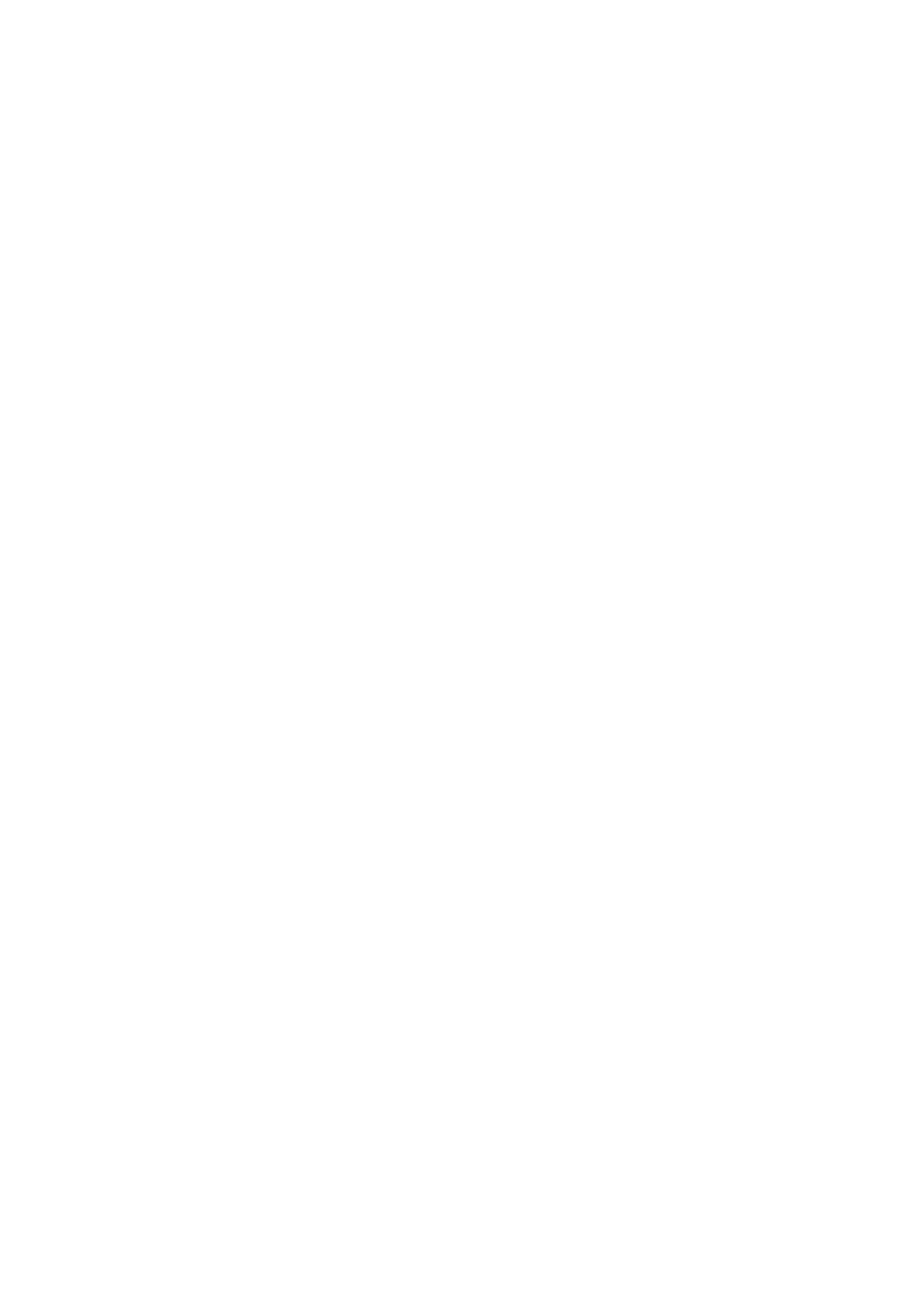### **Preface**

The primary goal of the ILO is to contribute, with member States, to achieve full and productive employment and decent work for all, including women and young people, a goal embedded in the ILO Declaration 2008 on *Social Justice for a Fair Globalization*, 1 and which has now been widely adopted by the international community. The integrated approach to do this was further reaffirmed by the 2010 Resolution concerning the recurrent  $discussion on employment<sup>2</sup>.$ 

In order to support member States and the social partners to reach this goal, the ILO pursues a Decent Work Agenda which comprises four interrelated areas: Respect for fundamental worker's rights and international labour standards, employment promotion, social protection and social dialogue. Explanations and elaborations of this integrated approach and related challenges are contained in a number of key documents: in those explaining the concept of decent work,<sup>3</sup> in the Employment Policy Convention, 1964 (No. 122), in the Global Employment Agenda and, as applied to crisis response, in the Global Jobs Pact adopted by the 2009 ILC in the aftermath of the 2008 global economic crisis.

The Employment Sector is fully engaged in supporting countries placing employment at the centre of their economic and social policies, using these complementary frameworks, and is doing so through a large range of technical support and capacity building activities, policy advisory services and policy research. As part of its research and publications programme, the Employment Sector promotes knowledge-generation around key policy issues and topics conforming to the core elements of the Global Employment Agenda and the Decent Work Agenda. The Sector's publications consist of books, monographs, working papers, employment reports and policy briefs.<sup>4</sup>

The *Employment Working Papers* series is designed to disseminate the main findings of research initiatives undertaken by the various departments and programmes of the Sector. The working papers are intended to encourage exchange of ideas and to stimulate debate. The views expressed are the responsibility of the author(s) and do not necessarily represent those of the ILO.

fler Salazar X.

 José Manuel Salazar-Xirinachs Executive Director Employment Sector

<sup>1</sup> See http://www.ilo.org/public/english/bureau/dgo/download/dg\_announce\_en.pdf

<sup>2</sup> See http://www.ilo.org/public/libdoc/ilo/2010/110B09\_108\_engl.pdf

3 See the successive Reports of the Director-General to the International Labour Conference: *Decent work* (1999); *Reducing the decent work deficit: A global challenge* (2001); *Working out of poverty*  (2003).

4 See http://www.ilo.org/employment.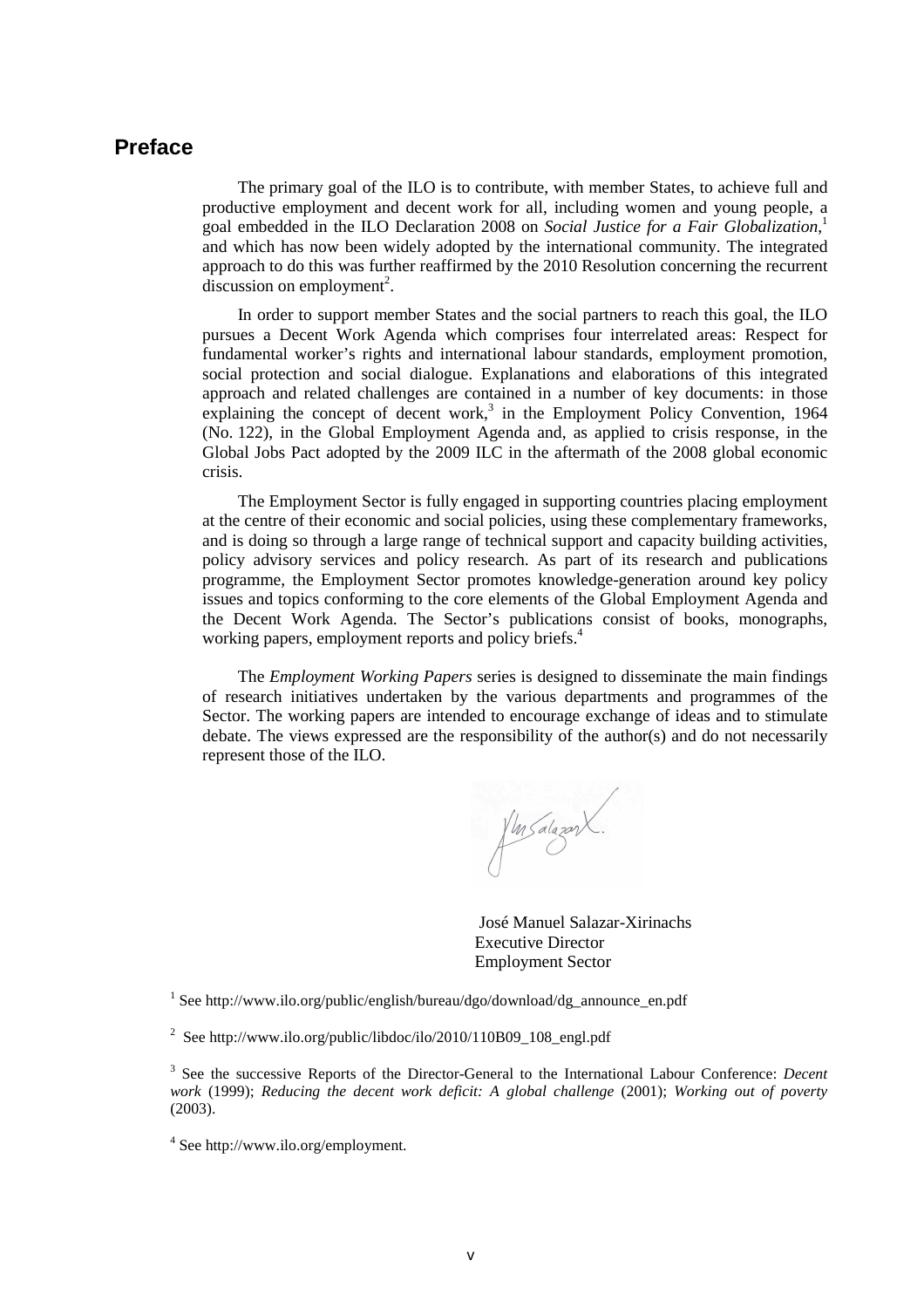### **Foreword**

Since the end of the 1990s, the Cities Alliance, and a consortium of several multilateral and bilateral development agencies, has given priority to the strengthening of cities and metropolitan areas through concerted efforts towards the scaling up of slum upgrading policies and the participatory elaboration, implementation and evaluation of City Development Strategies. At the same time, the ILO has triggered a comprehensive and international agenda aimed at the creation and dissemination of decent work. Briefly, the objective of this agenda is to create work and employment with sufficient and fair remuneration, social protection, workers' rights and social dialogue. The ILO has not only stimulated the dissemination of national agendas but has also increasingly made progress in mobilizing local stakeholders from the private and public sectors around the articulation of local agendas for Decent Work.

The underlying research project was aimed at exploring the potential of linking the agenda for Decent Work with the City Development Strategies. In that sense, the ILO produced a research paper looking at employment promotion in cities around the world, a Policy paper wich shows the conclusion of this research and three case studies (from Brazil, the Philippines and South Africa). The three cases studies analyzed in greater depth the limits and potentials of increasing the synergies between City Development Strategies and the agenda for local Decent Work and evaluated the more structural strengths and weaknesses of this approach, considering national regulatory and policy frameworks.

As such, the underlying paper is focused on an evaluation of the specific case of Osasco a medium-sized city located in metropolitan Sao Paulo within the broader Brazilian development framework. The initial section introduces the reader to general features of macroeconomic and regulatory restructuring in Brazil, with an emphasis on its impact on local economic development. The remainder of the paper focuses on the main strategies for income and employment generation that have been implemented by the city of Osasco, including a preliminary review of the main results that have been achieved so far.

Terie Tessem Chief, Employment Intensive Investment Programme Azita Berar- Awad Director Employment Policy Department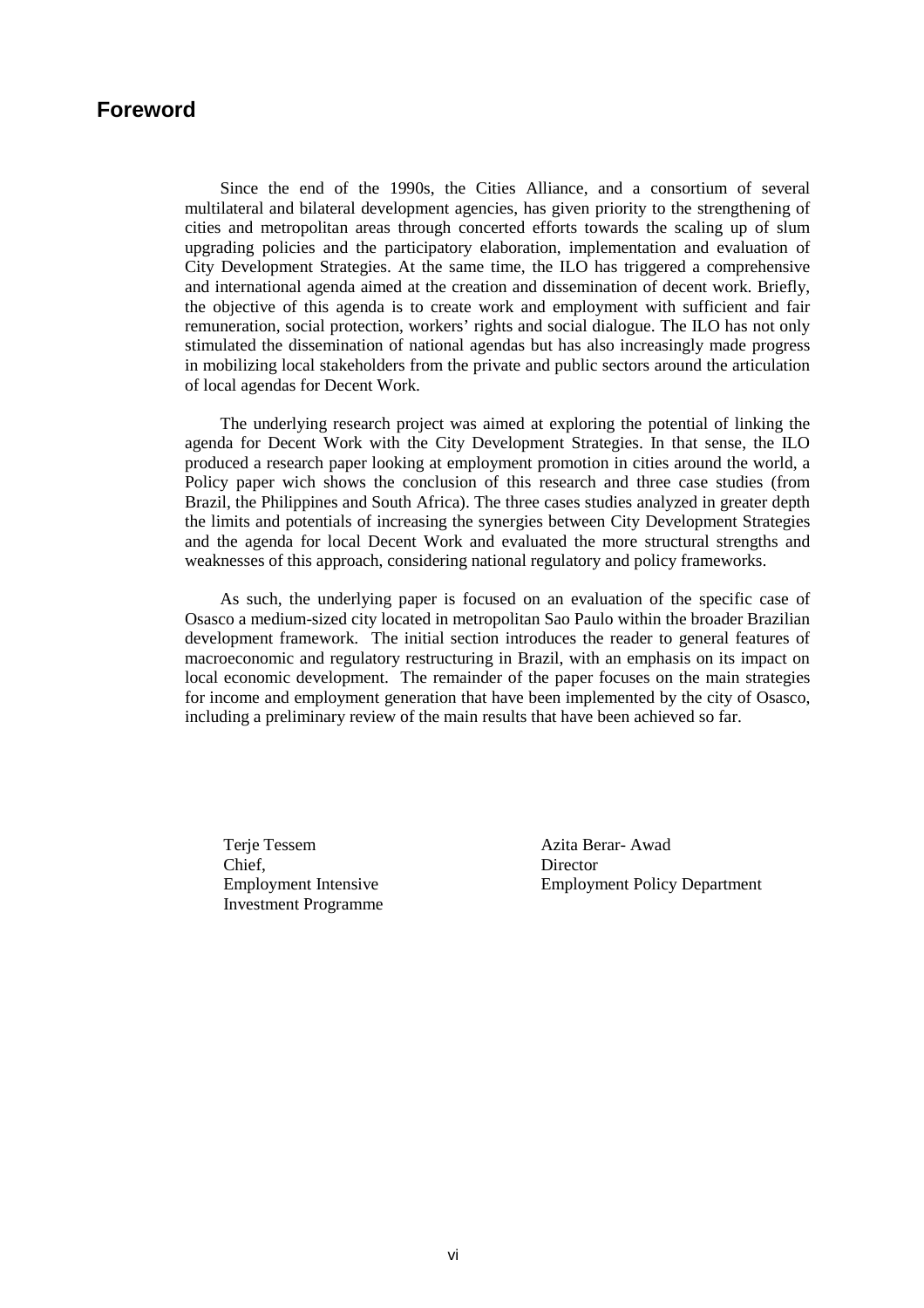## **Acknowledements**

This paper has benefited substantially from the discussions with the coordinating team from the Secretary for Development, Work and Social Inclusion of the city of Osasco. More specifically, I would like to thank the Secretary, Dulce Cazzuni, for the primary and secondary information that she and her team have provided through documents and books, by completing the basic questionnaire (see Annex 2) and by providing comments on a previous version of this paper. In addition, I would like to thank Adrian Atkinson and Edmundo Werna (ILO) for their critical observations that enabled me to improve the quality of this paper**.**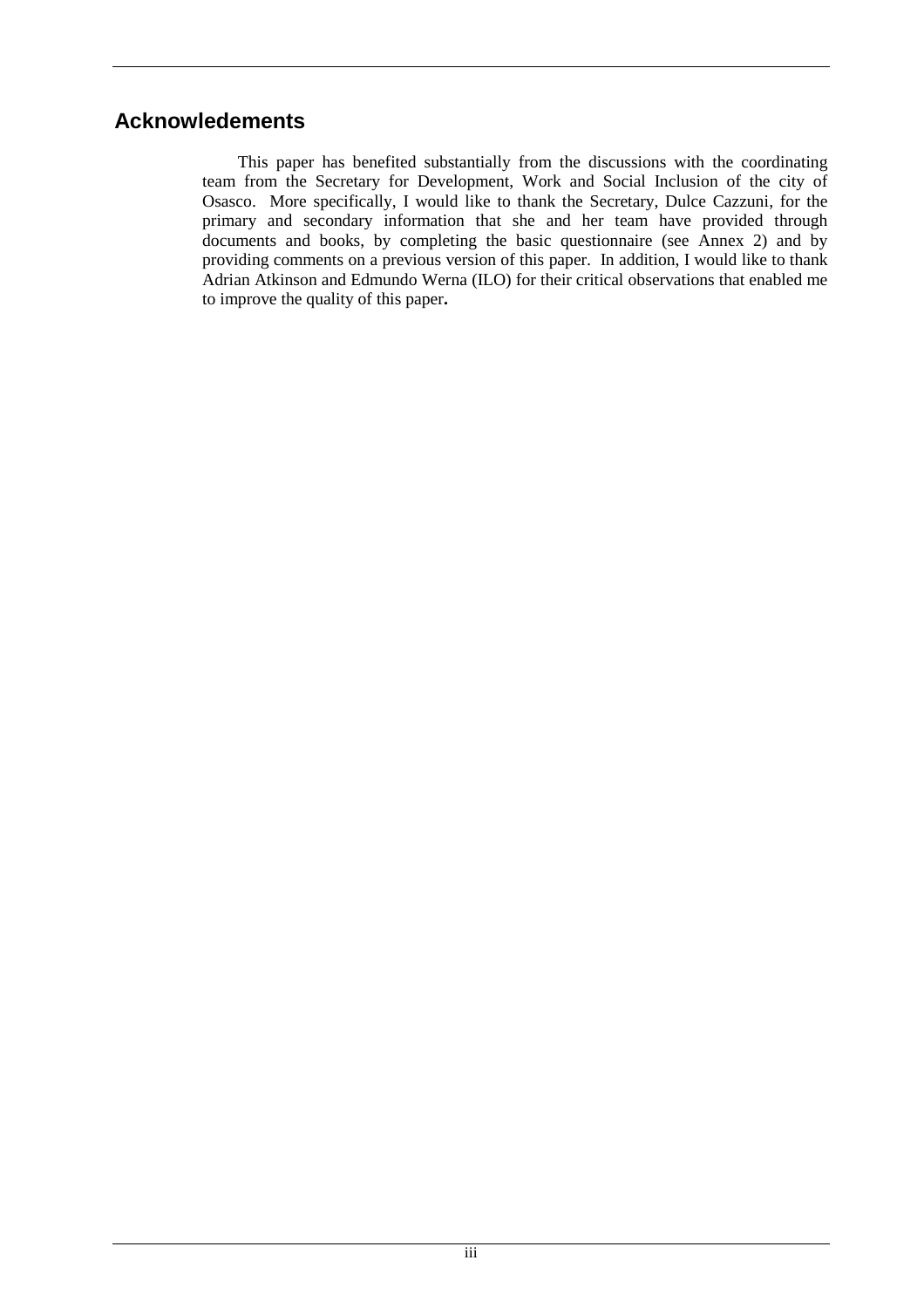# **Contents**

| 1. Context macroeconomic restructuring and Labor market policies- An introduction to the Brazilian 1 |
|------------------------------------------------------------------------------------------------------|
|                                                                                                      |
| 2. A new framework for local economic development, income, work and employment generation in         |
| 3. Initial results of linkages between redistributive, emancipatory and developmental programs 21    |
|                                                                                                      |
|                                                                                                      |
|                                                                                                      |
|                                                                                                      |
|                                                                                                      |
|                                                                                                      |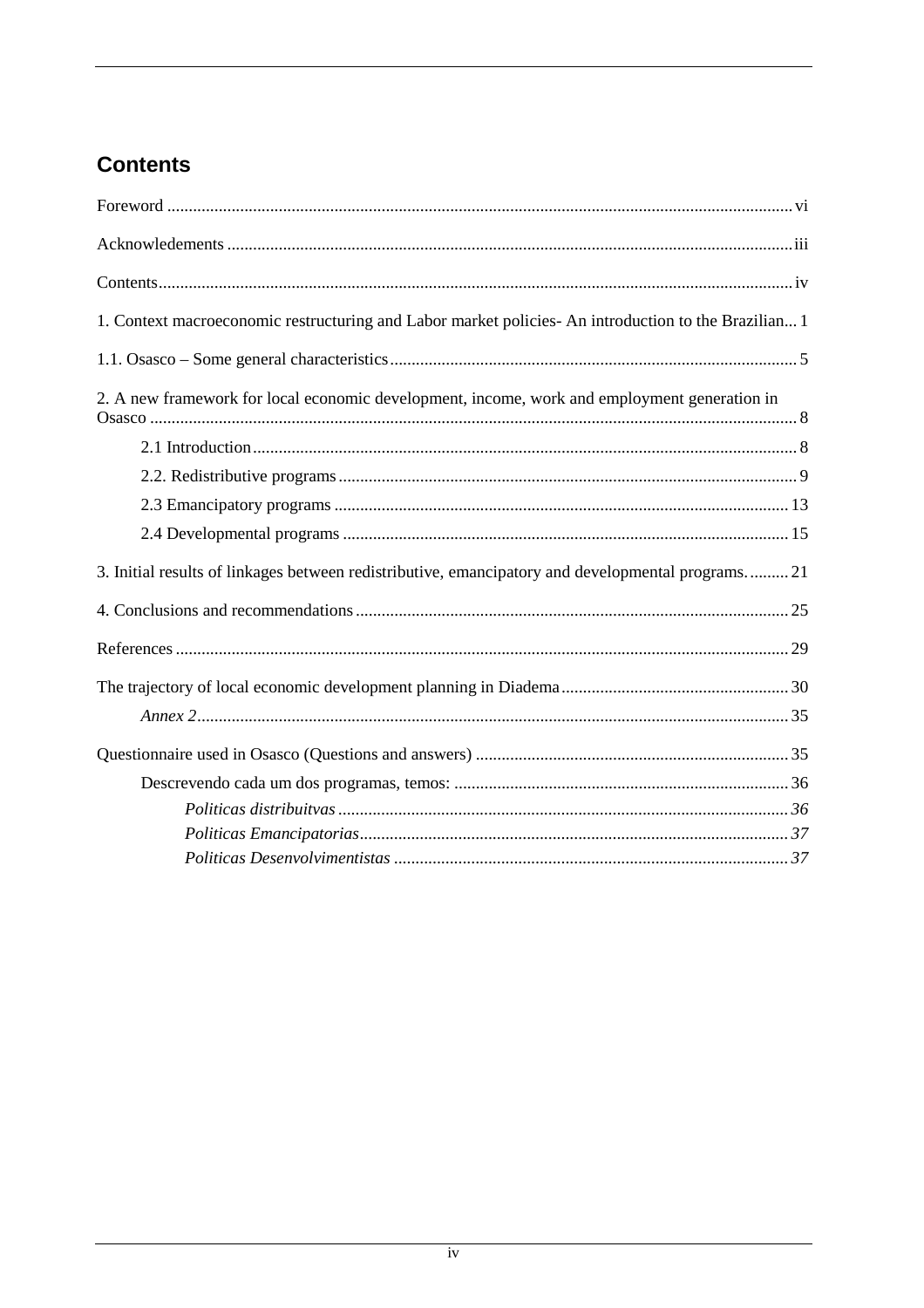### **1. Context macroeconomic restructuring and Labor market policies- An introduction to the Brazilian**

In the 1990s, Brazil witnessed an intense process of economic and institutional restructuring, which had a dramatic impact on the labor markets of its metropolitan areas. As a result of changes in the macroeconomic policies characterized by an opening-up of the trade regime, deregulation and privatization, and combined with a retreat in national industrial and technological policies—most of Brazil's metropolitan areas were intensely affected by a complex and multifaceted process of productive restructuring. On the one hand, the macroeconomic stabilization provided a clearer planning horizon, which stimulated a move towards technological and organizational modernization—particularly of the larger firms with international exposure—and subsequently improved the overall levels of productivity and international competiveness of the Brazilian economy. On the other hand, a large segment of the sheltered industrial sector was neither prepared for this rapid opening up of the economy, nor was able to count on compensating technological and industrial policies to facilitate the transition towards a more flexible and competitive regime. Indeed, while the macroeconomic stabilization plan (*Plano Real*), implemented in June 1994, had succeeded in bringing down Brazil`s historical inflation levels, it was also clear that the intrinsic logic of the plan implied relatively high interest rates, an overvalued exchange rate and diminishing protection levels for the sheltered industrial sectors. All of this caused increasing opportunity costs, with the informalization of labor markets, the more defensive behavior of labor unions, rising unemployment levels and the weakening of historical linkages in entire production chains. As a result, the metropolitan areas in particular—which concentrated strategic production chains built up under the Brazilian regime of import substitution from the 1930 until the 1980s witnessed an intense process of socio-economic and productive restructuring, with dramatic negative effects on labor markets. As an illustration of this, in the traditional industrial heartland of the "ABC region," the so-called "Brazilian Detroit" located in the south-eastern part of the metropolitan region of Sao Paulo, formal industrial unemployment at the beginning of the 1990s reached historical levels of 25 percent.

In the last five years, however, national government has become aware of the need to re-establish an overall framework, in order to accompany—and give guidelines to—the socio-economic, technological and political transformations that are going on in Brazilian society and it has launched a series of innovative policy initiatives. From 2003 onwards, the federal government has been active in reestablishing an institutional, financial and regulatory policy environment aimed at guiding and accompanying the broad transformations that are occurring in Brazilian society. For instance, the industrial and technological policy drafted in 2003 was the first indicator of a more active government stance in relation to the support of the rapid transformations that were occurring in Brazilian industry. It led to a series of financial and regulatory incentives designed to speed up the technological and entrepreneurial modernization of Brazilian industry by mobilizing development banks, universities, labor unions and business associations, as well as other stakeholders. At the same time, however, national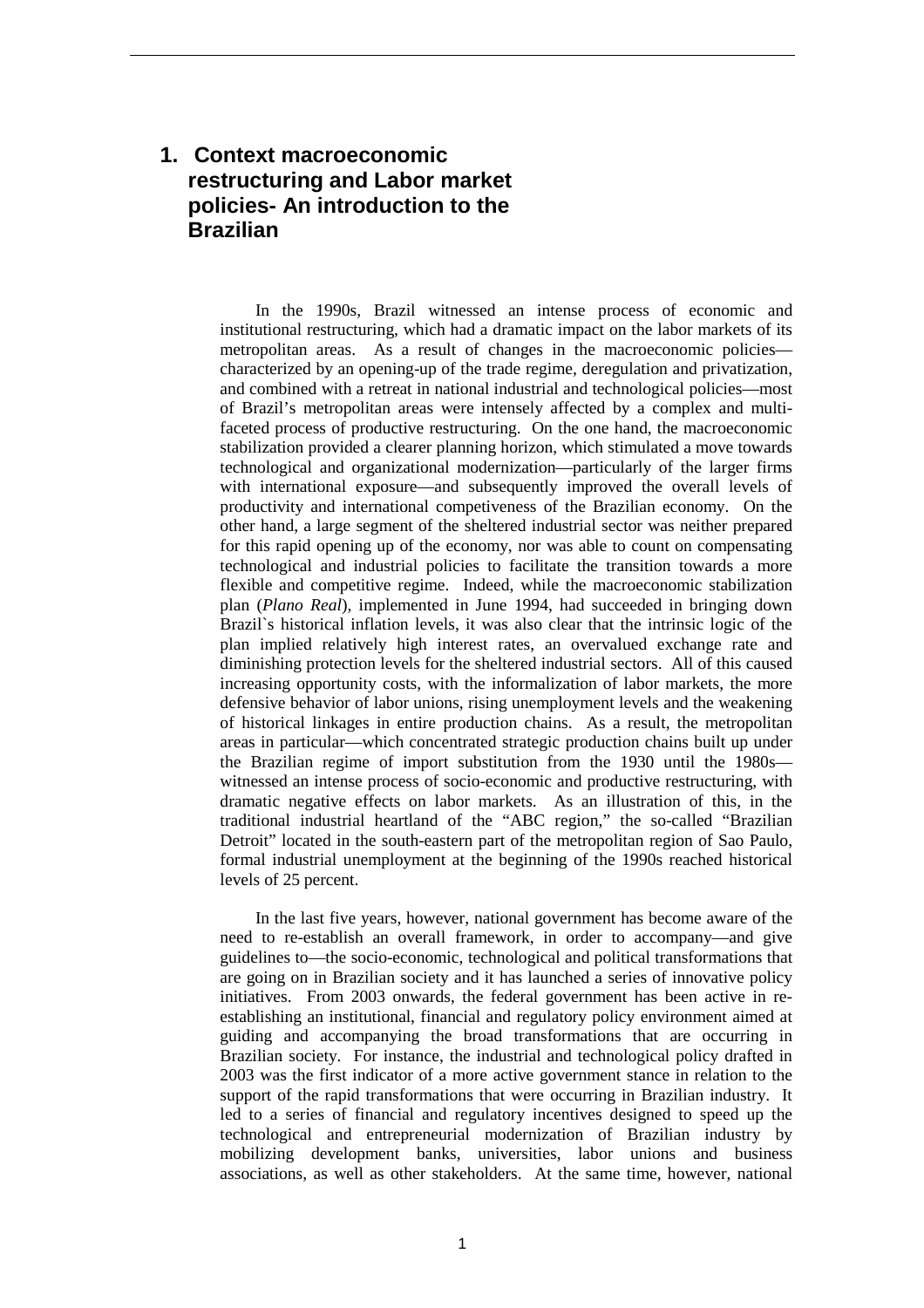government has been keen to acknowledge that the benefits of productive modernization and increased competitiveness have not spread out evenly over Brazilian society and that a conscious effort is needed to include historically vulnerable segments such as young people, women, black people and poor people. In that respect, one of the more remarkable initiatives has been the creation of minimum income and scholarship programs focused at the family level and aimed at the socioeconomic autonomy, emancipation and development of the more vulnerable segments of society. For example, the *Bolsa-Familia* (Family Scholarship) program is aimed at providing income support and improving the educational levels of the poorer segments, specifically by making the transfer of a financial lump sum conditional on the children attending school.<sup>5</sup> Moreover, a new Secretary for Solidarity Economics was established within the National Ministry for Employment and Work, with a specific focus on the lower end of the labor market. The Secretary has been supporting community incubators, cooperatives, solidarity networks and similar initiatives through workshops, debates and small grants. The Secretary also aims to leverage overall policies within the federal government aimed at maximizing income and generating employment for the more vulnerable segments. At the same time, national government has been keen to develop more aggressive and active labor market policies, illustrated by programs aimed at reducing youth employment ("Citizenship for the Young" program; "Pro-Youth" program), through which financial grants aim to postpone the premature entrance of young people into the labor market and increase their levels of education. Moreover, the federal government became directly involved in the improvement of the overall business environment for small and medium-sized firms, as well as popular entrepreneurs and autonomous informal workers; this was achieved, for example, through the incentives given to microfinance and microcredit programs. Finally, the Plan for the Acceleration of Economic Growth (the so-called PAC), which was announced in 2007, emphasizes the role of government in delivering a better infrastructure and logistical and urban development baseline, in order to improve the overall growth conditions of the country. As such, particularly from 2007 onwards, large financial investments in areas like housing, energy, basic sanitation and logistics are expected to improve the potential for income and employment generation.

This more favorable national framework for income and employment generation for the socioeconomically more vulnerable segments is being reinforced through an incipient tendency towards the decentralization and democratization of the national employment system to the regional and local level. The national public employment system, which is designed to improve the articulation between labor demand and supply through training, capacity building and information sharing, started to become structured in the 1970s. These days, however, there is a

<sup>&</sup>lt;sup>5</sup> The Family Scholarship program provides a monthly lump sum for those families with a per capita income lower than R\$120.00 (approximately USD52.00). As will be discussed in subsequent sections, local government implements the federal income support schemes. On the basis of this partnership with national government, some of the more pro-active cities have built up comprehensive information sharing systems that have enabled the implementation of complementary local economic development, employment, work and income generation strategies.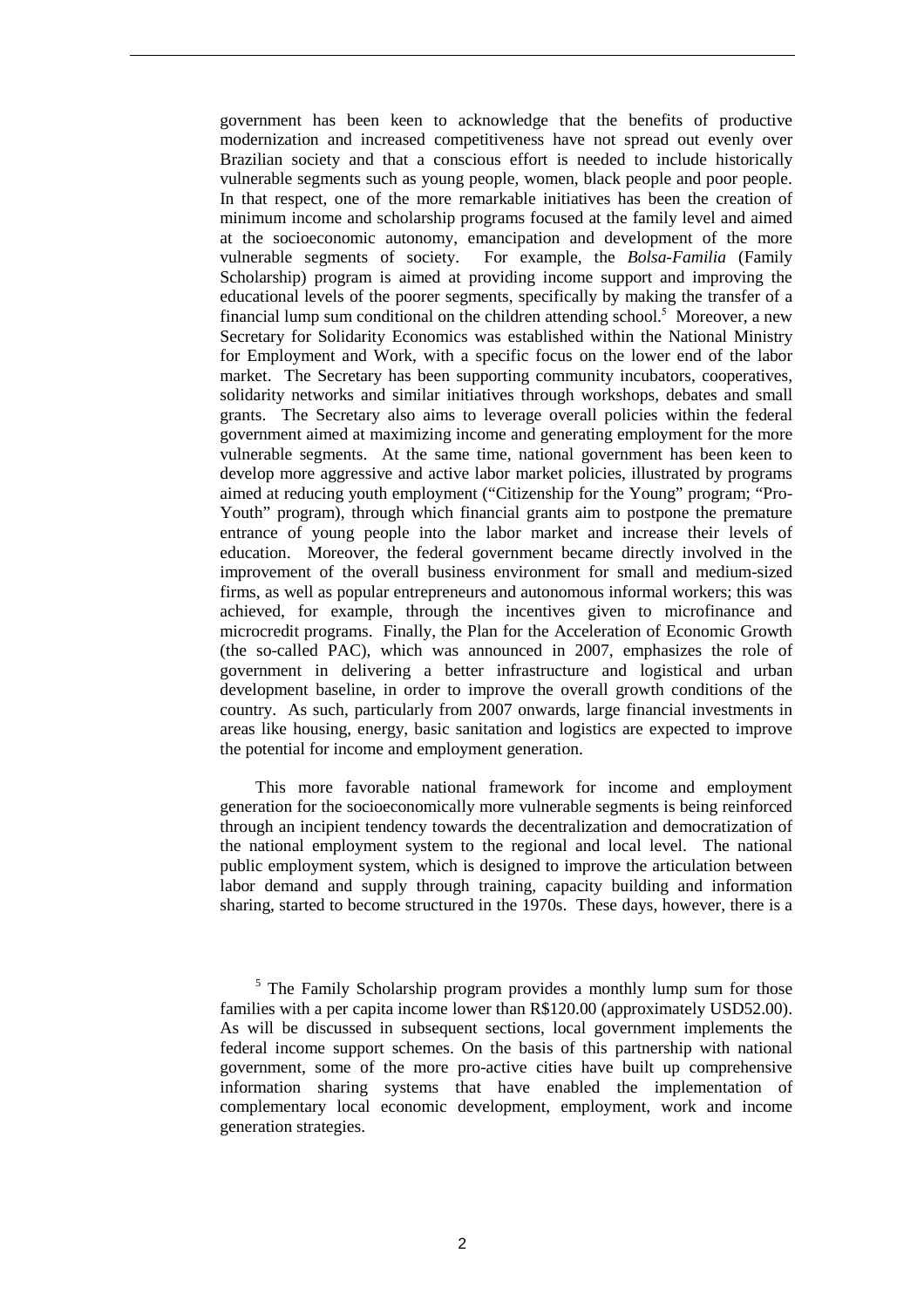consensus among academics and policymakers that its effectiveness has, in general, been low because of a lack of clarity and transparency regarding the sources and allocation of financial funds, $6$  low operational capacity and the weak integration of programs and stakeholders that are part of the overall system (Coelho, 2007). In the last few years, an incipient tendency towards a more decentralized and effective system has been set in motion. More specifically, a new resolution promulgated in December 2005 by the National Labor Support Fund enabled the federal government to negotiate and implement work programs directly with the state governments, capital cities and cities with more than 300,000 inhabitants, thereby potentially increasing the leverage of active labor market policies in metropolitan areas, large cities and city regions. Previously, there was an enormous overlap and duplication of programs and project implemented within the National Employment System, given that labor intermediation and the allocation of unemployment benefits could be handled by state governments, unions and non-governmental organizations at the same time, and in the same functional labor market area. The centralization of the labor intermediation and active labor market policies at city regional level provided potential efficiency benefits by effectively capturing intense labor market interdependencies at the appropriate territorial level, while also increasing the potential for triggering local economic development beyond the narrow administrative limits of specific cities. In 2006, as a result of the new institutional framework, 14 large and medium-sized cities negotiated their new work programs directly with the federal government; another group of 19 cities followed in 2007. Roughly speaking, this meant that some 26 percent of the active workforce was now following the new arrangement, implementing capacity building projects, conducting labor intermediation and channeling unemployment benefits on a city regional basis. Some of the more proactive cities grouped together and created the so-called Forum +300 of Municipal Policy Makers on Work, Employment and Income.<sup>7</sup> The mission of Forum  $+300$  was to further advance in the decentralization process of income, work and employment policies and support other municipalities to take on some of the associated responsibilities.

Nevertheless, the Brazilian Employment, Labor and Income system is still facing several challenges in moving towards a more integrated approach, which is

<sup>&</sup>lt;sup>6</sup> The financial sources of unemployment benefits and local economic development projects come from a surcharge of 0.65% on the gross revenue of firms. The allocation of these funds is highly centralized through the Council for the Labor Support Fund (CODEFAT), a tripartite body with representation from government, workers and employees. At the same time, financial resources for economic development projects are channeled by the Labor Support Fund to the National Development Bank, which allocates funds on a discretionary basis.

 $<sup>7</sup>$  The Forum is composed of cities with more than 300,000 inhabitants. In the majority of</sup> cases, cities are represented by their municipal secretaries, who are responsible for local economic development and/or employment and income generation. Unlike more orthodox networks, which, in one way or another, are predominantly focused on programs aimed at attracting additional economic activity, the Forum has given priority to more innovative policy responses to economic restructuring such as solidarity economics, the role of microfinance institutions in local development, as well as alternative mechanisms to empower communities negatively affected by globalization. More recently, the Forum has also been claiming a more active role in the elaboration of national employment and labor intermediation policies, e.g. through its demand to have formal representation on the board of the Council for the Labor Support Fund (CODEFAT, see previous footnote).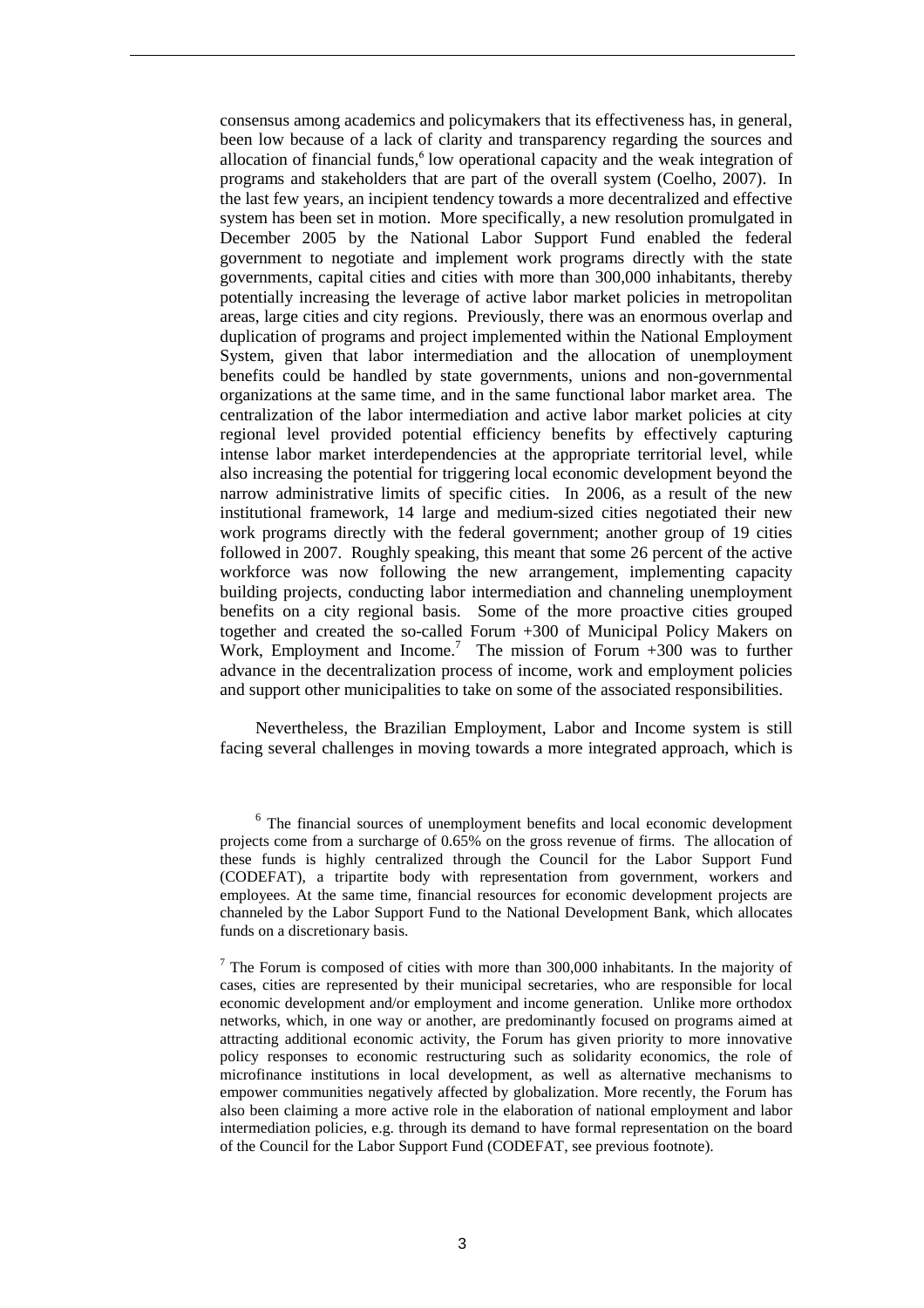effectively able to involve the several stakeholders in linking objectives of income and employment generation, Decent Work and economic development. Despite some of the promising tendencies mentioned above, which are occurring at national and city regional/metropolitan level, there is a substantial degree of path dependency and institutional-political rigidity (North, 1990), which represent concrete obstacles standing in the way of the move towards a more effective, efficient and transparent system. For instance, recent declarations and resolutions of the National Labor Support Fund seem to contradict the above-mentioned direction of regionalization/decentralization of active labor market policies to (consortia of) local government(s), providing the opportunity for non-governmental organizations to assume some of these responsibilities. This move would not only threaten the return to highly fragmented policies and the duplication of efforts but would also go against some of the achievements and planning efforts of those cities that have assumed new responsibilities through the Forum +300. Moreover, the financial basis of the national system remains distorted and rather centralized. While tax resources in Brazil have consistently followed a pattern of decentralization, non-tax resources—particularly the social contributions such as those that constitute the basis for financing the national employment, work and income system—remain highly centralized. $8$  Thus while the large and mediumsized cities increasingly take on new responsibilities for active labor market policies, they have to do so within a scenario in which a substantial part of the financial resources remain centralized within the realm of the National Labor Support Fund. To make things worse, the lack of substantial participation of actors such as the Forum +300 within the Council for the Labor Support Fund reinforces the absence of a voice on issues of overall financial planning and the allocation of funds. Moreover, and ironically, policy innovations that have been established more recently—such as the National Secretary for Solidarity Economics mentioned above—do not seem to be able to break with a tradition of fragmentation, duplication and contestation within the national employment income system. By and large, at least until recently, the newly created National Secretary has not been able to live up to the expectations of provoking a critical mass of innovative programs and projects around the strategic theme of solidarity economics, which would trigger more inclusive and sustainable development trajectories within Brazilian society. Finally, the institutional and legal framework surrounding Brazilian public administration in general is cumbersome, specifically in relation to policies that could potentially leverage income and employment generation. For example, in order to minimize the chance of corruption and insider information, federal legislation on tendering procedures is highly detailed and as such it increases the complexity of using the procurement policies of local, state and federal government as an instrument to stimulate specific sectors or provoke more appropriate labor intensive technologies.<sup>9</sup> It is heavily biased towards competitive tendering of least cost solutions and, at the risk of legal contestation in public courts arguing favoritism, does not facilitate the elaboration of specific clauses, i.e. those oriented towards labor-intensive techniques or the use of cooperatives. As a consequence, in the context of the National Plan for the Acceleration of Growth, it

<sup>&</sup>lt;sup>8</sup> Recent studies have also confirmed that non-tax resources have, by and large, surpassed the value of tax resources (see Rezende et al (2007).

<sup>&</sup>lt;sup>9</sup> Although—as will be discussed in subsequent sections—it is not entirely impossible and also depends on partnerships with the legal departments within (local) government.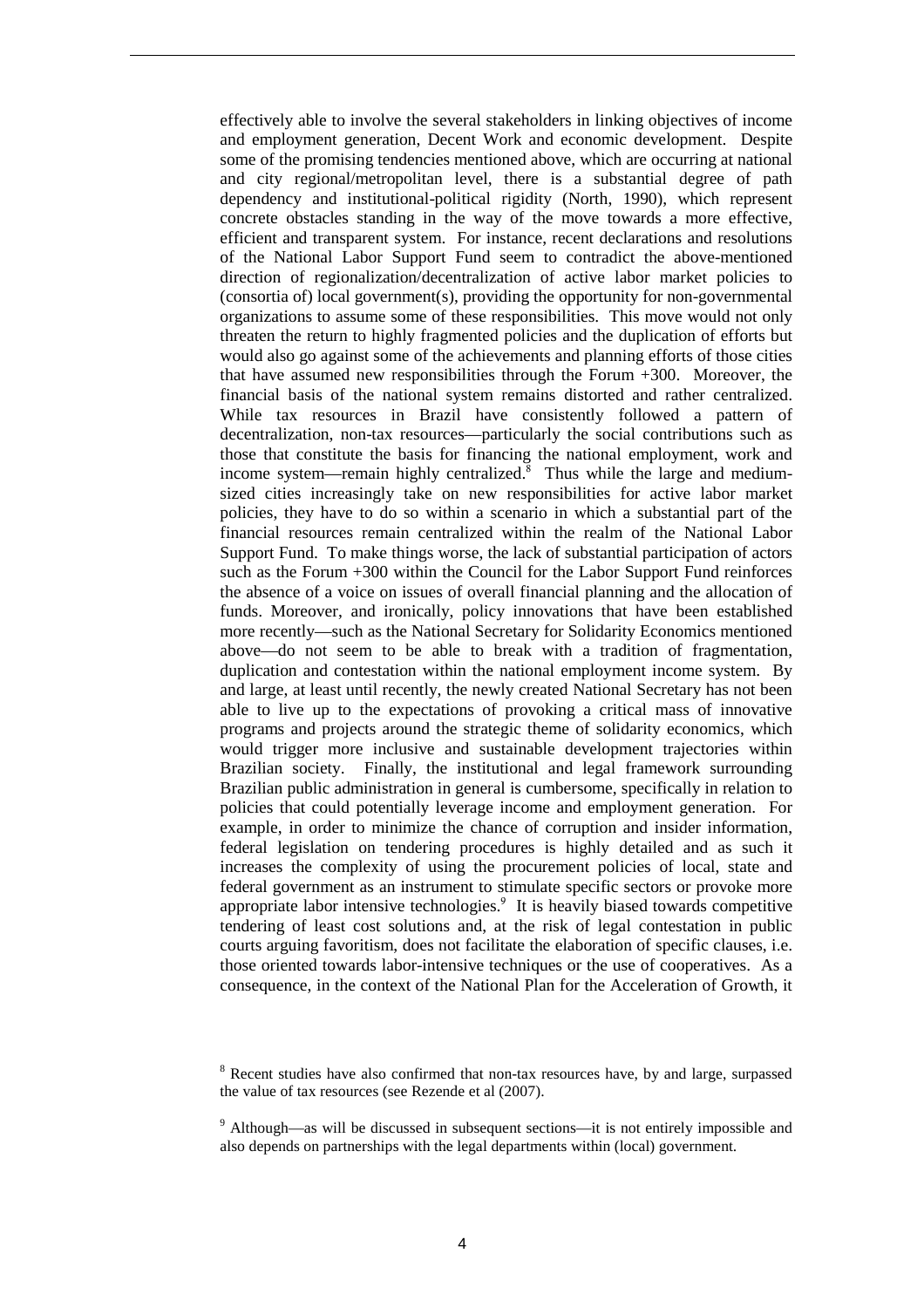has proven particularly difficult to use public investment strategies as an explicit anchor for employment and income generation. The existing legislation and institutional framework on setting up new business is also restrictive and generates a series of bottlenecks and time delays, thereby reducing the potential for local economic development, and work and income generation.<sup>10</sup> Finally, the national employment system has, by and large, not been able to accompany the rapid and intense socioeconomic, technological and cultural transformations in labor markets. As a consequence, the value of the existing information basis—a strategic element for modern planning, decision-making and strategy formulation—has increasingly been eroded by such tendencies as informalization, sub-contracting and the increase of temporal, self-employed work, etc.

The underlying case study on the city of Osasco (metropolitan São Paulo) will highlight the example of a large and innovative city that has been trying to seize some of the opportunities that are associated with a more enabling and decentralized policy environment, while at the same dealing with several threats and weaknesses that continue to persist in the national system. After a short introduction to the socioeconomic context of the city (section 2), we will subsequently analyze the main policies that have been set in motion by the city of Osasco since 2005, including a brief overview of the principle results. In the final section, some limits and potentials of the case will be highlighted and its potential for replication within the overall Brazilian scenario will be examined.

### **1.1 Osasco – Some general characteristics**

The city of Osasco, which gained administrative and political autonomy in 1959 when it was separated from the city of São Paulo, is located in the southwestern part of the metropolitan region of São Paulo (see Figure 1). Given its proximity to São Paulo, accessibility is facilitated by the Anhanguera, Castelo Branco and Raposo Tavares highways, and, more recently, the metropolitan ringroad. Although originally an industrial city, and still concentrating important firms such as Ford do Brasil S/A, White Martins, Osram and Brown Boveri, the bulk of

<sup>&</sup>lt;sup>10</sup> Setting up new businesses is the objective of local, state and federal legislation, with a substantial degree of autonomy for local government. Moreover, the implementation of specific legislation and guidelines is often quite cumbersome, depending as it does on poorly coordinated approval procedures within government and also involving *inter alia* a mix of environmental agencies and land use and fiscal planning departments. Finally, considering the substantial leverage of Brazilian local government over land use and economic development planning, differences in the regulatory burden faced by enterprises among cities can be substantial. In *World Bank 2007,* it is reported that metropolitan São Paulo performs poorly in comparison with other Brazilian regions. For example, it was evaluated that it takes 152 days to open a business in São Paulo, i.e. eight times as many as in the city of Belo Horizonte. Likewise, São Paulo was reported to be particularly cumbersome when considering the ease of paying local taxes. Finally, Sao Paulo ranks number two when evaluating the procedural complexity of enforcing contracts. As a result, Sao Paulo was placed  $11<sup>th</sup>$  among 13 Brazilian state capitals when it comes down to the ease of doing business (World Bank, 2007: 8).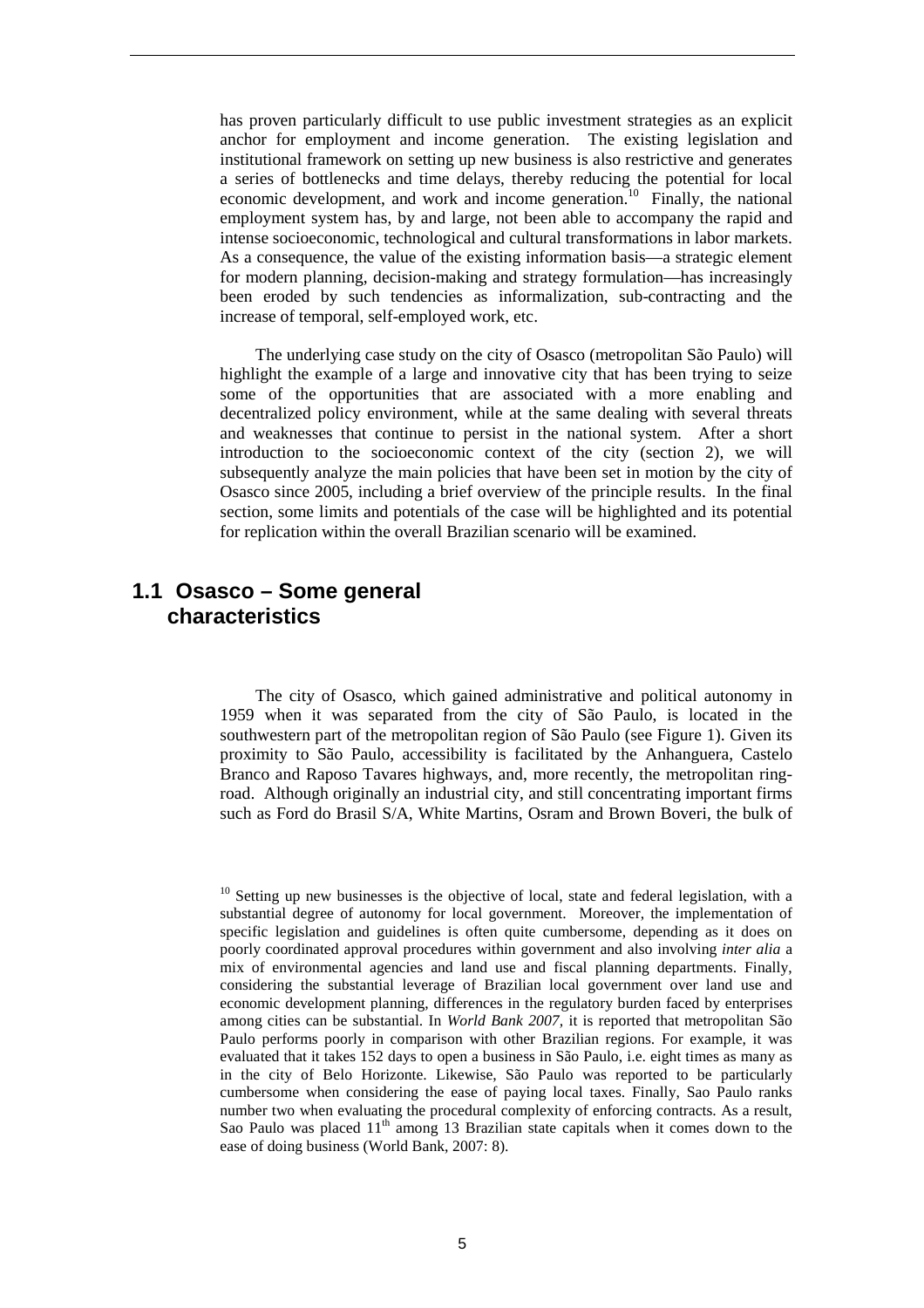its economic activity is nowadays concentrated in the tertiary sector<sup>11</sup> In that respect, several important players in the national economy have their headquarters in the city; these include the Bradesco Bank, the second largest national Television network SBT and Submarino, one of the larger firms operating in the e-business sector. The number of shopping centers has also increased (picture 1).



#### **Picture 1. An aerial view of Shopping Continental.**

To illustrate the sector shifts, while the number of industrial establishments grew from 686 in 1997 to 755 in 2005, over the same period, the number of tertiary establishments increased from 5,434 to 5,920. Along the same lines, in 2005 the participation of the tertiary sector in the overall value added generated at city level was approximately 85 percent, with industry being responsible for the remaining 15 percent. In terms of employment levels, in 2000, the participation of industrial employment in the overall employment level was 23.52 percent, while the same figures for the commercial and service sectors were 23.53 percent and 50.39 percent respectively.

In recent years, the local government of Osasco has actively designed and implemented policies aimed at reducing social exclusion, while also promoting local economic development. As result of the process of socioeconomic and technological restructuring that affected metropolitan regions in a dramatic way

 $11$  The service and commercial sectors concentrate important international players including Carrefour and Wall Mart.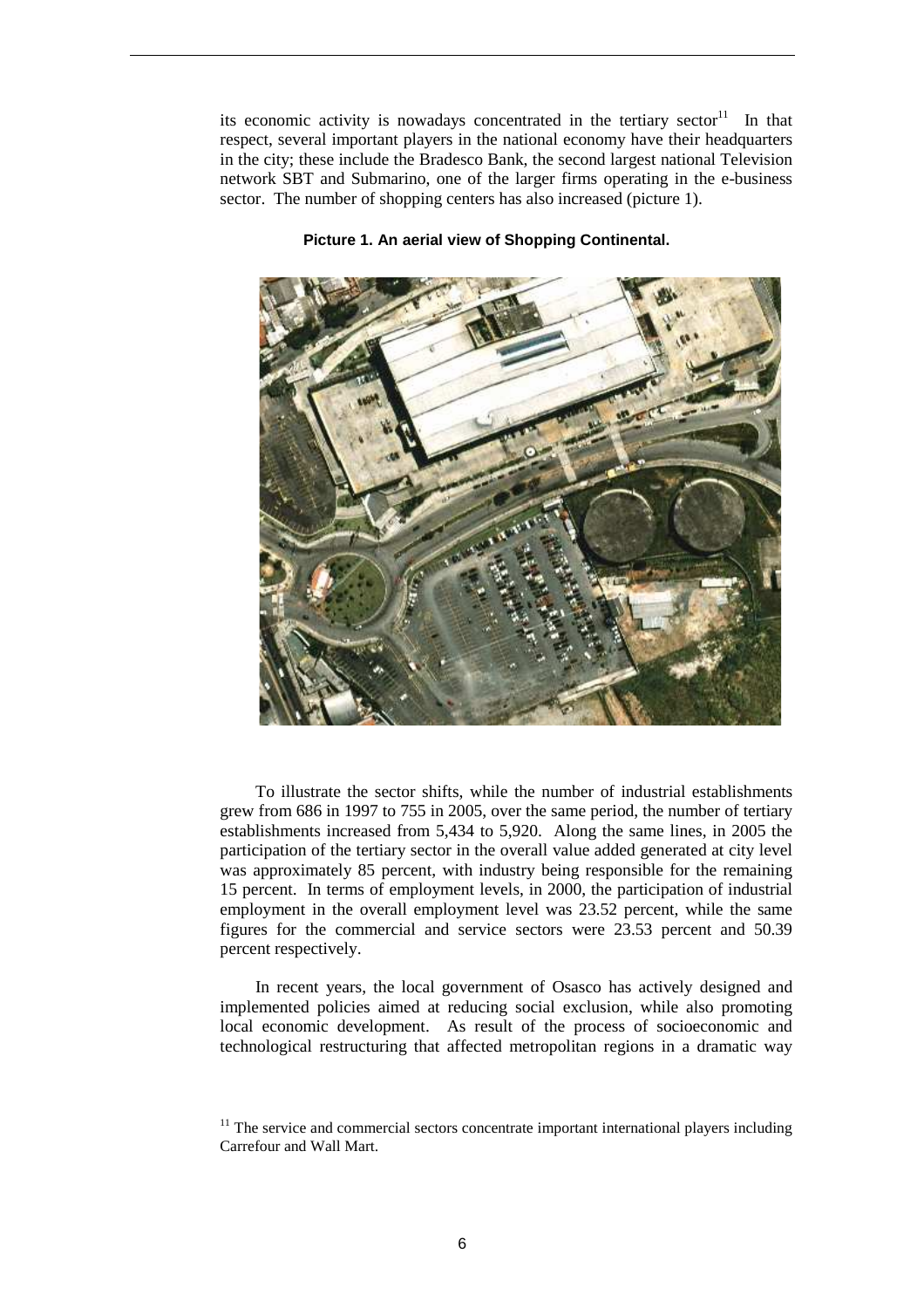from the 1990s onwards, poverty and unemployment levels in the city of Osasco were badly affected. Nevertheless, since 2005, a new administration, which was re-elected in October 2008, has been keen on setting up a series of programs that link social inclusion, income and work generation, and local economic development. It has done so by consciously taking advantage of the more favorable macroeconomic environment, which enabled higher growth levels of national GDP, and linking its local programs with the more pro-active stance of national government in such areas as social inclusion and labor market insertion for the more vulnerable segments. Another remarkable feature has been the local administration's policy of sharing experiences and information and of participating actively in national and international networking and technical cooperation. As an illustration of this, in 2006 the city took on the presidency of the Forum +300, which implied a substantial effort in leading strategic debates on the decentralization and democratization of the National Employment and Income System. Moreover, together with the cities of Santo Andre and Diadema (Greater Sao Paulo), Osasco is an active member of an international cooperation project focused on the issue of metropolitan governance in Brazil, which is being financed by the Canadian International Development Agency (CIDA) and the Brazilian Ministry of Cities. The main focus of this project in the particular setting of metropolitan Sao Paulo is to test the limits and potentials in setting up intermunicipal collaborative mechanisms aimed at providing Decent Work, with an emphasis on the role of the newly created Public Centers for Employment, Work and Income in the partner cities of Diadema, Santo André and Osasco.



**Figure 1 –Osasco within the metropolitan region of Sao Paulo**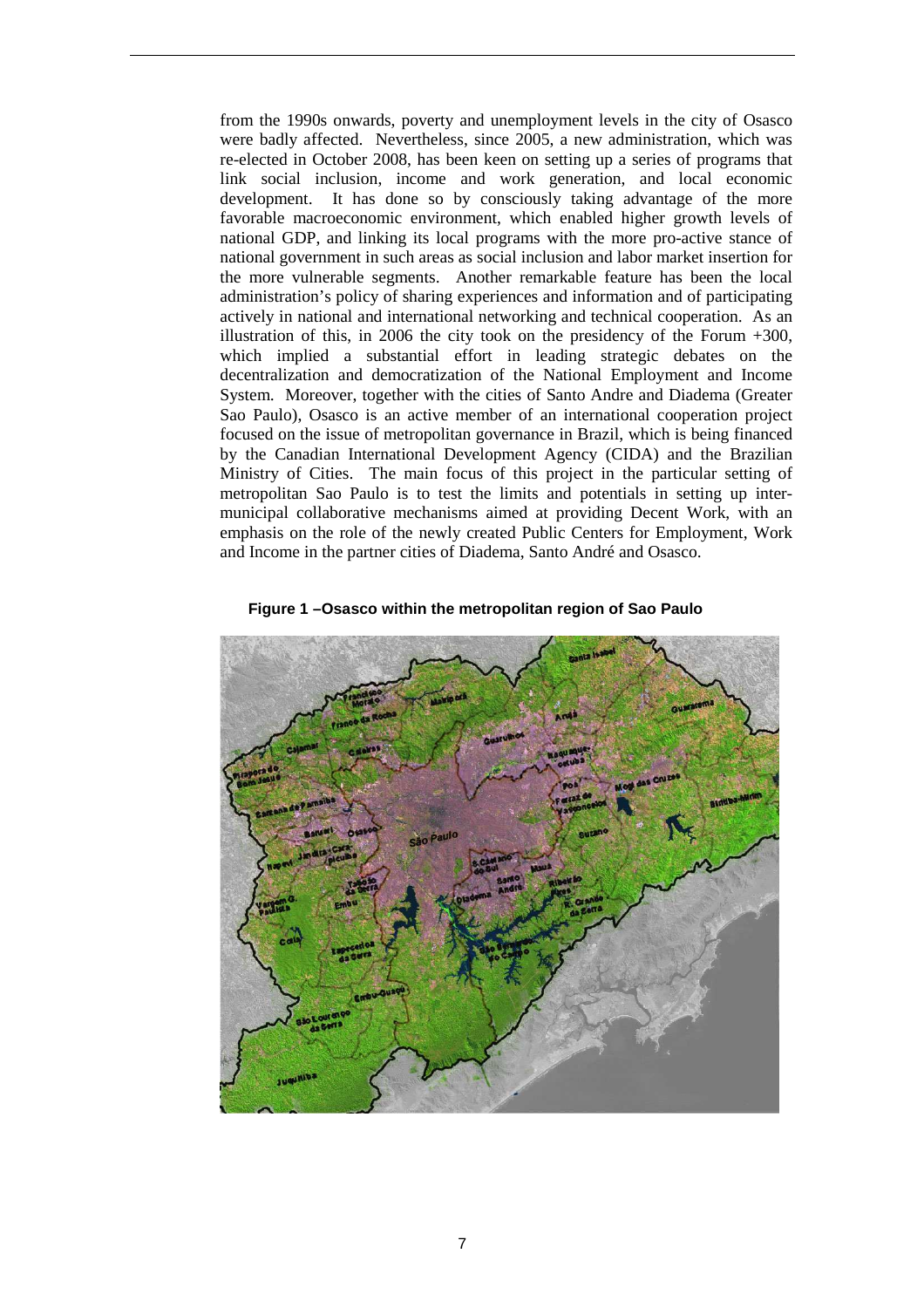### **2. A new framework for local economic development, income, work and employment generation in Osasco**

#### **2.1 Introduction**

Since 2005, the local government of Osasco, working closely with its main partner organizations from other spheres of government and civil society, has given priority to linking policies aimed at income redistribution and emancipation; these focus on vulnerable families and unemployed workers, as well as on local economic development. In order to centralize this ambitious policy, the administration created a specific Municipal Secretary for Development, Work and Inclusion. In addition to the Secretary, its organizational structure consisted of six directories, each responsible for one of the main directions of overall economic and social policies, namely: redistributional policies; youth programs; training and capacity building programs; the Digital Osasco program; the Osasco Solidarity program; and the Osasco Includes program. Each of these lines of action will be discussed in the following section. Overall, the Secretary has been working with three broad categories of program that have become mutually reinforcing. Firstly, a series of minimum income programs—from both the federal, state and municipal level—were streamlined and reformulated to provide a concrete perspective of allocating program funds to capacity building and socioeducational activities. The scope of existing minimum income programs was also broadened so as to focus on two specific target groups, i.e. families in situations of extreme socio-economic vulnerability—defined as a per capita income of less than half a minimum salary and unemployed people from vulnerable families. Secondly, the Secretary linked these redistributional programs with a series of complementary initiatives aimed at the emancipation of vulnerable families and unemployed people. Thus by creating incubators for cooperatives and other community initiatives, and programs aimed at the provision of real or financial services—e.g. micro-credit—the city has been eager to trigger the emancipation of beneficiaries of redistributional programs. Thirdly, local government adopted a more pro-active stance in stimulating local economic development, for example through its digital inclusion program, comprehensive information sharing on the main tendencies in the labor market and, finally, active labor market policies, i.e. labor market intermediation, support services for the stimulation of entrepreneurship, etc. As will be analyzed below, many of the achievements since 2005 are due to this strategy of consciously linking several of the dimensions—redistribution, autonomy, development—that are an intrinsic part of the overall development process toward a city that is both environmentally and socioeconomically more sustainable. Figure 2 illustrates how each of the above dimensions is thought out within the administration structure of the local government. In the remainder of this section, we will briefly describe the main dimensions of the programs in Osasco and analyze how their integration has improved the overall quality of local development policies in the city.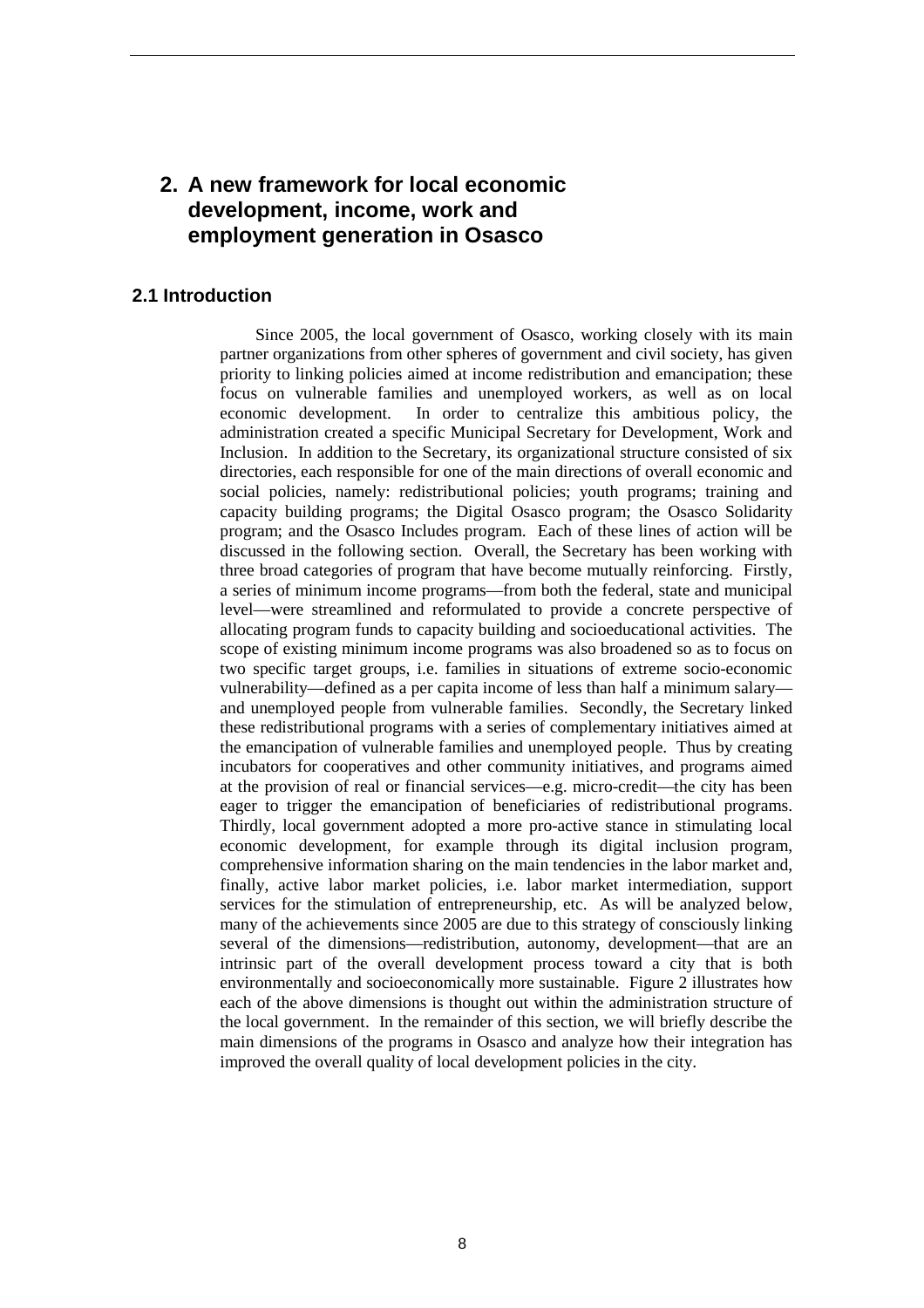



*Source*: Guerra et al. (2008), pp20.

#### **2.2. Redistributive programs**

The main thrust of the redistributional programs that have been implemented from 2005 onwards has been to streamline and integrate existing federal, state and municipal programs, in order to provide synergy with capacity building programs and focus on two specific target groups, namely families in situations of extreme socioeconomic vulnerability and unemployed people. With regard to the redistributional programs focused at the family level, in the initial stages, the management and operation of the programs was transferred from the Secretary for Social Assistance and Promotion to the newly created Secretary for Development, Work and Inclusion. A new municipal law on minimum income was formulated and approved in 2005; this allowed a better linkage between the redistributional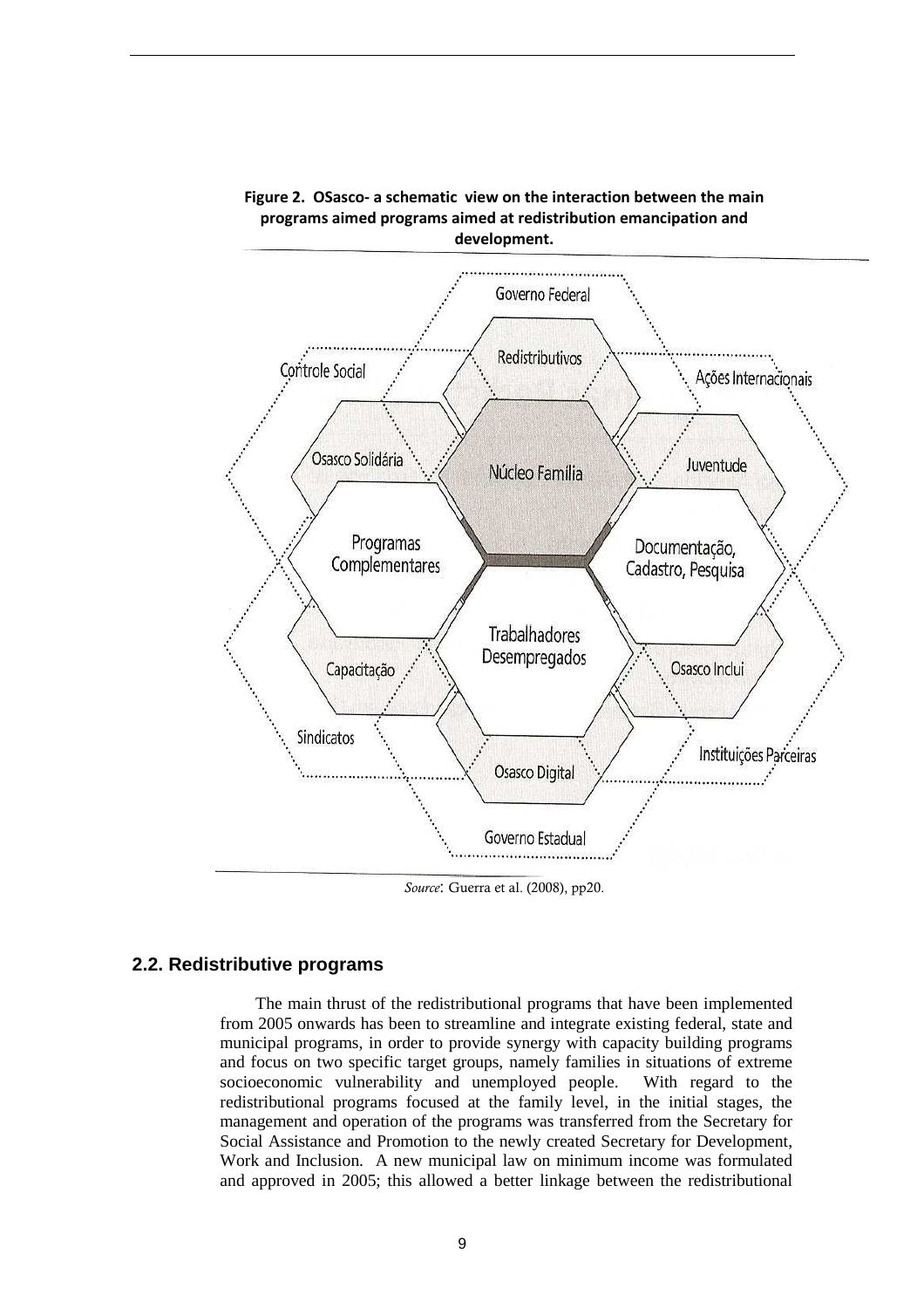and developmental programs at the local level, as well as the partial allocation of funds to socio-educational and capacity programs. This program effectively complemented the existing federal minimum income programs, particularly the family scholarship program (see Table 2).<sup>12</sup> Moreover, the law also specified, in more detail, some of the pre-conditions of the main redistributional programs.<sup>13</sup> In a second stage, specifically from 2006 onward, the modernization and improvement of the basic information system and the cadastre that would centralize the redistributional programs became an additional priority. In this respect, partnerships were created within the municipal government, in order to upgrade the physical and geographical information system. More specifically, the partnership with the Secretary for Housing and Urban Development was strategic in creating intelligence and logistical infrastructure, in order to speed up the creation of a basic cadastre on the profile of beneficiary groups in the more vulnerable parts of the city. As an illustration of this, by the end of 2005, 17,127 families had been registered in the basic information system that would feed the operation and maintenance of the redistributional programs, more specifically the federal *Family Scholarship* program and the state *Income for Citizenship* program. While during 2006, the creation of an efficient database on the most vulnerable target groups remained a high priority on the agenda, subsequently, the municipality started to work with complementary socioeducational programs aimed at improving the employability and awareness of beneficiary families. It should be noted that most of the socioeducational programs were implemented by local partner NGOs, while—bearing in mind that in 2006, the physical infrastructure of the Secretariat had not yet been completed—temporary office space of other secretaries were being used for the operation of socioeducational programs. In 2007, when the physical infrastructure for the main developmental and emancipatory programs had been completed, the scale of socioeducational orientation programs increased substantially.

In relation to the redistributive programs focused on the unemployed, regulations specified that potential beneficiaries should have lived for at least two years in the city of Osasco, should belong to the more vulnerable families and

 $12$  Although minimum income programs are typically associated with the national level, it should be observed that, particularly in light of the wide range of shared responsibilities that have been delegated to local governments within the context of the Brazilian federation—e.g. housing and urban development, health, education, local economic development etc.—an increasing number of municipalities such as Osasco have actively elaborated complementary redistributional policies. Finally, Brazilian minimum income programs—transfers not automatically linked to the labor market—should not be misinterpreted as a type of national minimum wage legislation linked to the labor market and providing general guidelines for the trajectory of wages and pension related payments.

 $13$  In the case of those programs targeted at families, most of the pre-conditions were focused on the school attendance and vaccination of children, while the conditionality for the unemployed beneficiaries was related to the requirement to attend a minimum of the activities related to capacity building and training. The conditions are being monitored in partnership with the municipal Secretaries for Health and Education.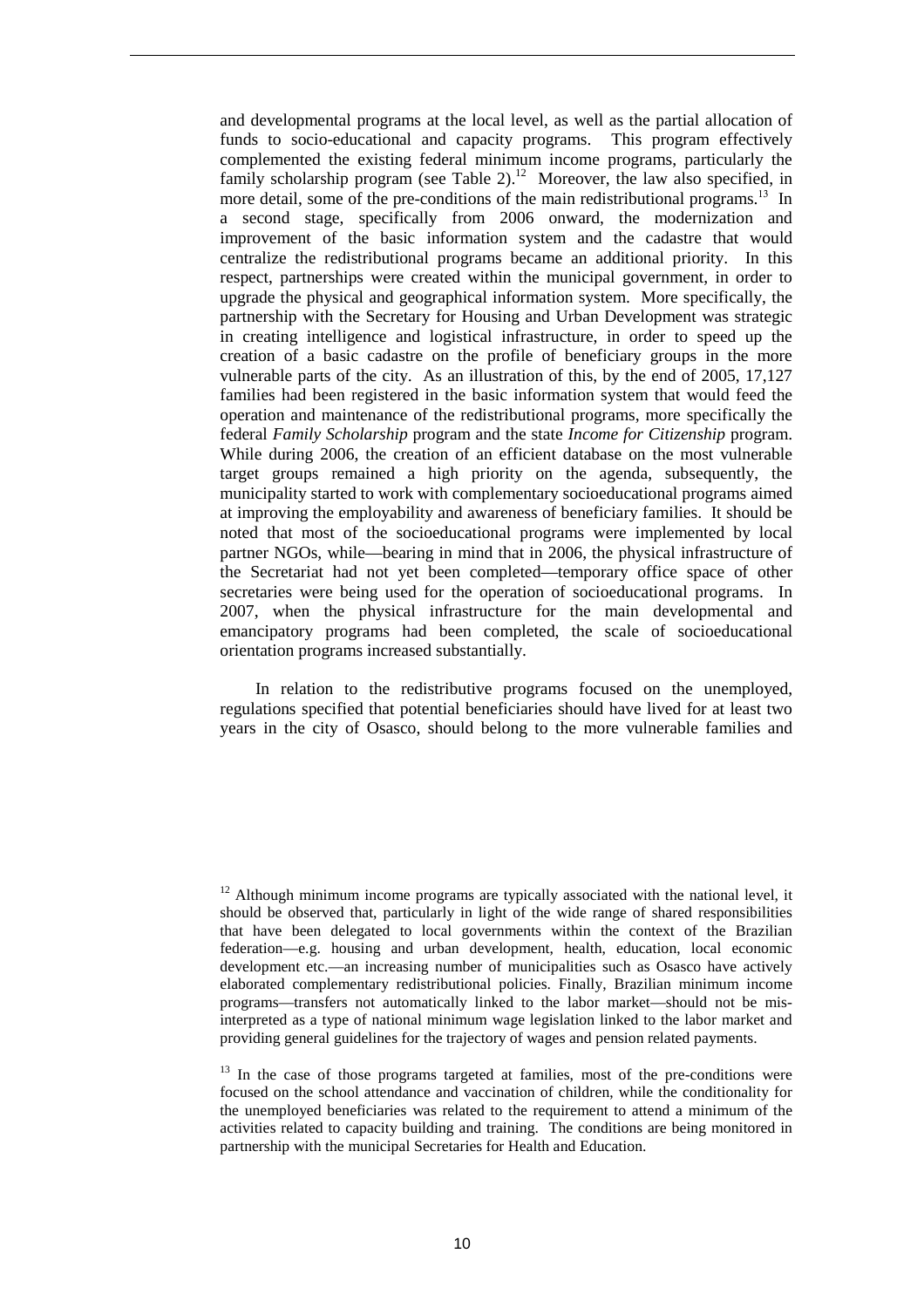preferably be in the 25 to 39 year age range.<sup>14</sup> The *Operation Work* program was structured in 2005 and began to be implemented in 2006. The activities aimed at complementary capacity building were undertaken by a pool of governmental within the scope of the Secretary of Education and its partner organizations—and non-governmental agencies. In addition to a transportation subsidy and collective health security, participants received a pre-defined cash payment that was conditional on their participation in several specific courses aimed at increasing their employability. An initial evaluation of the program showed that, until recently, only 845 beneficiaries had received specific capacity building and that this had been divided over three specific sectors, i.e. textile and clothing, urban services—cleaning, gardening etc.—and solid waste collection, recycling and disposal.<sup>15</sup> In the solid waste sector, the program focused on organizing existing cooperatives in the city, and on modernizing their main operational, organizational and logistical conditions. It should be noted that the criteria for the design of the training were, themselves, based on a mix of three criteria. The first was the demand revealed by beneficiaries. For example—as will be discussed in section 12—in the programs targeted at young people there was a conscious effort to offer a somewhat broader package of courses, given the "volatility" of interests that was frequently revealed by this type of beneficiary. A second criteria was related to the linkage between capacity building and the potential demand for labor from existing municipal services, including housing, urban development, operation and maintenance. Finally, based on the labor market dynamics that were also monitored by the Observatory, capacity building also was expected to create a better linkage with existing and potential demands from the overall labor market.

**Despite the fact that, at least until recently, the scale of redistributive programs focusing on the unemployed such as** *Operation Work* **has been relatively small, its initial impact and potential should not be underestimated**. For instance, initial qualitative surveys undertaken by the municipality showed that the majority of beneficiaries were specifically motivated by the socioeducational components rather than the financial lump sum of the program. That is, capacity building and formation have opened new perspectives and horizons and have helped beneficiaries to become aware of the limits and potentials of access to the labor market. It is of particular importance that the target groups were aware that, at least for the duration of the program—most of them last for nine months—the financial lump sum was maintained, even if a new job were to be obtained. This provided initial security, both in considering the prevailing scenario of increasing job rotation and volatility of labor markets, and in the relative socioeconomic vulnerability of beneficiary groups. Therefore—and as is also being acknowledged by the National Ministry for Social Development—financial resources for a program like this should be expanded, both to extend the period during which the financial lump sum prevails—in order to increase the incentive of labor market insertion—and to leverage the scale of the program as a whole. Finally, local government has been able to increase the potential of the program through internal

 $14$  Although the emphasis is on this age group, there were 100 beneficiaries within the socalled *Restart* program (*Começar de Novo*) aimed at the labor market insertion of people over 40 years old.

 $15$  In most Brazilian cities, the latter activity is being undertaken by particularly vulnerable groups.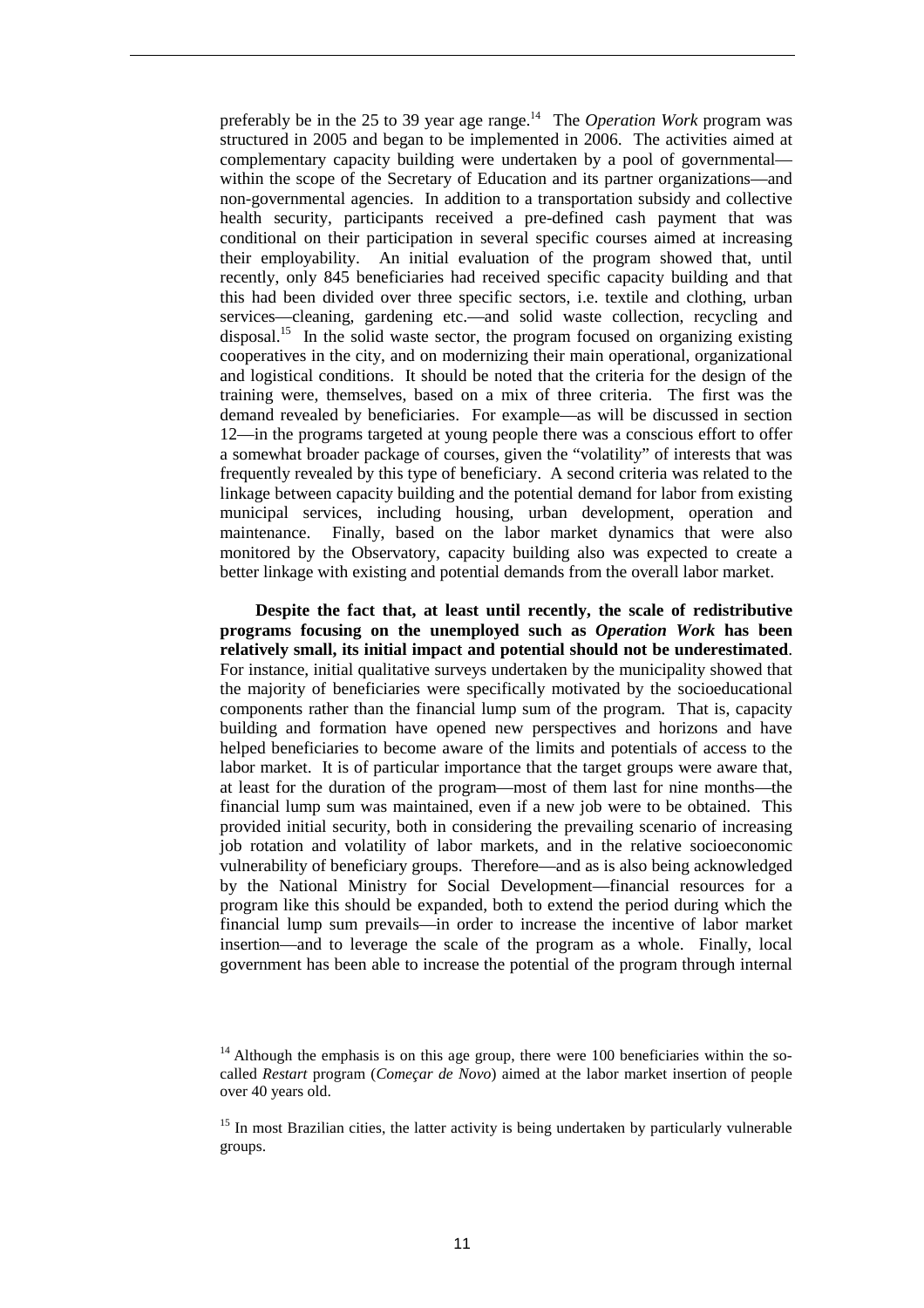information sharing on other municipal programs. For instance, when the Municipal Health Secretary was in the process of contracting 260 field agents—the local health agents who visit families directly—through the linkage with the capacity building component of the Family Scholarship program, 28 people were contracted.

**In 2005, the city of Osasco also started up a** *Pro-Youth* **program targeted at unemployed young people—in the 16 to 24 range—living in conditions of poverty or extreme poverty, which, according to an initial diagnosis, amounted to some 12,000 young people.** The main thrust of this line of action was to integrate two existing federal programs—more specifically, the Pro-Youth (*Pro-Jovem*) and Citizenship for the Young (*Juventude Cidadã*)—with its municipal activities (Work-Scholarship) aimed at increasing the potential for work and employment generation through tailor-made capacity building and training. The two federal programs had a combined financial lump sum of around R\$100.00 (slightly less than USD45.00) with capacity building activities.<sup>16</sup> Given the particular stage in their life, an age when which young people tend to have a wide and varying span of interests, the scope of courses offered was also relatively diversified, ranging from thematic areas associated with professions in the tertiary and service sectors such as receptionist, waiter, commercial sales, telemarketing, etc., to the more technical areas associated with such areas as the operation and maintenance of information technology and the maintenance of electrical and electronic equipment etc. In Table 1, an overview is given of the target groups that were reached by the three programs.

| <b>TABLE 1 - DISTRIBUTION OF YOUTH ATTENDED ACCORDING TO PROGRAM - 2005-2008</b> |             |      |  |  |
|----------------------------------------------------------------------------------|-------------|------|--|--|
| <b>Type of Program</b>                                                           | No of youth | %    |  |  |
|                                                                                  | reached     |      |  |  |
| Citizenship for the Young (Federal)                                              | 5709        | 84%  |  |  |
| Pro-Youth (Federal)                                                              | 908         | 13%  |  |  |
| Bolsa Trabalho - Work Scholarship (Municipal)                                    | <b>147</b>  | 2%   |  |  |
|                                                                                  | 6764        | 100% |  |  |

*Source*: Guerra, Cazzuni and Coelho (2008), pp.44.

According to preliminary evaluations undertaken by the municipality, the main targets for capacity building aimed at this target group have not been met. For example, the target for the main federal Citizenship for the Young (*Juventude Cidadã*) program was set at 7,000 people, implying that some 81 percent of the target had been met, whereas for the Pro-Youth program a target of 3,600 young

<sup>&</sup>lt;sup>16</sup> According to the data provided by the city of Osasco, during the period 2005-2007, the federal government allocated some R\$3,425,400.00 (around USD1,500,000.00) through its Citizenship for the Young program. The Pro-Youth program is an important element of the national youth strategy targeting the 18-24 age group. Through this program, young people who have not finished primary school—who have, in fact, dropped out between the fourth and eighth grade—are offered a chance to complete primary school, while also receiving professional training.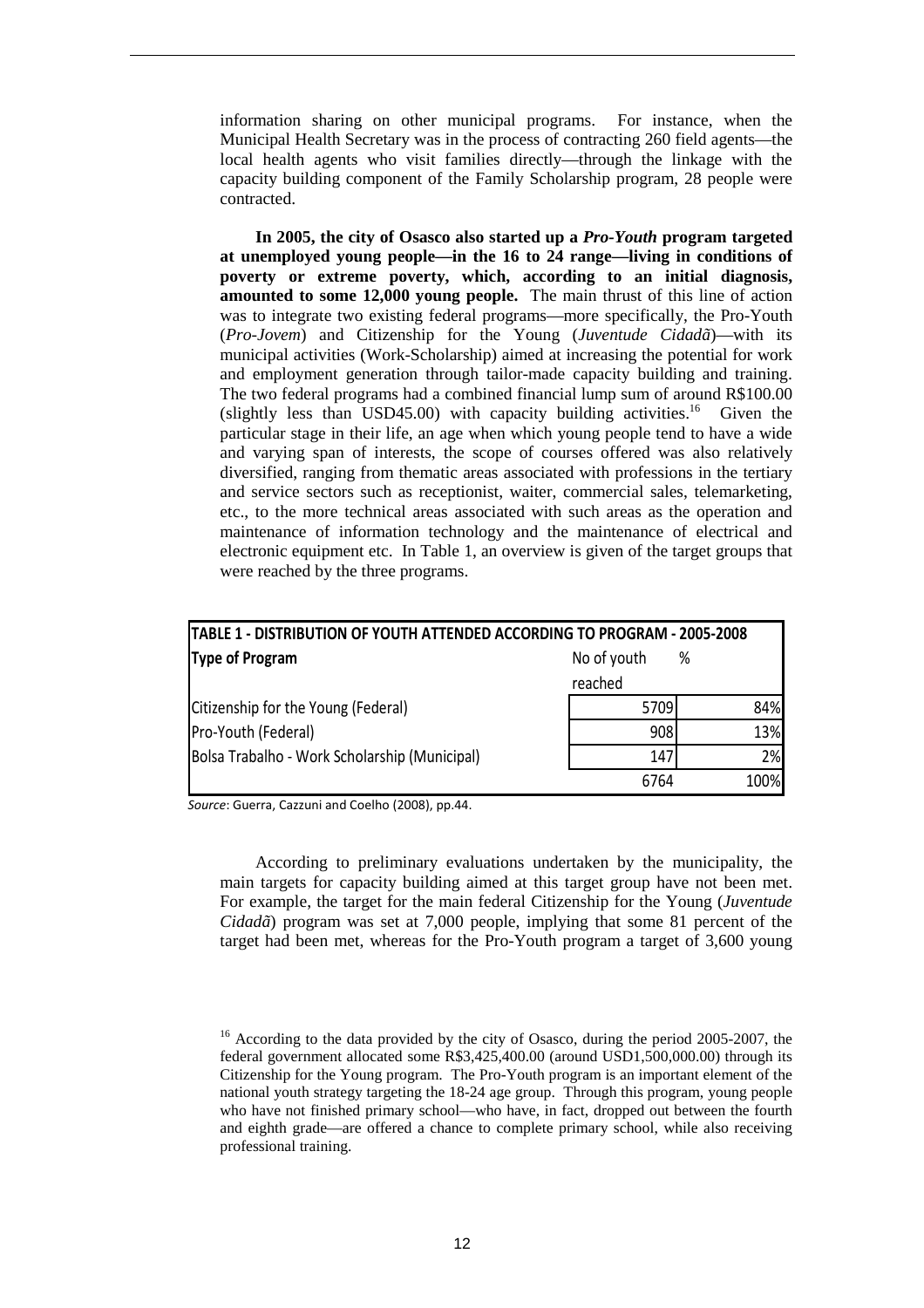people had been set, implying that effectively 25 percent had been met. Although a more thorough evaluation study would have to explore the reasons for this underperformance, several possible hypotheses can be expounded. First of all, the metropolitan region of Sao Paulo in general and the city of Osasco in particular, do not represent an exception to the rule that generating sufficient work and employment for the young it is an extremely challenging task. Unemployment figures in general are relatively much higher for this segment and their first labour market experiences are frequently obtained through the informal market. Secondly, and specifically in the initial stages in 2005 and 2006, a series of operational difficulties such as a lack of staff and deficiencies in the available infrastructure represented serious obstacles to the scaling up of the program. Although the sub-contracting and training of external partner organizations proved to be a useful instrument in reducing this operational weakness, it did, nevertheless, create additional demands in terms of guiding and monitoring an already substantial number of supporting and implementing agencies that

#### **2.3 Emancipatory programs**

From 2005 onwards, complementing its redistributive policies, the city advanced by structuring a program on solidarity economics, characterized by a focus on income, Decent Work and employment generation on the basic principles of equity, justice, participation, mutual help and collaboration.**<sup>17</sup>** Although the concept of solidarity economics is not completely new and unique to the Brazilian scenario, the federal government pioneered the formation of a National Secretary within the National Ministry for Employment and Work—aimed at the creation of critical mass within Brazilian society and which would also leverage a series of alternative development projects. In solidarity economics the stress is not on profit maximization but rather on such principles as social justice and equity, cooperation, self-management, collective ownership of the means of production, Decent Work and employment generation and social and environmental sustainability. As a matter of fact, the institutionalization of solidarity economics within the federal government could be seen as a conscious reaction to a series of grass roots solidarity movements that had spread over a number of cities in Brazil, working on the basis of alternative guiding principles that were not based exclusively on the profit mechanism. Osasco, being a city with a socio-economic tissue and a history of relatively strong social movements, as well as a conscious workers' identity that had favored the rise of some of these movements, was one of the cities keen on supporting and incentivizing this incipient movement toward solidarity economics.

 $17$  More particularly through municipal law no 3978, aimed at establishing criteria for a local policy on solidarity economics.

<sup>&</sup>lt;sup>18</sup> As mentioned in Guerra et al (2008), examples of this relatively strong identity of workers and social movement could historically be found in such episodes as the formation of the Glass Workers' Cooperative Movement in 1909, the Movement for Municipal Emancipation and Separation from Sao Paulo in the 1940s and 1950s and the strikers movement of the Metallurgy Union in 1968, which proved to be a forerunner of the *New Brazilian Unionism.*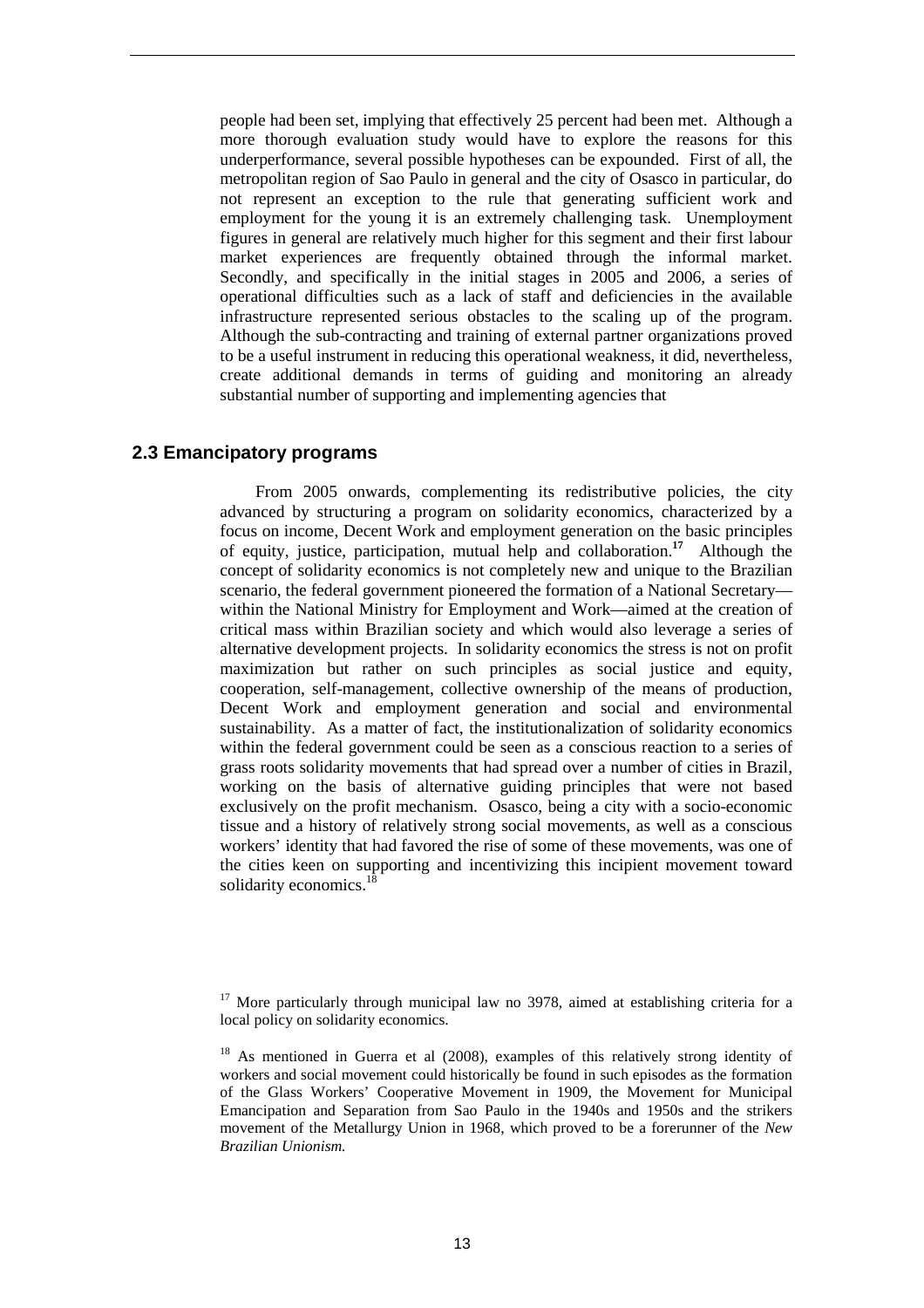**The local government enabling strategy, which is aimed at disseminating the concept of the popular economy and solidarity economics, was consolidated in three reinforcing pillars within a specific municipal program, namely the** *Osasco Solidarity* **program**. First of all, as early as the end of its inaugural year in December 2005, the administration succeeded in getting a bill approved that established the main guidelines and objectives, principles and instruments of the municipal policy on solidarity economics. The approval and negotiation of this law, which would later be regularized through specific by-laws, could be considered to be anchor for the consolidation and dissemination of policies towards solidarity economics. Moreover, in principle at least, the institutionalization of overall policies through a basic regulatory framework would reduce the vulnerability and dependence of most of these programs on specific political cycles. Secondly—and also stipulated in the municipal law—in the context of the *Osasco Solidarity* program, a series of infrastructures aimed at the dissemination and consolidation of the principles of solidarity economics were implemented. More specifically, a *Public Incubator for Community and Cooperative Projects* and a *Public Center for Community and Solidarity Economics* were created. The mission of the *Community Incubator* was to disseminate a culture favorable to the up-scaling of alternative projects through capacity building, the temporary subsidization of specialized and tailor-made consultancies, marketing, as well as networking among solidarity groups, thereby reducing possible distances and the fragmentation that existed within those groups.<sup>19</sup> The Incubator managed a series of programs, going from the preincubation stage all the way to the final 'market entrance' phase of community entrepreneurs or cooperatives. The *Public Center for Community and Solidarity Economics* represented not only a symbolic step towards the possibility of an alternative development model—specifically in light of the fact that policies and infrastructure for this segment are notoriously absent in most Brazilian cities—but also effectively managed to physically concentrate equipment, qualified staff and real and financial—services tailored to the specific needs of community entrepreneurs, cooperatives and vulnerable self-employed workers. Thirdly, the program was guided by the principle of social control. As such, in the existing legislation it was proposed to create a specific tripartite municipal committee for the Community Economy functioning along the same lines as the municipal tripartite labor and work commission.<sup>20</sup> At the time of writing, this municipal commission had not yet been created. Nevertheless, in 2007, a management committee for the two programs—the *Public Incubator* and the *Public Centre* was set up, in order to guarantee the transparency, social control and the direction of these newly created institutions. The Committee has a tripartite participation with membership from local government, a selection of participant-enterprises and

 $19$  An initial diagnosis undertaken by the city government had confirmed the existence of a number of fragmented and disconnected groups and organizations active in the field of what is nowadays called 'solidarity economics'.

 $^{20}$  Indeed, one of the few substantial responsibilities of the existing municipal employment committees is the discussion concerning the allocation of the financial resources from the National Labor Support Fund, which are being channeled into the city of Osasco. As a matter of fact, the decentralization of labor intermediation and labor market policies to the regional, inter-municipal level opens new perspectives to effectively leverage the role of some of these municipal committees. Until recently, however, most committees have limited themselves to general recommendations to hire local labor.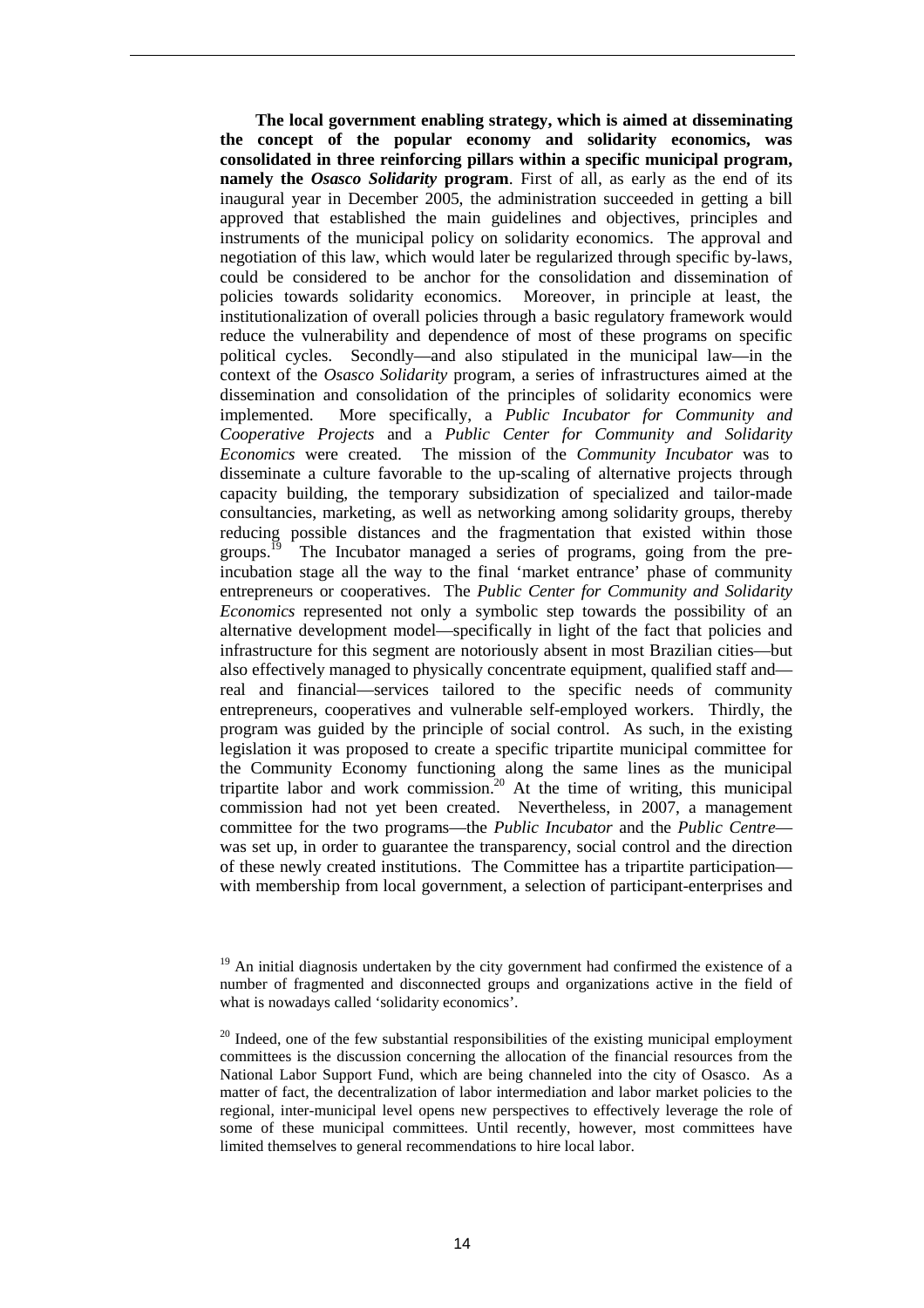two non-governmental organizations—and primarily monitors the operation and maintenance of the existing infrastructure, while recommending new directions and strategies for the future.

**Given the relatively short period of its existence, it can be claimed that the** *Osasco Solidarity* **program has achieved substantial results**. Twenty seven community entrepreneurs and/or cooperatives are following the incubation process and are currently generating both income and work. At the same time, an initial basis for up-scaling and mainstreaming the program within the overall local economic development strategy of the city has been established: an institutional framework; physical infrastructure (the Incubator and the Public Center); qualified and trained staff; partner institutions (such as the Federal University of Rio de Janeiro); methodologies (e.g. on the incubation process, training manuals, reference material for specific sectors such as textile, food, recycling and urban agriculture); and supporting software have all been articulated and created. Moreover, the creation of a tripartite managing committee also represents a basis for continuous monitoring, social learning and readjustment of the program at the city level. Some of the social learning on creating mechanism for solidarity economics—and on discussing alternative principles for the organization of work, employment and income—will be useful for other cities in the Brazilian-Latin American context.

#### **2.4 Developmental programs**

**The** *Digital Osasco* **program has been focused on improving three dimensions of communication and information technology, i.e. the streamlining of the management of municipal programs—with an emphasis on the role of integration between redistributional, emancipatory and developmental programs)—the strengthening of the existing information base through studies and research and finally, improving the access of socially vulnerable segments to the benefits of modern information and communication technologies through so-called Digital Inclusion Centers (DICs)**. In relation to the streamlining of the municipal information system, a conscious effort has been made to consolidate a centralized municipal information base, which would not only facilitate the internal communication among secretaries within the city government but would also improve the interface with the beneficiary population and the state and federal government. A first step was made by establishing a municipal information system, which shared basic and more detailed information on the profile of beneficiaries groups. Nevertheless, a challenge remains in broadening the scope of this initial system, which is still concentrated around the programs that are managed by the Secretary for Development, Work and Inclusion. At a subsequent stage, further integration should be established with other secretaries, as well as state and federal programs.

**In order to strengthen the existing information base and its strategic intelligence, the city established a partnership with Diesse, a socioeconomic think tank associated with the labor unions, which resulted in a series of important publications on the socioeconomic and productive restructuring in Osasco and also to the creation of a specific Observatory on the labor market.** The role of the Observatory was to share information on labor market tendencies and facilitate feedback for the collective formulation of public policies on social inclusion and local economic development. In addition to providing policy intelligence, the Observatory has played a strategic role in publishing monthly newsletters on the evolution of basic indicators such as employment,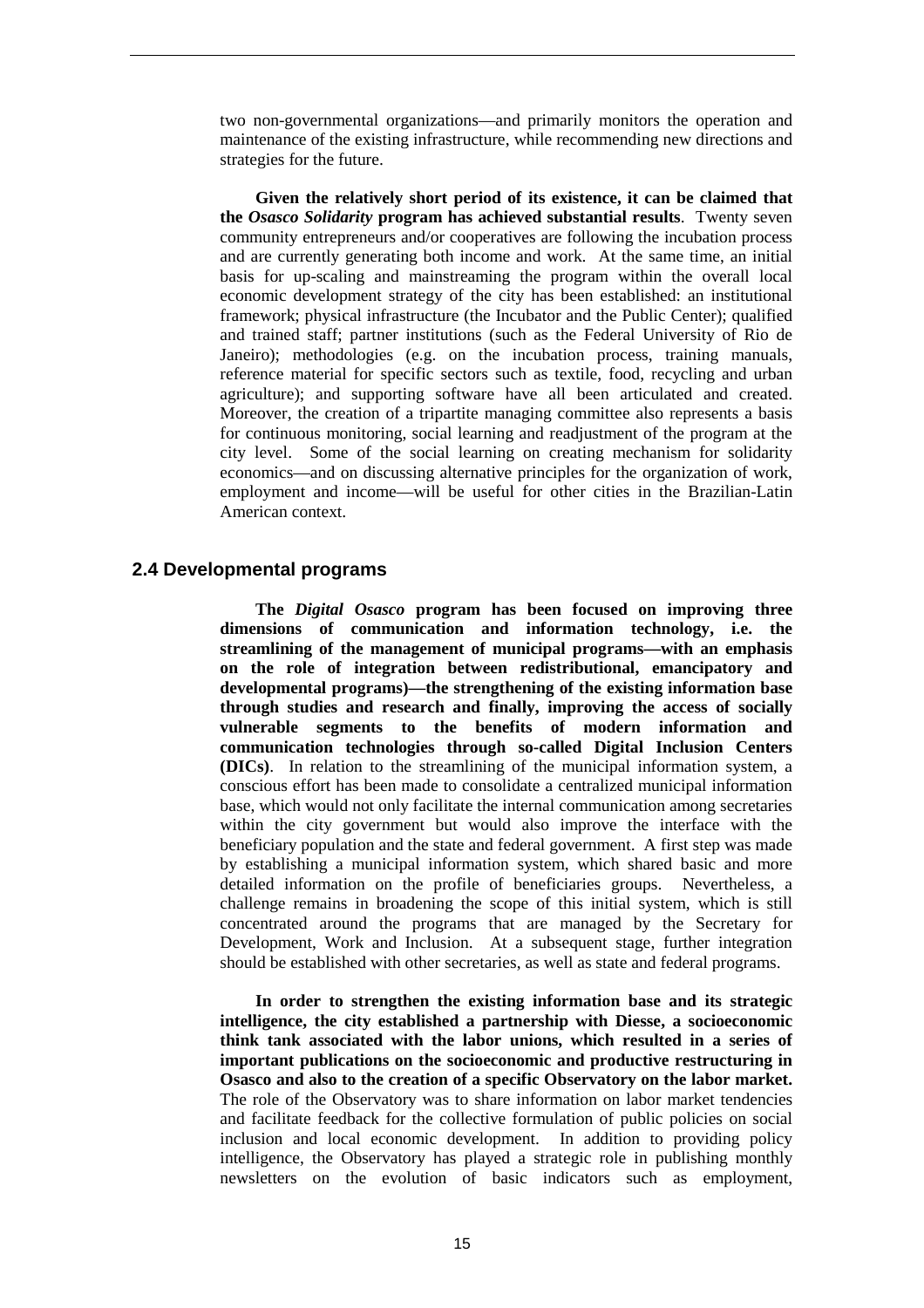unemployment and labor market participation per sector and per target group in the metropolitan region of São Paulo. Although the Observatory has also focused on the informal labor market, in practice it has proven quite difficult to obtain reliable and timely sources of information.<sup>21</sup> Moreover, Osasco, like most other Brazilian cities, lacks good and reliable (census) data on the performance of local and metropolitan economies. In fact, throughout the 1990s, national and state bureaus for economic research suffered through the implementation of severe downsizing processes. As a result, most cities lack good data on their economic structure, which puts severe constraints on the quality of their policymaking.<sup>22</sup>

**Finally, the city gives priority to investment in the** *Digital Inclusion Centers* **(DIC), in order to democratize and increase the access of the more vulnerable segments of the city to modern information and communication technologies**. These centers concentrate between 10 and 20 computers, each having basic software packages for editing, calculating and accessing the internet. According to the general regulations of these centers, some 80 percent of access is allocated to tailor-made courses aimed at providing basic computer literacy; the remainder of the equipment can be used freely. This implies the continuous presence of at least two daily coordinators/monitors, in order to smoothen and control the allocation of computers over these two uses. Each of the Digital Inclusion Centers is managed by a committee comprising representation from the local community and the city administration. Although the target set at the beginning of 2005 was to get 10 centers up and running, by the end of 2008 the city will have 12 centers, all of them located in the more vulnerable areas. The impact of these centers on the self esteem and autonomy of the beneficiary population in the target areas cannot be underestimated. Even considering the relatively weak socioeducational profile of the beneficiary population, they were offered a concrete chance to access a variety of sources of information, increasing their basic competences in dealing with information and communication technologies and, finally, become actively involved in the operation, maintenance and decisionmaking in the centers.

**The** *Osasco Includes* **program has been designed to seize the opportunities created by the incipient scenario of decentralization and democratization of the National Public Employment System, and also to create synergy between the range of redistributional, emancipatory and developmental policies**. The program has been focused primarily on the unemployed in general and the beneficiaries of the redistributional programs in particular. Moreover, a dynamic interaction was created among the various local government secretaries, with the specific aim of maximizing the employment

 $21$  For example, in the Brazilian context relatively reliable data on the informal labor market can be obtained only once every 10 years through the IBGE (The National Bureau for Statistics) or annually through special requests to the state government agency SEADE and DIESSE (an institution linked to the labor union).

 $22$  There are, however, some exceptions to this rule; in 1995, Diadema was one of the first Brazilian cities that actually undertook a complete economic census on its economy (see also Annex 1).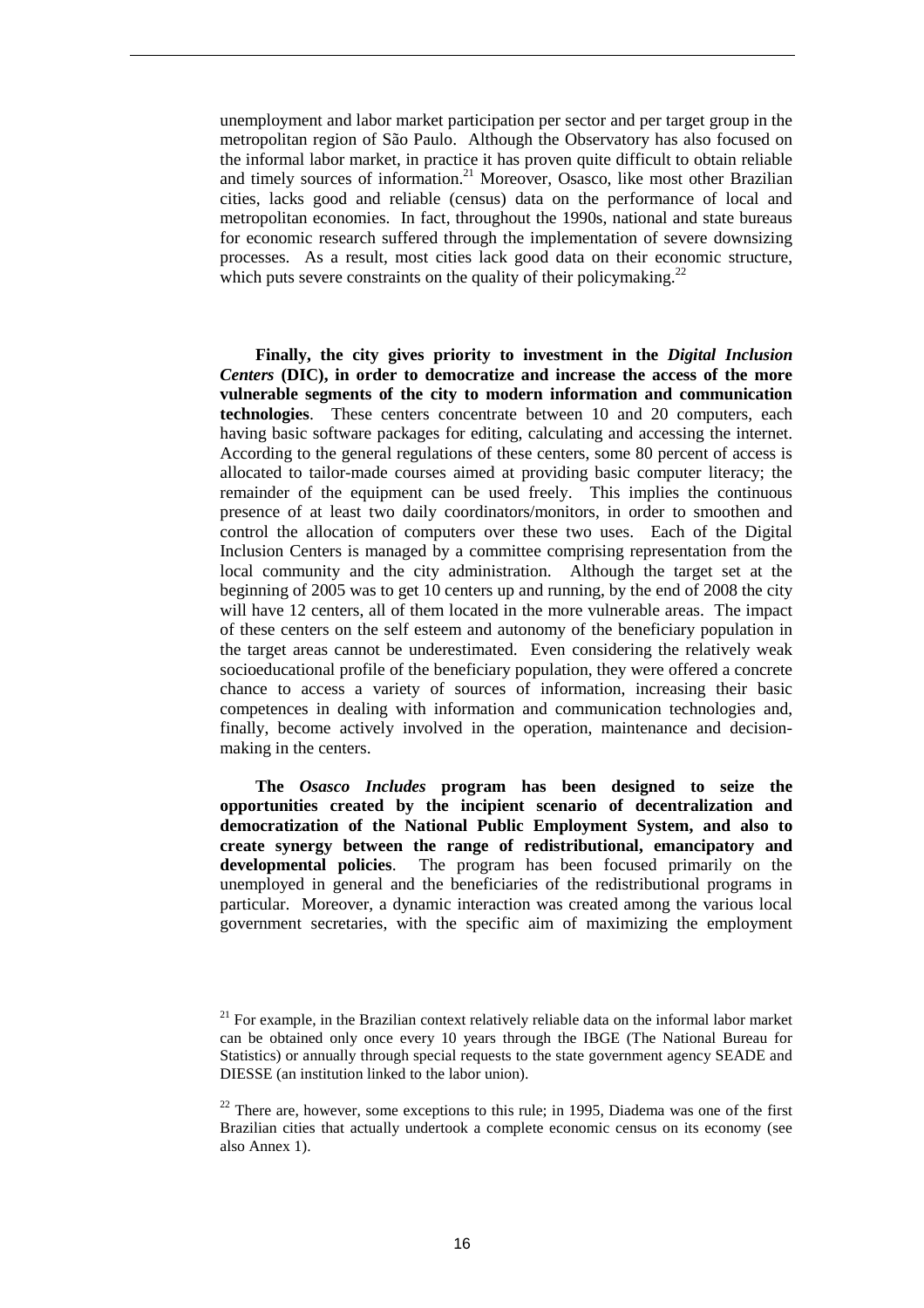impact of sector municipal policies. For example, the Secretary for Development, Work and Inclusion established an intense dialog with other secretaries and departments within the local administration in four specific areas. Firstly, administration; the specific demand for labor of this Secretary, for example for the operation and maintenance activities of public space, cleaning, gardening etc. Secondly, housing and urban development; a potential demand for labor in light of the earlier mentioned national plan for accelerated growth, which implied potentially large and labor intensive investments in housing, slum upgrading and basic sanitation. Thirdly, health; a concrete demand for field agents that visit families directly. Finally, industry and commerce; to improve the information base on new industries coming to the city and potentially in need of labor.<sup>23</sup> The relative success and impact of this internal policy dialogue within the municipal administration can perhaps be best illustrated by the example of the housing and urban development policies. Osasco has 719,188 inhabitants (2008 IBGE) and concentrates 167 slum settlements, gathering around 200,000 people, i.e. 27.8 percent of the total population (see picture 1).



**Picture 2 – Substandard housing in Osasco** 

 $^{23}$  In the specific case of the housing and urban development sector, an aggressive approach was an attempt to maximize the employment impact of slum upgrading and housing investments. More particularly, the municipal tendering procedures for the five areas that received federal investments considered the employment of local area residents through the interface of the so-called Worker´s Site (see section 20 and footnote 23 below). Given the generally cumbersome Brazilian tendering procedures, this could be regarded as an innovation. Nevertheless, one of the bottlenecks that remained to be cleared was the increasing of labor market insertion of the beneficiaries after the completion of the construction works. Similar experiences aimed at maximizing the employment impact of municipal programs have been implemented with the production of school uniforms resulting in specific contracts with the beneficiary cooperatives—and through incentives given to cooperatives involved in waste recycling thus reducing the municipality's operational costs and increasing the economic life of the solid waste site.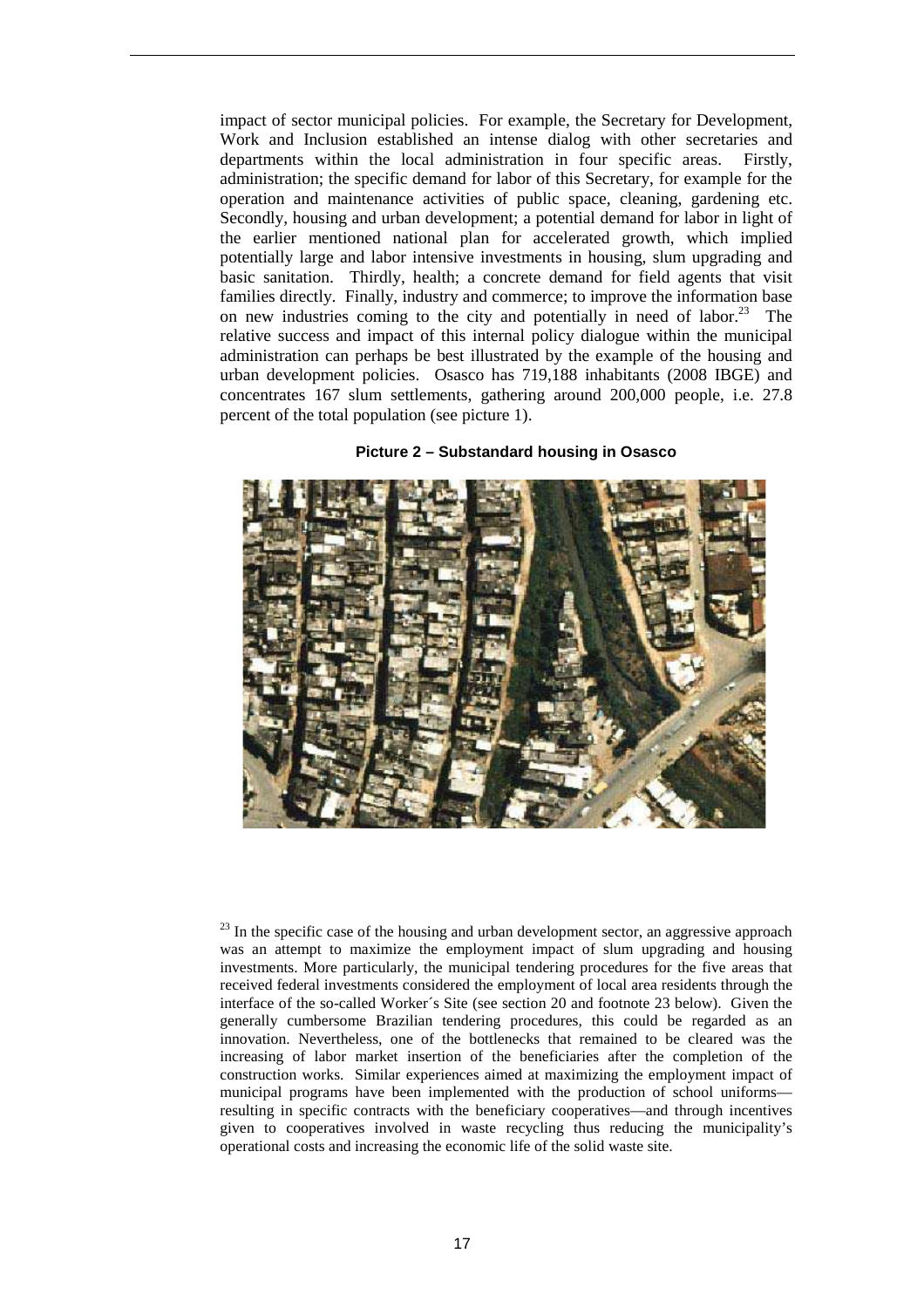This figure is relatively high, considering the overall average of around 20 percent in metropolitan cities; around 20 percent of the populations of Santo Andre and Diadema are living in slums. Most Workers' Party governments—Diadema, Osasco and, until 31 December this year, Santo Andre—have implemented policies of slum upgrading, regularization of land tenure and the removal of families in risk areas such as flood prone areas and dwellings situated under power lines, etc. The majority of these policies also receive substantial support from the Federal Growth Acceleration Program (PAC). As such, from 2005 onwards, housing and urban development policies in Osasco have delivered more than 3,000 land titles to families; over the same period, 10 slum upgrading projects have benefited some 7,500 families. Moreover, the city of Osasco has mobilized R\$100 million from the PAC program (some USD40 million), which has triggered some 1,000 direct jobs in the local community through the indirect efforts of the administration to stimulate local firms to use the municipal cadastre of the unemployed and the beneficiaries of redistributional programs in general, and the specific municipal income and employment programs—for example the Worker's Site, see the next section—in particular. Considering the indirect and soft nature of the measurethat is, business cannot be obliged by local government to hire according to more labor intensive techniques—the short-term employment impact mentioned above has not been large-scale.

After a phase characterized by legal preparation—the formalization of a specific strategic plan that was approved by the National Labor Support Fund—the so-called Workers' Site (*Portal do Trabalhador*) was created, a physical space aimed at creating a kind of "one stop business shop" for workers, which would gradually take over the main functions of the National Public Employment System, which, in the specific case of Osasco, was fragmented into three spatially and administratively separated offices, one managed by the municipality, a second by the labor union and a third by the state government of São Paulo. The program quite clearly marked an important and comprehensive move towards the modernization of public policies that included the interests of workers and more vulnerable target groups in the city.<sup>24</sup> Although initially co-existing, in 2007, all redistributional social programs, activities of labor intermediation and financial and real support services for the unemployed and autonomous workers were concentrated in the office of this Worker´s Site. In 2006, which could be considered a transition year, R\$1.1 million was invested by the municipality, whereas the National Labor Support Fund contributed R\$1.7 million. In the following year, these figures were R\$6.8 million and R\$1.6 million, respectively. Figures 3 to 6 illustrate the gradual consolidation and up-scaling of the *Osasco Includes* program within the context of the Osasco city regional labor market. In Figure 3, the evolution of the number of vacancies offered by the *Osasco Includes*

<sup>&</sup>lt;sup>24</sup> The analogy between the Public Centres for Employment, Work and Income and "one stop business shops" created for the unemployed and socio-economically vulnerable persons is quite appropriate. That is, in one physical space unemployment benefits, training, tailor-made entrepreneurial business support services, microcredit etc. are offered to a target group that is traditionally "off the books" in Brazilian public administration. As mentioned, in addition to the strategic role of having physical equipment that centralizes and increases efficiency of service delivery, there is a symbolic and communicational dimension in these policies in the sense that a different priority—in favour of the more vulnerable segments of society—is being set in motion. See also section 25.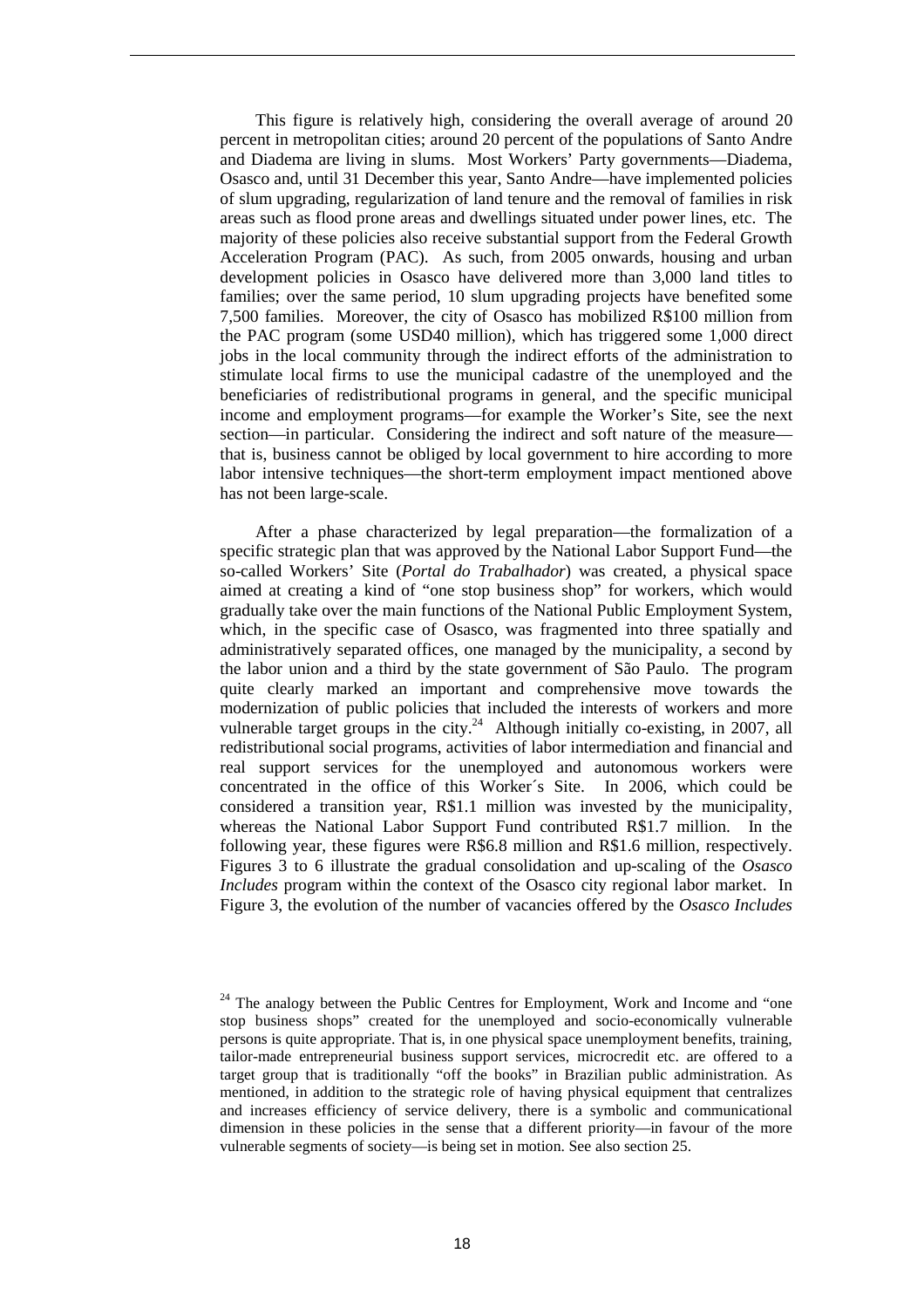program since 2005 is shown, including the first three months of 2008. The figure shows a gradual increase in scale and penetration of the system, which is also reinforced by the growth in the number of jobs that have been intermediated since 2005 (Figure 4). Finally, Figures 5 and 6 illustrate the comparison between the targets that were set in the context of the formal work agreements between the federal government and the city and the effective results that were achieved, in terms both of the number of vacancies offered and the number of jobs that were effectively intermediated by the system. In the transition stage, when existing infrastructure and equipment of the labor union and the state government were transferred to the new municipal system, targets for the intermediation of jobs were not met. In the following year, however, targets for both the number of vacancies and jobs intermediated by the *Osasco Includes* program were met.



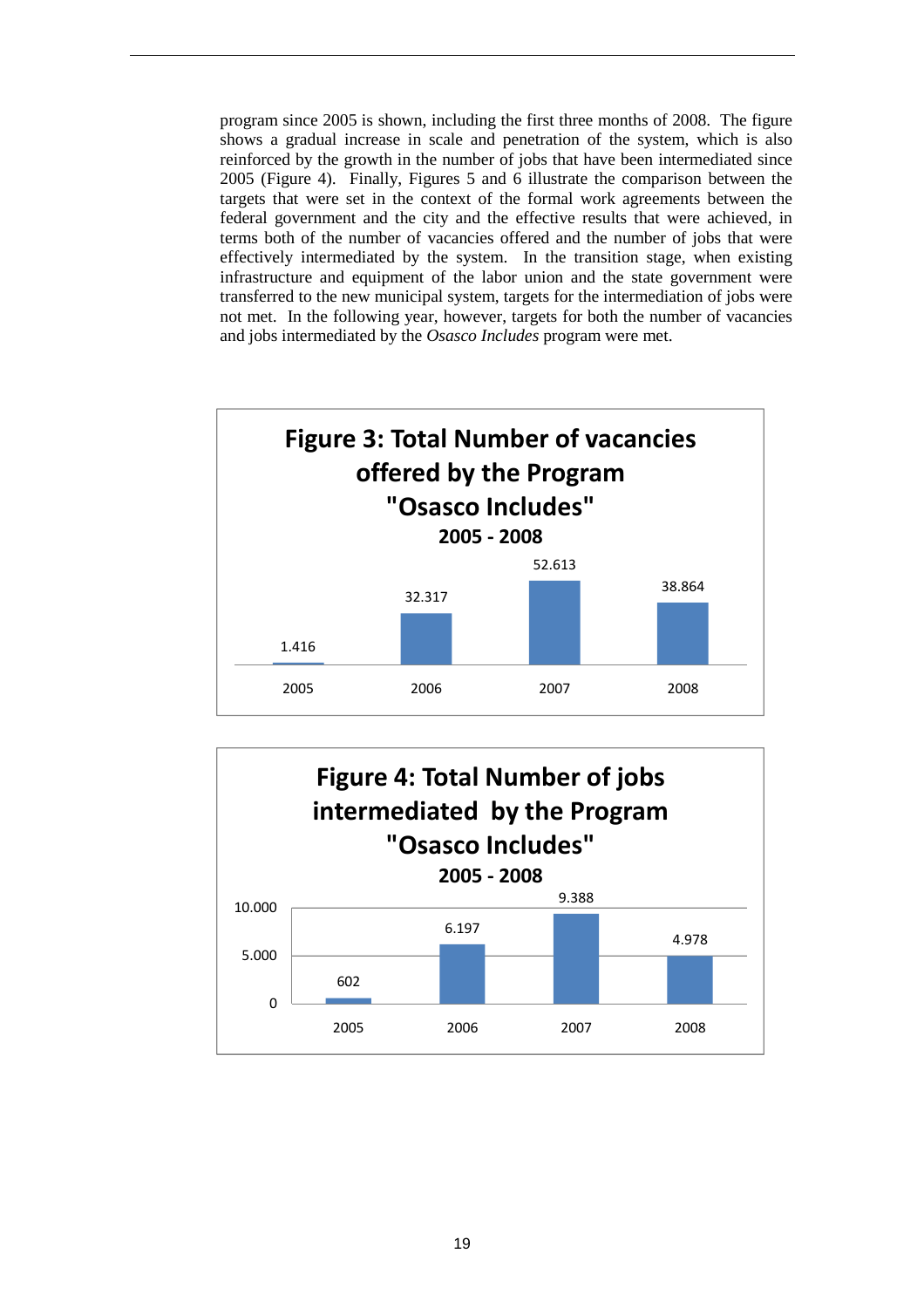



**It should be noted that in addition to the programs mentioned above,**  *Digital Osasco* **and** *Osasco Includes***, the local government has been pro-active in strengthening the existing network of firms, while also trying to attract new business to the city of Osasco in the context of its local economic development strategies and policies**. In that respect, through the new local tax code several rates were streamlined and reduced. Moreover, local government has launched several efforts designed to modernize its internal procedures thus facilitating and increasing the speed required to set up business, which has been a traditional bottleneck on economic development in the Brazilian setting. In partnership with the business association FIESP and the National Agency for the Support of Small and Medium Enterprises (SEBRAE), the city also created a business incubator, which, at present, supports 12 enterprises within the premises of its office; several outside firms are also receiving technical backing and consultancy at reduced rates. It should be mentioned that the Municipal Secretary for Industry and Commerce is an important partner in the design and implementation of the above complementary local economic development policies. Moreover, it should be stressed that, although there is a clear focus on the issue of social inclusion and employment maximization, there seems to be less clarity regarding the direction of the broader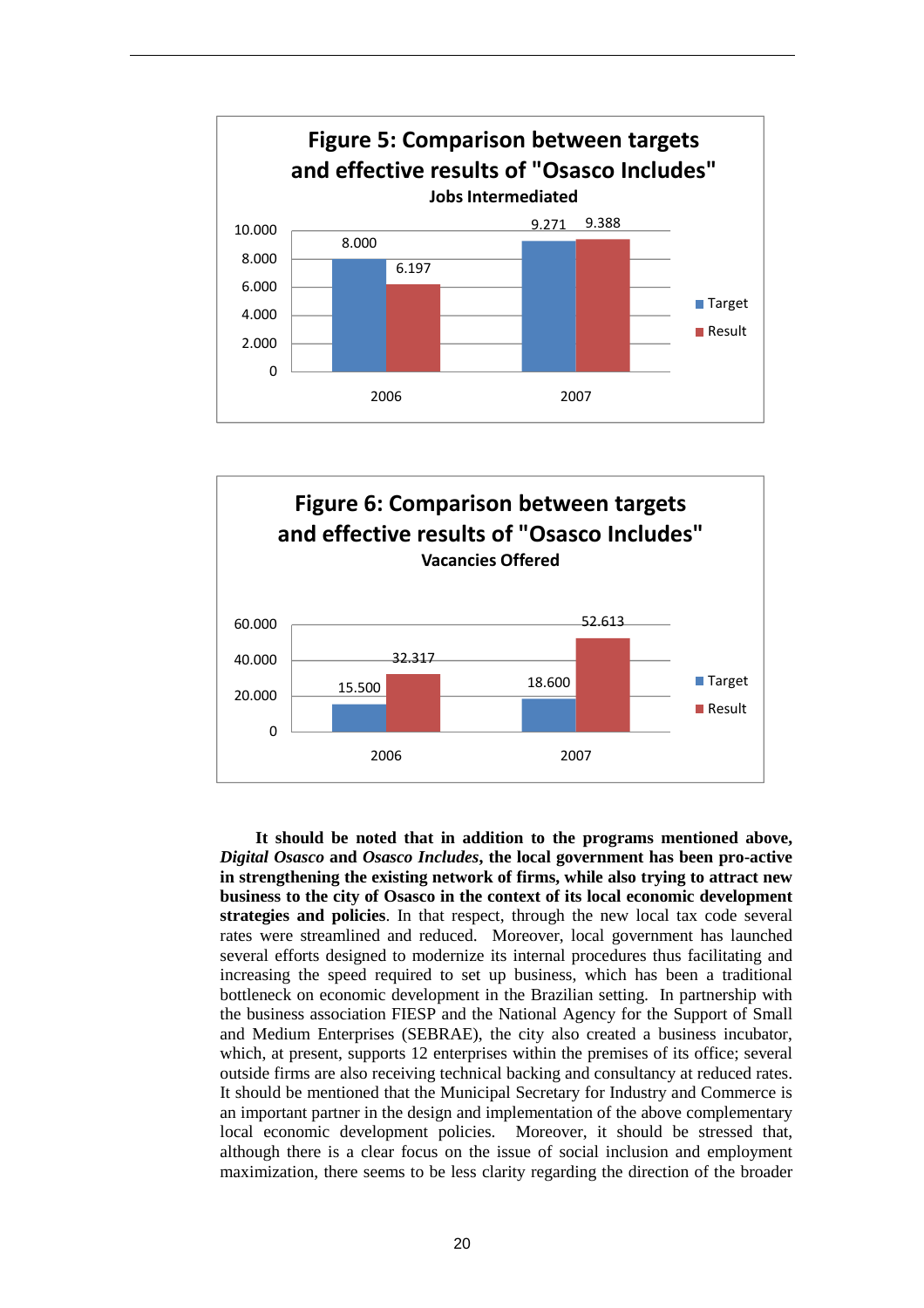economic development strategy for the city as a whole and the instruments to be used to get this strategy from the ground. For example, in the *Osasco 50 years document*—which is the result of the strategic planning undertaken by the city (see section 25)—there is no clear vision regarding the direction in which the city should be moving. The lack of this more strategic view is all the more worrying considering the fact that Osasco, until recently a typical industrial city on the outskirts of Sao Paulo, is facing an intense transformation towards a service economy. The vision statement does not go beyond general observations on the important role of income and employment generation, capacity building and the creation of specific locations for the attraction of new economic activities. The revitalization of the central city area and the several neighborhood centers are mentioned as additional priority items on the policy agenda. Finally, Osasco is mentioned as a potential hub for business tourism.<sup>25</sup>

### **3. Initial results of linkages between redistributive, emancipatory and developmental programs.**

**Table two gives a broad overview of the scale and linkages that have been established among the various redistributional, emancipatory and developmental programs mentioned above.** Firstly, according to the data from the municipal information system during the period 2005-2008, almost 300,000 people were reached by some type of program, be it redistributional (e.g. the *Family Scholarship*), focused on the youth (*Young Citizen* program, *ProYouth*, etc.), emancipatory (e.g. the *Osasco Solidarity* program) or of a developmental nature (*Osasco Includes* or the *Digital Osasco* Program). Figure 7, also taken from the municipal database, gives the geographical location of vulnerable beneficiaries of two specific programs, namely the *Familiy Scholarship* and *Income for Citizenship* programs. Similar to other medium-sized and larger Brazilian cities and city-regions, it can be seen quite clearly that the northern and southern outskirts of the city also concentrate the poorer segments of the population—that is the darker parts on the map—concentrating more than 1,000 beneficiaries.

 $25$  The program of the newly elected Mayor does not go beyond general statements. Although it does, at least, reinforce an increased awareness on the role of business services within the overall transformation process of the urban economy. Nevertheless, the document lacks a strategic view on the future role of Osasco as a hub of producer services in general, and within the Greater Sao Paulo area in particular, analyzing the strengths, weaknesses and complementarities with other cities in the metropolitan area and beyond. Nevertheless, the program does mention the need for specific legal incentives for small and medium-sized enterprises, the creation of a Municipal Development Agency—with the participation of universities, the private sector and local government, and focused on the stimulation of business tourism—a revised legal framework on tax incentives for business, improved road infrastructure and a convention centre in the city.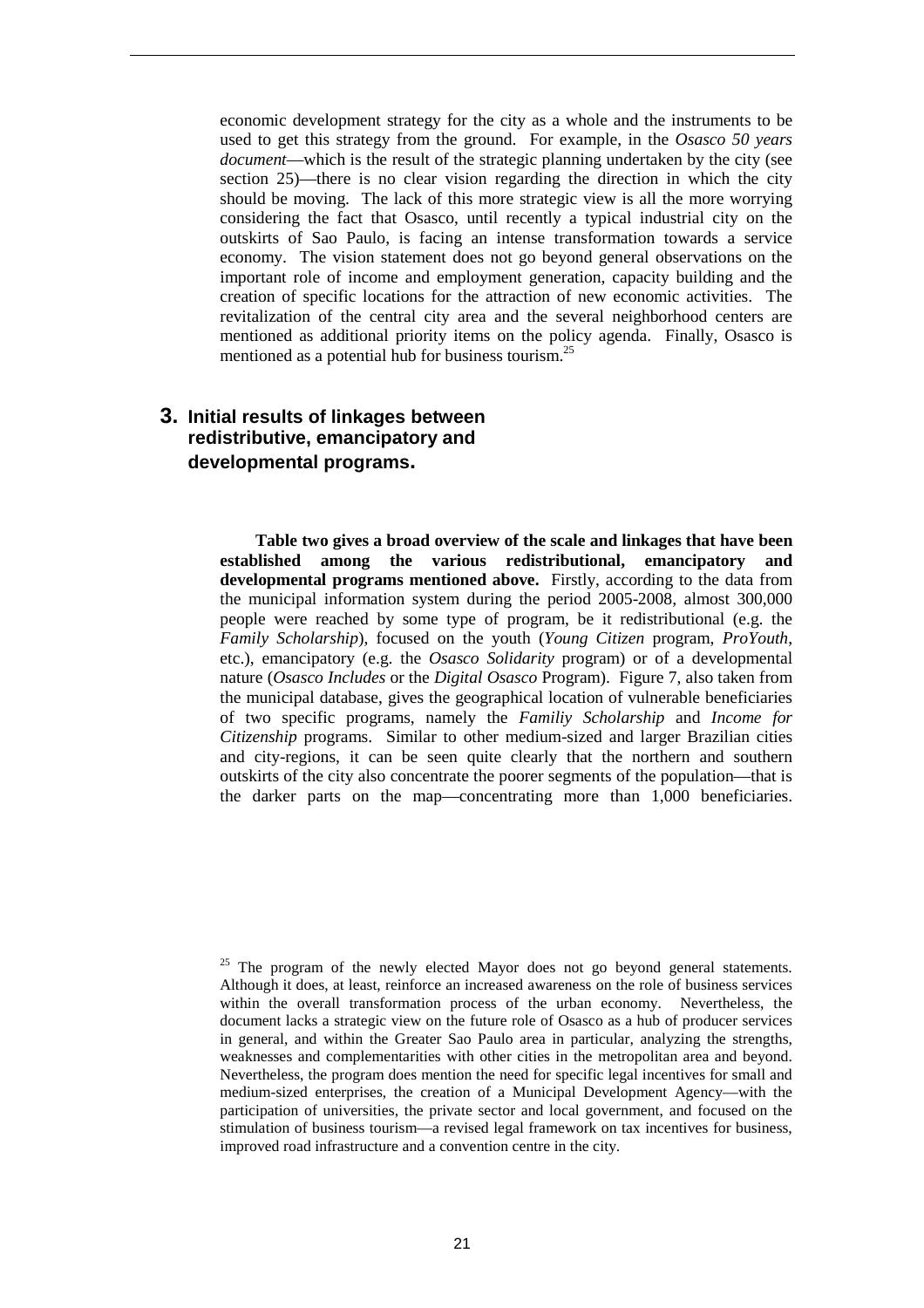Similarly, the more affluent part of the population is located in the central areas of the city. $26$ 

| <b>TABLE 2 - NUMBER OF BENEFICIARIES REACHED BY THE SECRETARY</b> |        |         |                                                                            |
|-------------------------------------------------------------------|--------|---------|----------------------------------------------------------------------------|
| FOR DEVELOPMENT, WORK AND INCLUSION OF OSASCO - 2005-2008         |        |         |                                                                            |
| Program                                                           | No     | Unit    | Activity                                                                   |
| Nature                                                            |        |         |                                                                            |
| Redistributive                                                    |        |         |                                                                            |
| Name Program                                                      |        |         |                                                                            |
| Family Scholarship                                                | 20157  | Family  | Financial lump-sum, social-educational capacity building, conditionalities |
| Minimum Income                                                    | 100    | Family  | Financial lump-sum, social-educational capacity building, conditionalities |
| Operation work                                                    | 845    | Persons | Financial subsidy, professional and social training                        |
| <b>Starting Again</b>                                             | 197    | Persons | Financial subsidy, professional and social training                        |
| State Emergency Support for the Unemployed                        | 597    | Persons | Financial subsidy, professional and social training                        |
| Emancipatory                                                      |        |         |                                                                            |
| Name Program                                                      |        |         |                                                                            |
| Citizen Income Program                                            | 8311   | Family  | Financial lump-sum, social-educational capacity building, conditionalities |
| <b>Professional Capacity Building</b>                             | 8645   | Persons | Professoal capacity building and certification                             |
| Osasco Solidarity                                                 | 3471   | Persons | Incentives to popular and cooperative entrepreneurialism                   |
| Popular Micro-credit                                              | 1445   | Persons | Micro-credit (partnership with state government)                           |
| Developmental                                                     |        |         |                                                                            |
| Name Program                                                      |        |         |                                                                            |
| Digital Osasco                                                    | 6022   | Persons | Courses in Modern Information and telecommunication technology             |
| Osasco Includes                                                   | 145927 | Persons | Attended within the Public Empployment, Work and Income Program            |
| <b>Specific Programs for Youth</b>                                |        |         |                                                                            |
| Name Program                                                      |        |         |                                                                            |
| Citizenship for the young                                         | 5709   | Persons | Financial lump-sum, increase educational levels                            |
| Pro-Youth                                                         | 908    | Persons | Financial lump-sum, increase educational levels                            |
| Young Citizen                                                     | 1024   | Persons | Labor market insertion                                                     |
| Work Scholarship                                                  | 147    | Persons | Financial lump-sum, increase educational levels                            |
| Source: Municipality of Osasco - 2008                             |        |         |                                                                            |

<sup>26</sup> Also indicating familiar patterns of socio-spatial exclusion, whereby real estate speculation and the lack of well-located, financially affordable and regularized plots of land drive low income households to the periphery of the city and metropolitan areas, frequently forcing them to locate in environmentally sensitive areas.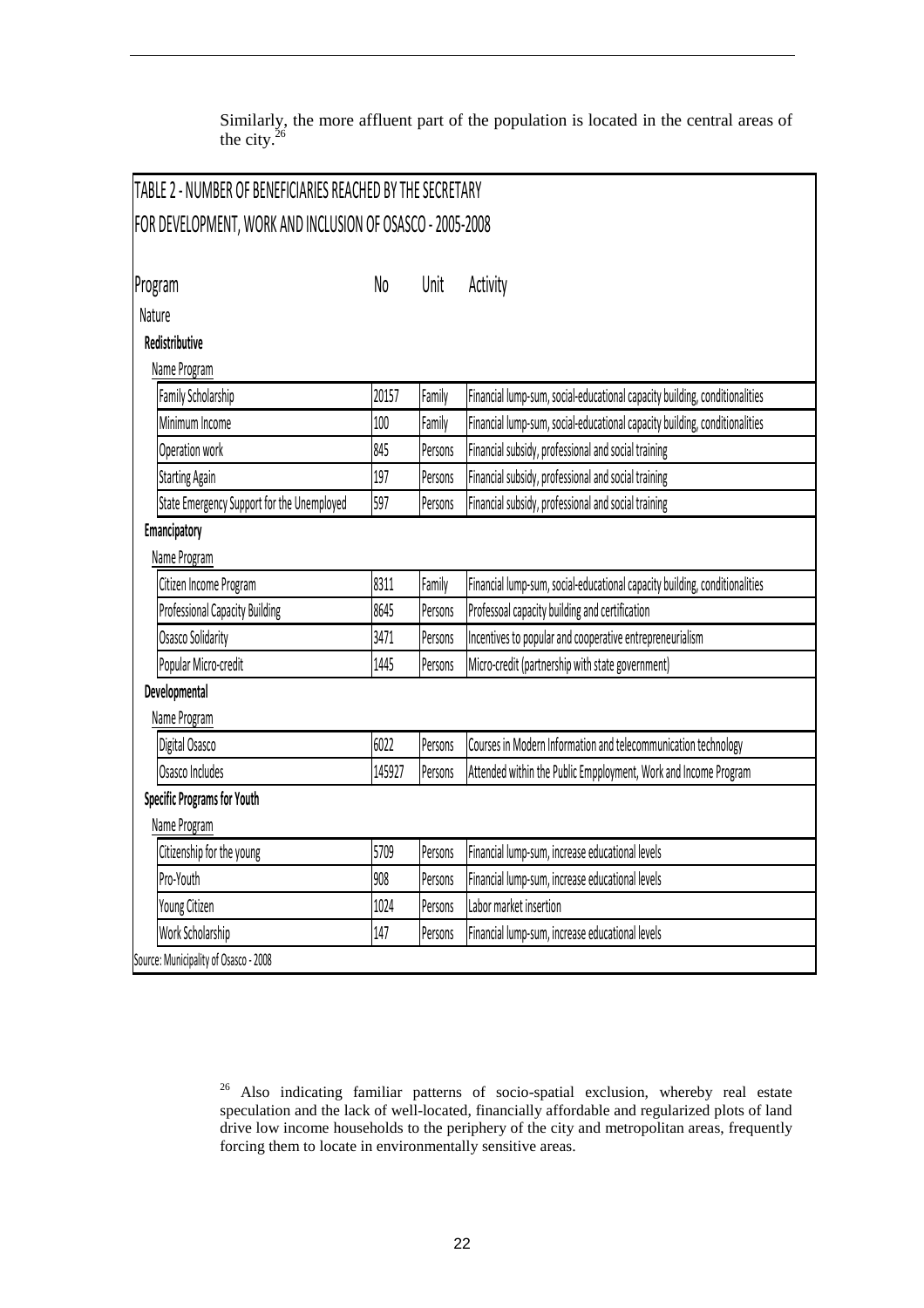

Figure 7 The location of beneficiaries of the Family<sub>z</sub>Scholarship and income **for citizenship programs.** <sup>27</sup>

*Source*: Municipality of Osasco. Data taken from the Secretary for Development, Work and Inclusion.

 $27$  Areas in black: more than 1,000 beneficiaries. Areas in grey: between 500 and 1,000 beneficiaries.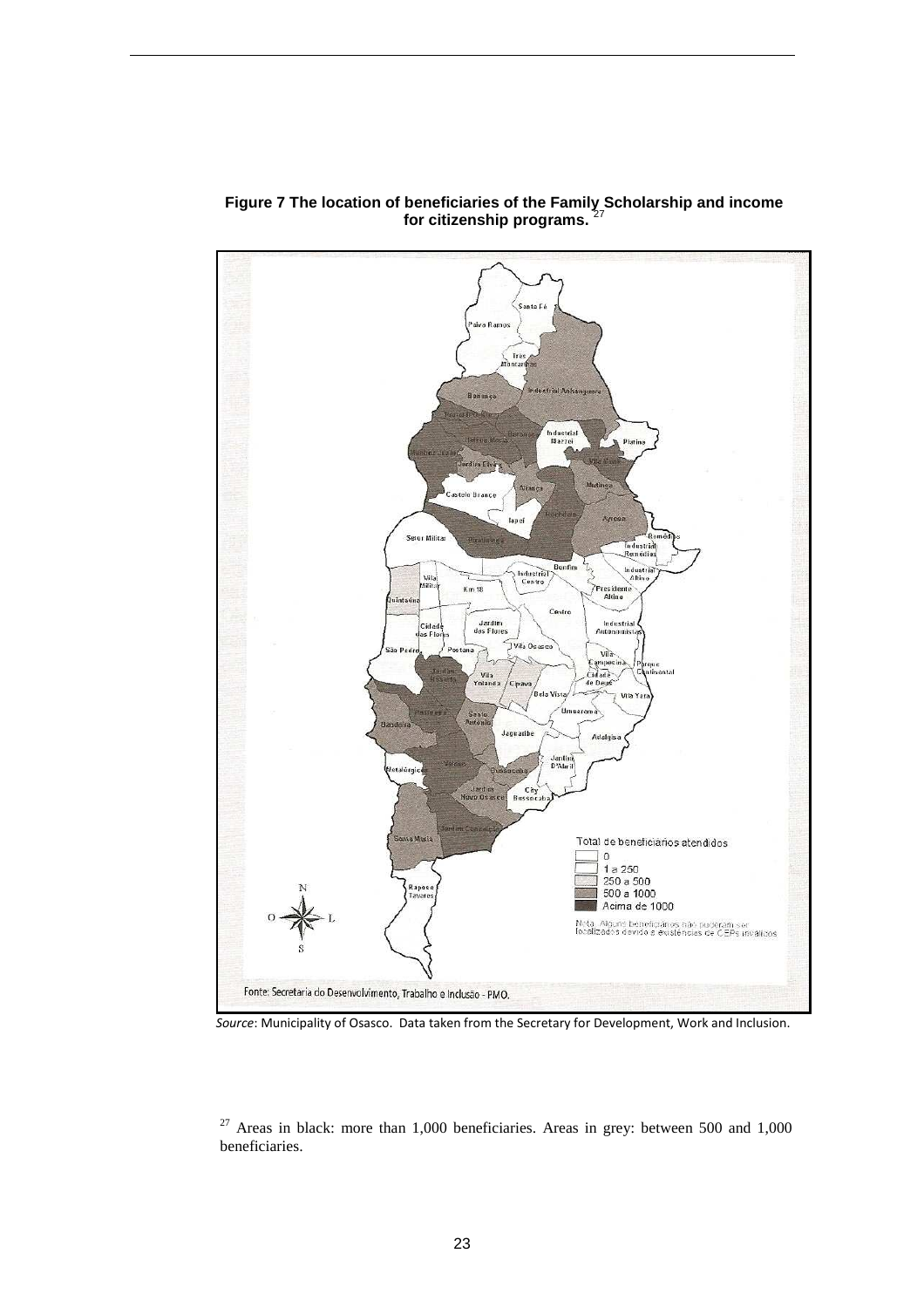**Although substantial success has been achieved by the set of programs that have been analyzed, several challenges remain in linking the beneficiaries of the redistributional programs with the overall local economic development policies**. A more detailed analysis of the links among the various programs shows that while 76,879 people aged more than 15 years have been reached by a redistributional program, slightly more than 20 percent (i.e. 17,760) of these beneficiaries have been channeled into some form of emancipatory program, for example receiving training, technical assistance, microcredit or other forms of support through an incubation process. A more specific analysis of the databases of the Osasco Solidarity program—focused on the stimulation of cooperative and community entrepreneurship—shows that the majority (75%) of beneficiaries are women and that almost half (44.9%) have not completed their basic studies. Along the same lines, connecting the beneficiaries of the redistributional policies with the local economic development policies—more specifically, through the *Digital Osasco* and *Osasco Includes* programs—has proved even more challenging. By way of illustration, 7,149—i.e. less than 10 percent—of the above total universe of 76,879 beneficiaries of the redistributional programs who were older than 15 years were forwarded to the *Osasco Includes* or *Digital Osasco* programs. Thus only around one third of the beneficiaries of redistributional programs were connected, in some form, to the complementary emancipatory or developmental programs. Initial evaluations show that over and above the operational challenges associated with this ambitious agenda of local integration between the several dimensions of development, there are also underlying structural difficulties in making further advances. As mentioned, a large proportion of the beneficiaries were single mothers responsible for the household who found, therefore, that their path to complete labor market entrance was being obstructed because of the difficulty of combining their daily child care responsibilities with professional duties. Moreover, the educational level of the beneficiaries was relatively low—generally they had not completed primary school—whereas the requirements of the labor markets have been rising continuously. Finally, as mentioned above, structuring a consistent set of policies toward the labor market insertion of young people proved to be a challenging task.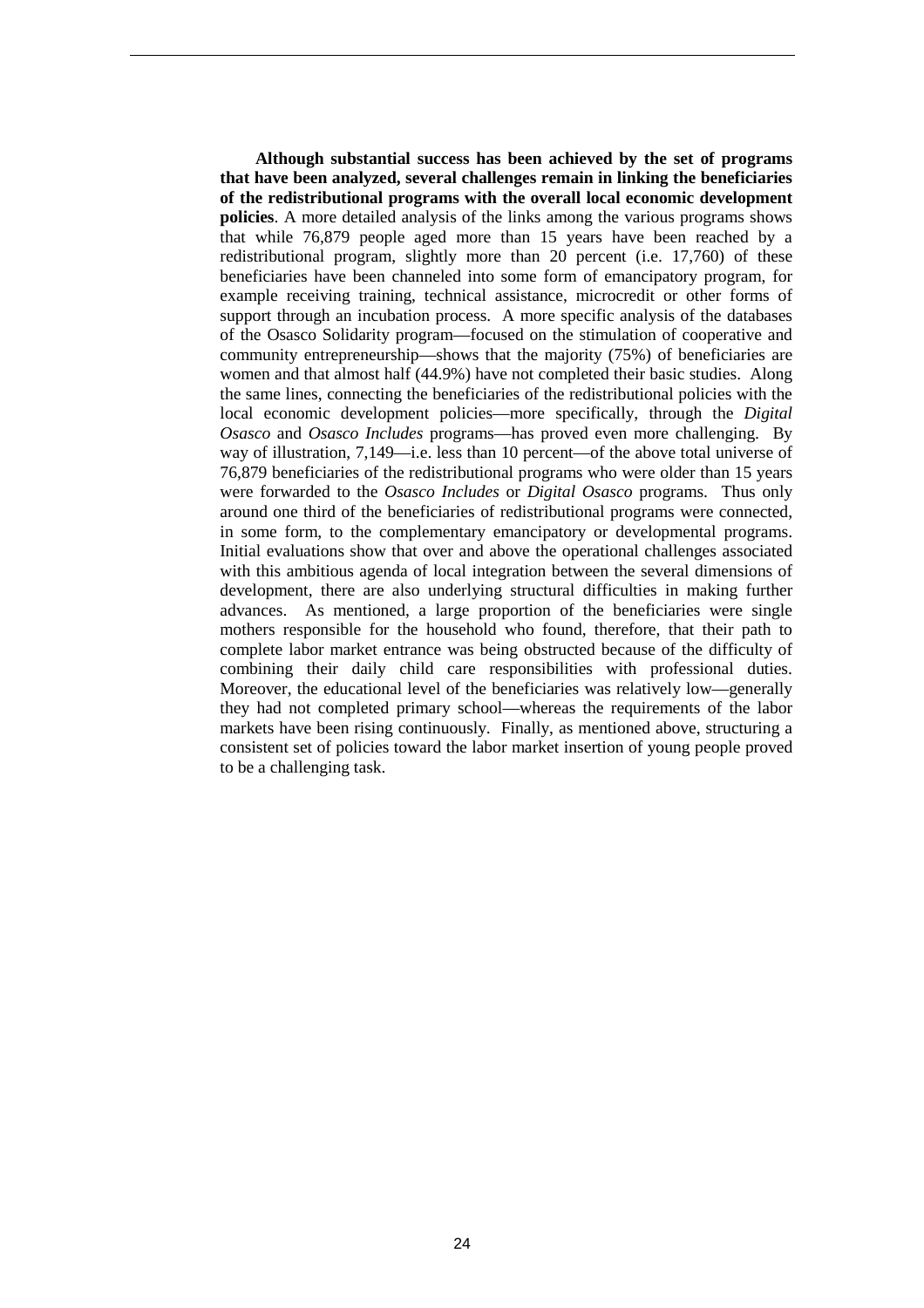### **4. Conclusions and recommendations**

**Despite several challenges that persist in overcoming the legacy of socialspatial exclusion and inequality, the series of policy experiments and programs implemented in Osasco since 2005 can be evaluated positively, both in terms of the initial positive impacts on the labor market and in the overall increase in educational levels in the city of Osasco**. As mentioned above, Osasco was deeply affected by the process of industrial restructuring that took place from the 1990s onwards. According to Ministry of Employment data for the period 1985-2003, the city of Osasco represented an almost paradigmatic illustration of the impact of industrial restructuring on the socioeconomic tissue, in the sense that it lost some 20,000 industrial jobs. While the number of jobs in the service sector increased by 15.5 percent over the years 1985-2003, during the same period, the level of industrial employment decreased by 46 percent. Consequently, open unemployment levels had increased from 11.6 percent in 1985 to 18.6 percent in 2004. Following a similar trend of other medium-sized cities on the outskirts of metropolitan areas, during the period 1985-2004, the participation of formal employment in total employment levels had decreased from 58.9 percent to 44.7 percent, while the analysis of several indicators on the degree of labor market informalization was also worrying. For example, the general participation of workers without a formal labor contract, as well as autonomous workers, had increased from 12 percent in 1985 to 17.8 percent in 2004. As a consequence, data from the Brazilian national bureau for statistics for the year 2000 indicated that in Osasco, at least 20,000 families were living in conditions of poverty or severe poverty.<sup>28</sup> In partnership with NGOs and the national and state government, the local development policies that were set in motion in 2005 have brought about a first turn-around in the negative development trajectory described above that had been triggered in the 1990s. Overall unemployment levels fell from 18.2 percent in 2004 to 15.0 percent in 2007. In other words, even considering the scenario of a growth in the economically active population, unemployment was reduced by 9,698 people. Open unemployment levels have also fallen from 12.3 percent in 2004 to 9.6 percent in 2007, meaning that, for the first time in many years, the city had achieved a milestone in having an unemployment figure comprising fewer than two digits. Another dimension of this recent qualitative improvement in the performance of the regional labor market was the reduction in informality rates, which represents a clear break from the tendency of growing informality that had been characteristic since the early 1990s. More specifically, the informal workers constituted 37.4 percent of the total occupied workforce in 2004; this figure was reduced to 36.1 percent in 2007, meaning, in effect, that more than 3,000 workers had entered the formal labor market. Another way of looking at this trend is to analyze the evolution of the number of unregistered workers—those workers not registered in the database of the national ministry—which decreased from 15.6

<sup>&</sup>lt;sup>28</sup> According to the official definition of the IBGE Office, these are families having less than half a minimum salary per capita can be considered as poor. (On 20/11/2008, the official exchange rate was R\$2.39 = USD1.00).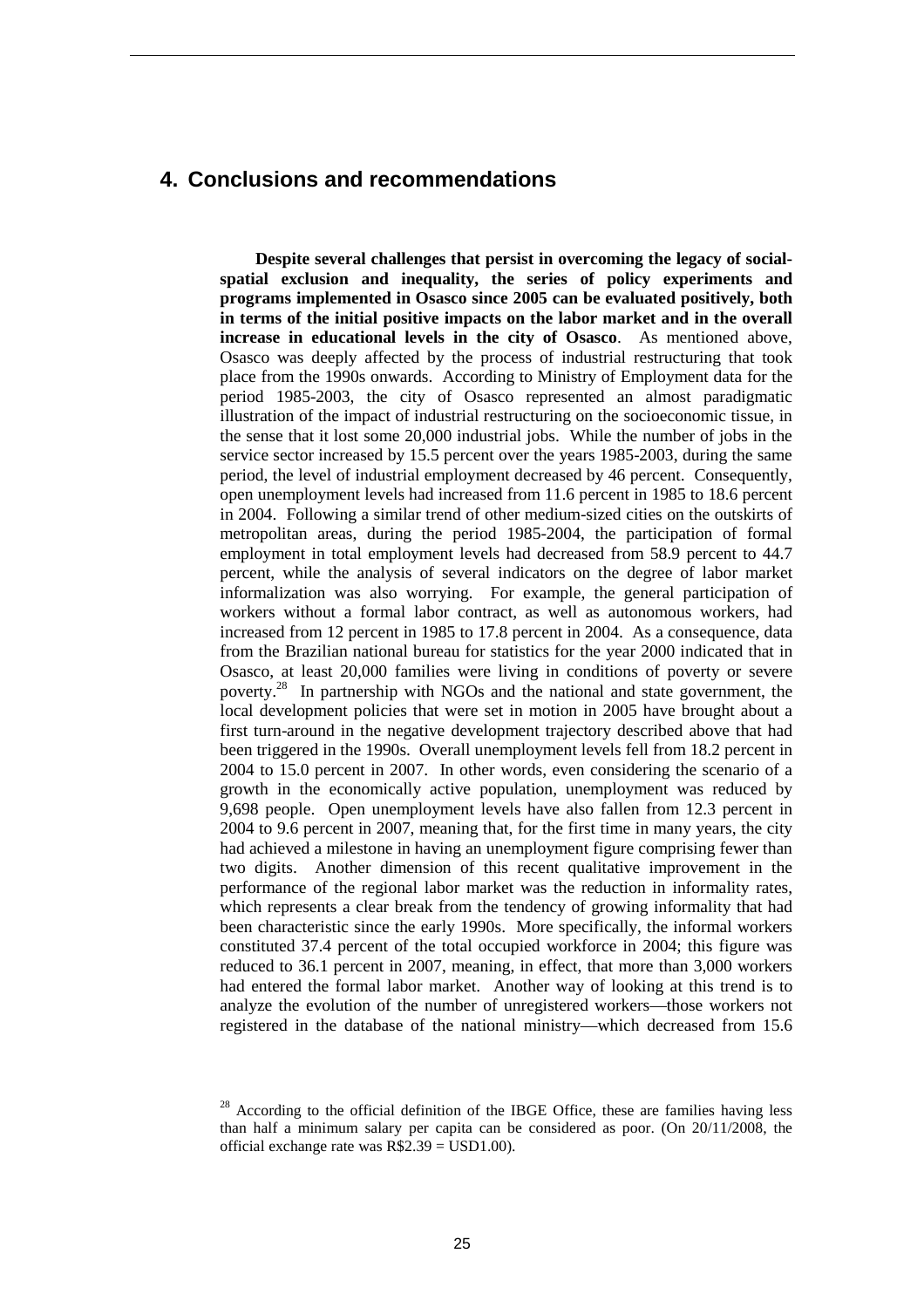percent of the total number of workers in 2004 to 14.4 percent in 2007. The other side of this coin is that the participation of the formal/registered workers within the total employment levels increased from 57.9 percent in 2004 to 60.1 percent in 2007. Finally, it should also be stressed that the conditionality that was incorporated in most of the redistributional and emancipatory programs also gradually increased the educational levels of the beneficiaries thus decreasing dropout levels and increasing the average numbers of years of study of the target group. For example, data provided by the city government showed that the number of school dropouts was reduced by more than 30 percent between 2004 and 2005 (from 2,000 to 1,335). Likewise, the rate of return of previous school dropouts also showed a positive evolution, from 17 in 2003 to 1,757 in 2006. This improved school performance will help beneficiaries to prepare themselves for future tendencies in the labor market, while also creating political awareness about their rights and potentials within the broader Brazilian society.

 **Without claiming it to be a model city, the experience and experimentation of Osasco in the area of income, employment and Decent Work generation is of interest for similar cities and city regions in Brazil and Latin America**. It should be remembered that the lessons learned from linking local economic development policies and Decent Work generation in the city of Osasco, cannot be replicated automatically in other cities. To some extent, local economic development is place specific and depends both on a complex set of interactions between history, social learning and institutions building, and on the specific socioeconomic, cultural and political conditions in particular cities. At the same time, however, there are some key elements in the policy process in Osasco that could be of direct relevance to other cities and metropolitan areas, in and outside Brazil. Firstly, the experience has shown the strategic role of local government in networking and building strategic alliances aimed at the elaboration, implementation and continuous evaluation of policymaking for local development. Without exception, the policy and program cycle in Osasco has involved a range of partner organizations in and outside local government. While the state and federal government were strategic partners, particularly in the redistributional and emancipatory programs, a wide range of non-governmental actors—e.g. universities, training centers, enterprises, unions and banks—proved to be crucial allies in increasing the leverage of the city in the finance, design and execution of local economic development and income and work generation programs. Along the same lines, several councils and management committees were created through which civil society organization performed a strategic role in the monitoring and evaluation of programs. Moreover, government also involved local stakeholders in the strategic planning for the future of the city. For example, the *Osasco 50 Years* program, organized and structured around the celebration of the  $50<sup>th</sup>$  anniversary of the city's emancipation, also represented a conscious effort to mobilize public and private stakeholders around the planning of the future of the city until 2012. Along the same lines, the Forum for Economic Development represented a strategic interface between the public and private sectors, through which to discuss the main elements of the Agenda for Social and Economic Development in Osasco. Secondly, right from the initial stages of the policy cycle, there was a concern to create sustainable institutional structures and a regulatory framework that would, in theory at least, reduce the extreme vulnerability of programs to changes in local political conditions, which is quite a common feature of Brazilian political culture. Thus most of the programs and projects that were created were embedded within a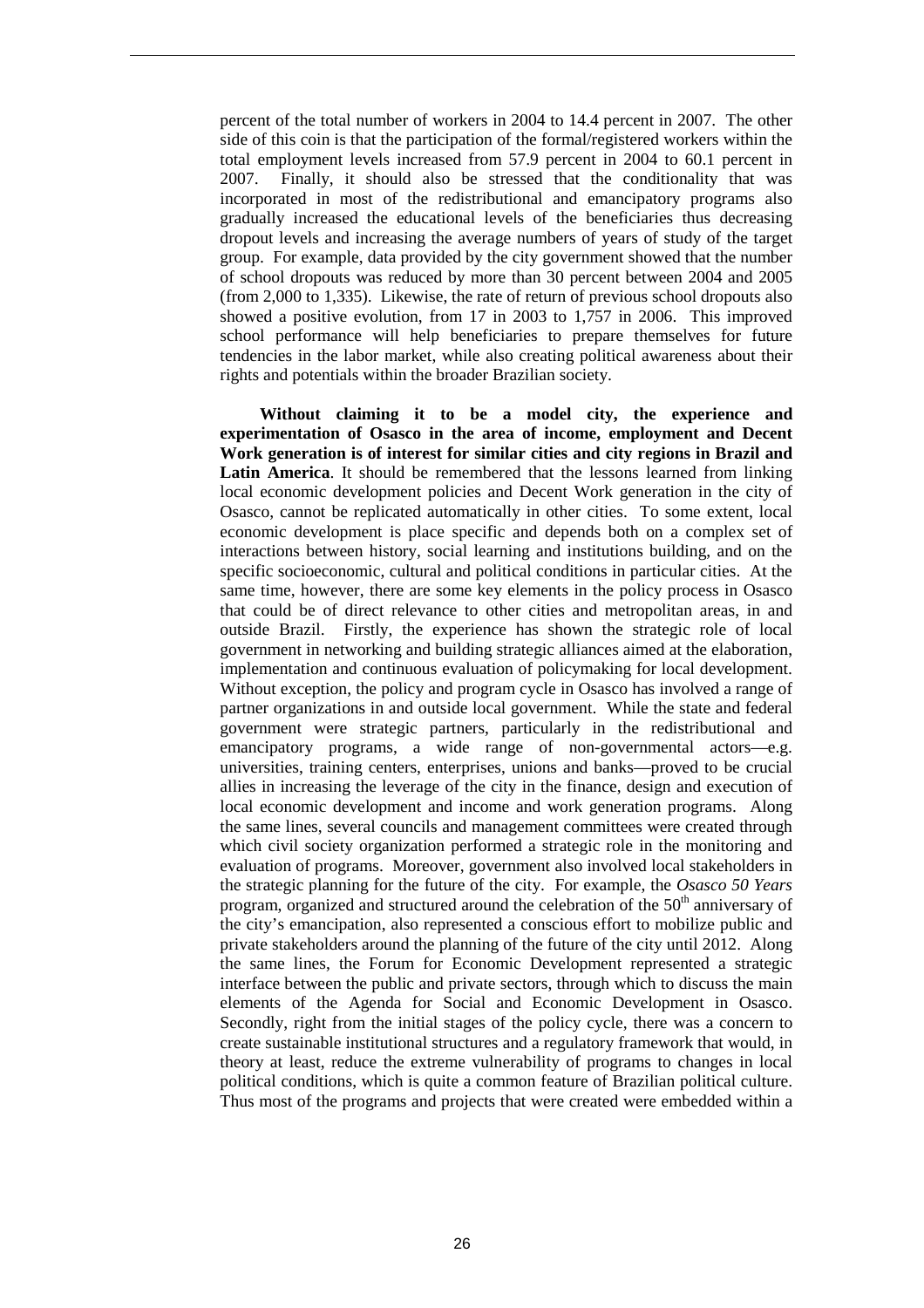legal framework that had been negotiated with, and ultimately approved by, the municipal council thereby increasing the political legitimacy of the new policy direction that had been set in motion in 2005.<sup>29</sup> Thirdly, policies were also backed up by an increasingly sophisticated and improved information system, which, at the same time, facilitated the interaction with—potential—beneficiaries of programs, increased the policy intelligence of local government—specifically through the creation of Observatories and policy newsletters—and, finally, substantially improved the access of citizens in general, and beneficiaries in particular, to modern information and telecommunication technologies, specifically through the *Digital Osasco* program. Fourthly, the bulk of programs had been strengthened by the presence of centers and offices that centralized and facilitated the access of traditionally excluded groups to specific real and financial services. This was reflected not only in the new so-called Workers Site (*Portal do Trabalhador*), which centralized the activities of labor intermediation, training and other services in one dedicated office, but also through investment in specific and decentralized equipment and office space for Community Incubators and Solidarity Economics. In fact, it was not just the logistical and functional efficiency obtained through these new investments that was at stake; the physical and logistical infrastructure made available also symbolized the priority of issues such as Decent Work, social inclusion and meaningful local economic development on the policy agenda of local government.

**The specific limits and potential of this case should stimulate the exchange of similar experiences within networks of municipalities such as the National Confederation of Municipalities, the Brazilian Association of Municipalities and the National Front of Mayors**. Moreover, internationally, the platform established by the United Cities and Local Governments will also perform a crucial role in networking among cities and pressuring national governments to enable reforms. Finally, the work being implemented in the city of Osasco reveals the potential of organizations such as the Forum +300. As mentioned above, the Forum is a relatively new network of cities that are exchanging experiences regarding the process of decentralization that is occurring within the complex Brazilian national public employment system. Through its accumulated 'hands on' experience in setting up local and city regional Centers for Employment, Work and Income, the Forum could well develop into a mature player that would be able to contribute substantially to the debate on the future role of cities and metropolitan areas in the generation of Decent Work, social inclusion and local economic development. In that respect, several members of the Forum have already been active. More specifically, Osasco, Santo Andre and Diadema, being supported by the OIT office and the Canadian Agency for International Development (CIDA), have been actively sharing information and experiences on the creation of a municipal agenda on decent work in general and the coordination of active labor market policies in particular. It should be noted that the overall direction of policies in these cities share common features, specifically in the sense of consciously trying to increase the linkages between distributional, emancipatory

 $29$  More specifically, municipal laws were negotiated and approved by the council in the following areas: the minimum income program (Law 3891 from 12/2005), the capacity building programs *Starting Again* (Law 3894, 12/2008), *Operation Work (Law 3891*), the Work Scholarship program (Law 3983, from 12/2005) and the *Osasco Solidarity* Program (Law 3978, 12/2005).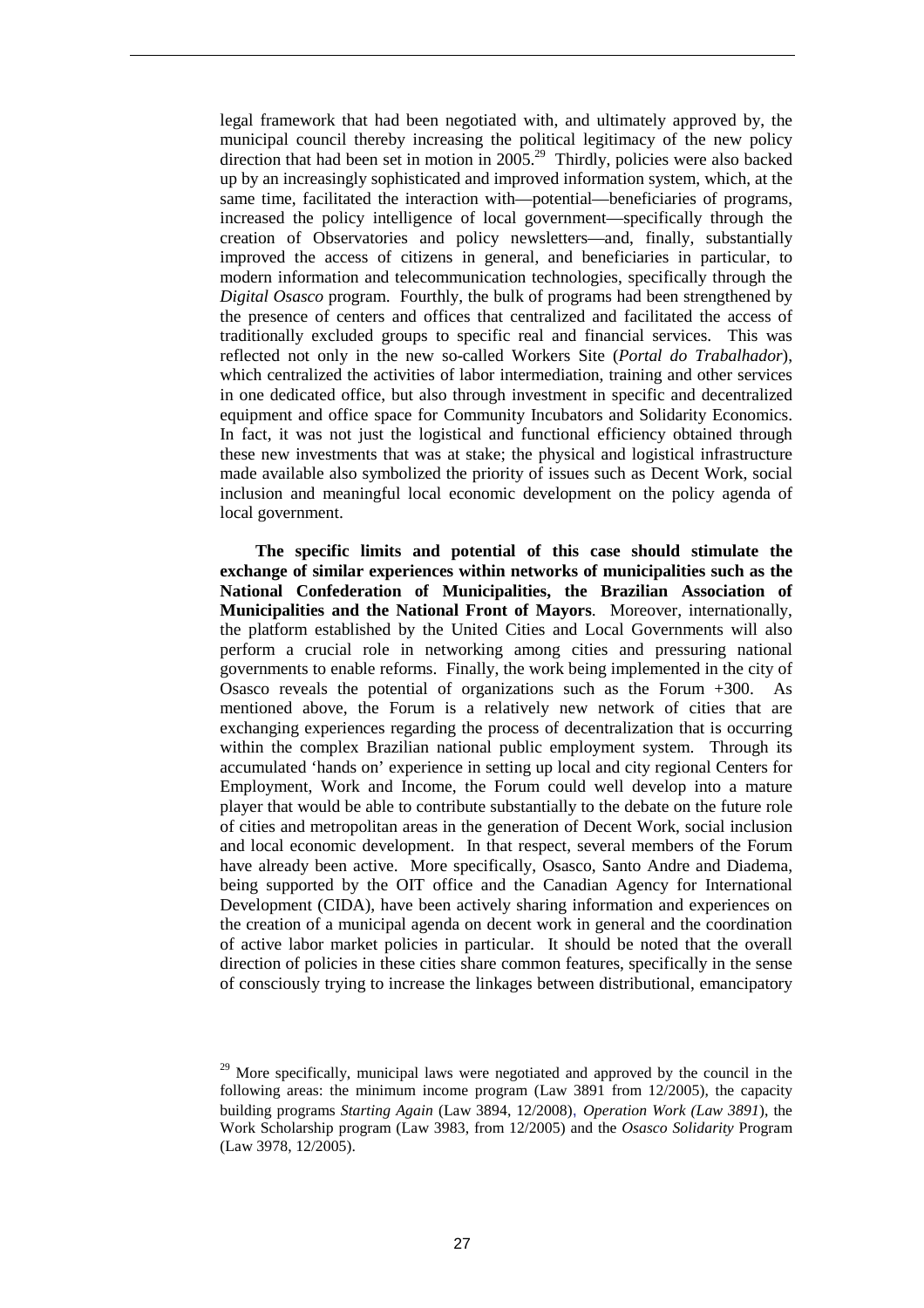and developmental programs. As such, they have set in motion coordinated efforts, in partnership with the non-governmental organizations, labor unions and the private sector, to draw the general outline of a local agenda on Decent Work.<sup>30</sup> It is expected that further specific work on this municipal agenda for decent work with these leading cities—containing elements of municipal procurement policies, the role of the new decentralized municipal centers on labor, work and income, stimulation of specific sectors such as construction and housing, the mobilization of local stakeholders and negotiation of specific commitments, time frameworks and responsibilities, etc.—could trigger substantial demonstration effects within the Brazilian context.<sup>31</sup>

<sup>&</sup>lt;sup>30</sup> An initial seminar was organized by the three cities in November 2007, during which a common outline of these Local Plans was discussed.

 $31$  For a more detailed comparative analysis with the local economic development process in the city of Diadema, see Annex 1.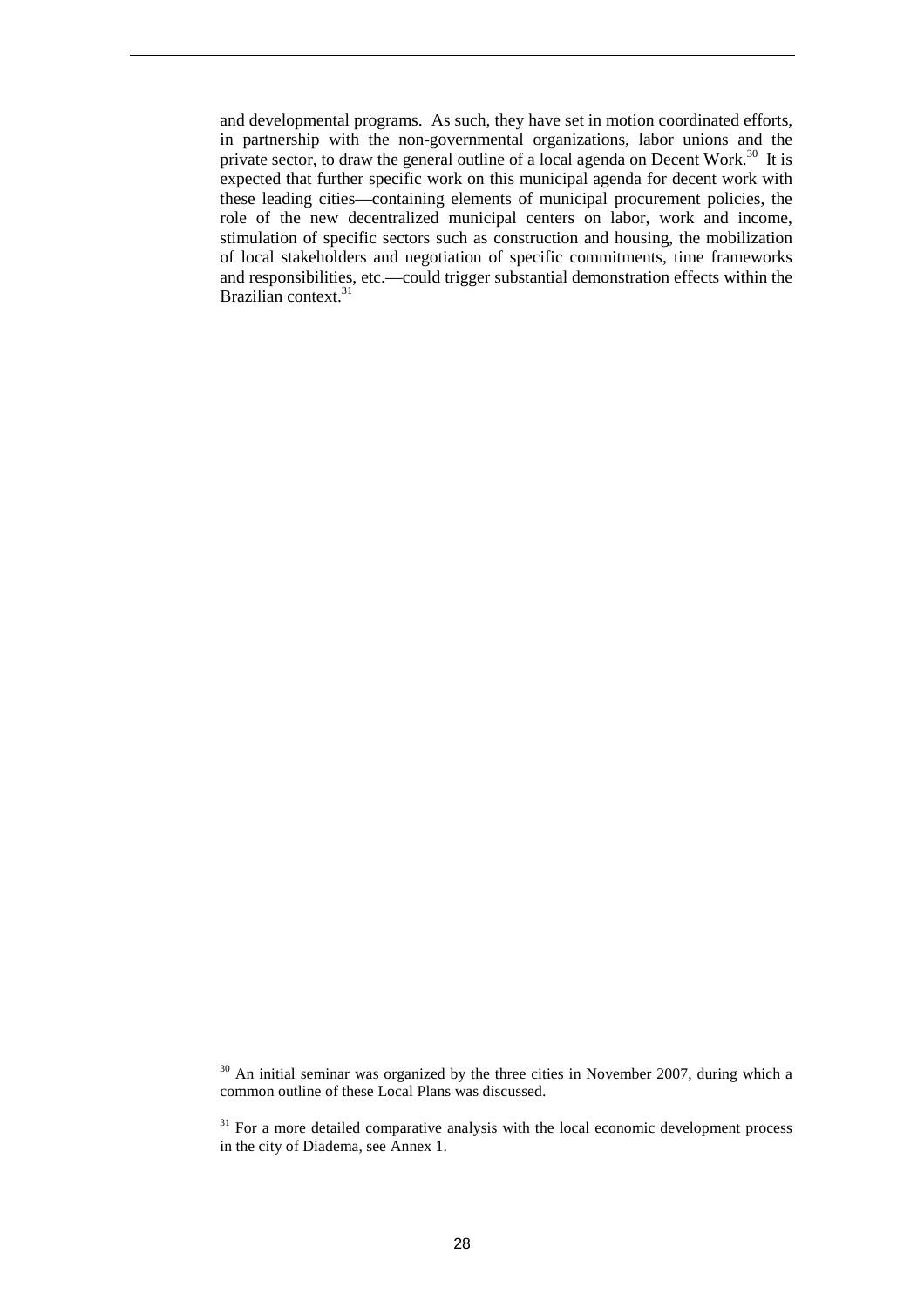### **References**

- ALMEIDA, R., NASCIMENTO, J.A. DE, BRANCO, A.F.C. E K. ABREU (2008). Os programas redistributivos. In: Guerra, A., Coelho, R. and Cazzuni, D. (Org). *Inclusão social com geração de ocupação e renda: uma cidade cada dia melhor*. Osasco, SP: SDTI/PMO, PP. 17-36.
- COELHO, P. (2005). O Fracasso da inclusão social brasileira. In: Alexandre Guerra, Dulce Cazzuni and Rodrigo Coelho (Orgs.). *Atlas da exclusão social de Osasco. Alternativas de desenvolvimento, trabalho e inclusão*, Osasco, SP: SDTI/PMO., pp. 27-42.
- GUERRA, A., CAZZUNI, D., MANSUR, L. and COELHO, R. (2008) Os determinantes e avanços da estratégia de inclusão social de Osasco. In: Guerra, A., Coelho, R. and Cazzuni, D. (Org). *Inclusão social com geração de ocupação e renda: uma cidade cada dia melhor*. Osasco, SP: SDTI/PMO, PP.  $9 - 16.$
- NORTH, D. (1990). *Institutions, institutional change and economic performance*. Cambridge: Cambridge University Press.
- REZENDE, F. OLIVEIRA, F. and ARAUJO, E. (2008) *O dilema fiscal. Remendar ou reformar?* Rio de Janeiro: Editora FGV.
- POSE, A.R. , TOMANY, J. and KLINK, J.(2001). *Local empowerment through economic restructuring in Brazil. The case of the Greater ABC region.* Geoforum, vol 32, 459-469.

 WORLD BANK (2007). Brazil. São Paulo: *Inputs for a sustainable competitive city strategy*. World Bank Report no. 37324-BR, March. Volume I. Main Report. Washington: World Bank*.*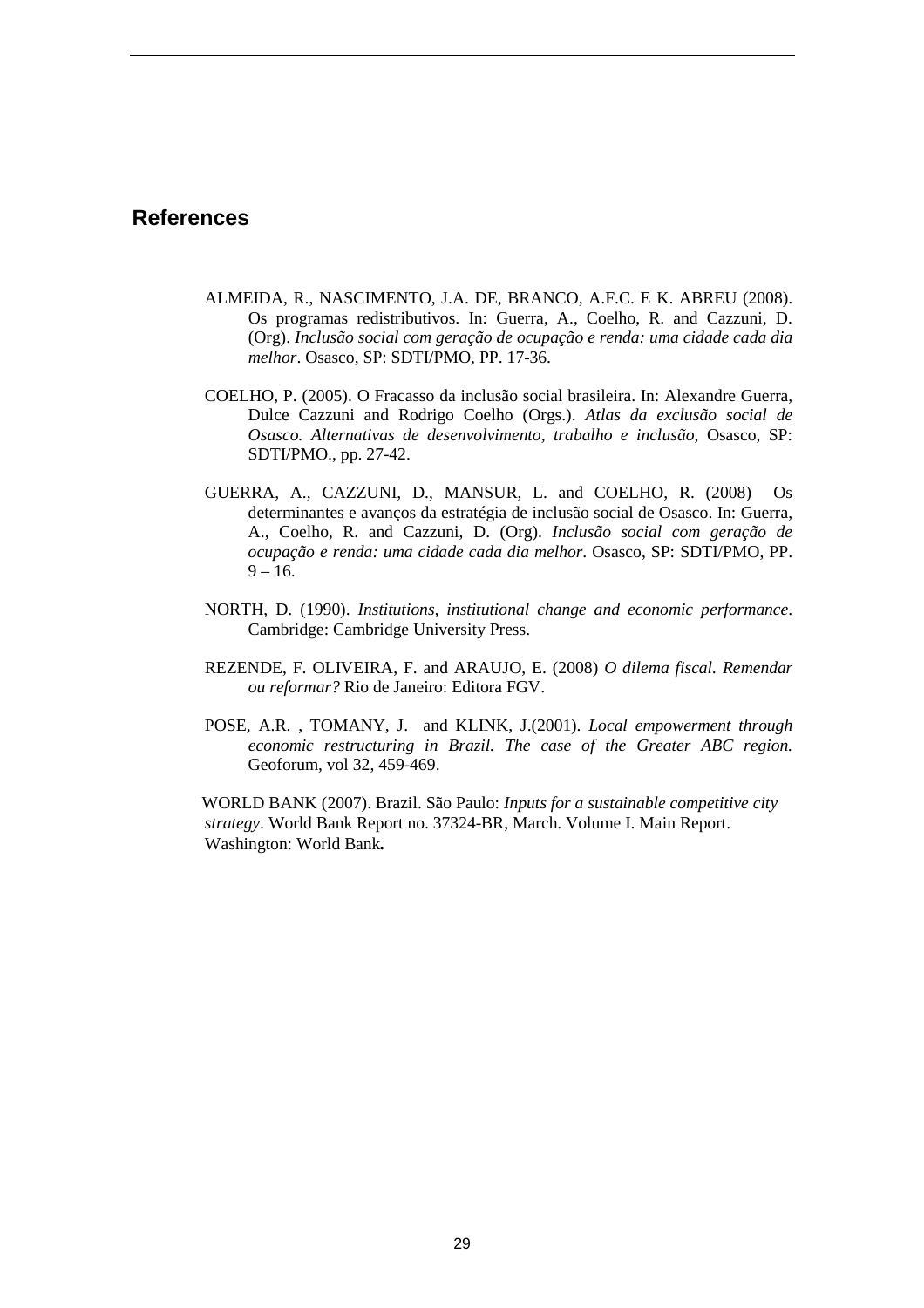#### **Annexe 1:**

### **The trajectory of local economic development planning in Diadema**

**The city of Diadema, with a population of 392,738, is part of the so-called ABC region, the industrial heartland located in the southeastern part of metropolitan São Paulo.<sup>32</sup> As such, the analysis of its economy cannot be isolated from the context of the broader development trajectory of this cityregion.** During the regime of national import-substitution, this region concentrated the bulk of car manufacturing, petro-chemical industry and suppliers in related production chains. As mentioned above, during the 1990s, metropolitan areas were severely affected by the process of productive restructuring, which caused on the one hand, a complex scenario of organizational and technological modernization of larger firms and on the other, high unemployment, informalization and the disruption of large parts of national production chains. The ABC region was no exception to this pattern (Rodrigues-Pose; Tomaney and Klink,  $2001$ ).<sup>33</sup> Over the last five years or so, partly as a result of the overall improved macroeconomic conditions, the region has launched an incipient trajectory of economic recovery. Table 1, shown below, illustrates that taking the last eight years into account, rates of hiring have consistently exceeded rates of firing in all cities of the ABC region.<sup>34</sup>

 $32$  The abbreviation refers to the first letter of the three main cities that are part of the region: Santo André, São Bernardo do Campo and São Caetano do Sul.

<sup>33</sup> For a more detailed analysis of economic restructuring in the ABC region. See, for example,

<sup>34</sup> Nevertheless, it has to be stressed that the recent global financial crisis has already started to affect important segments in the ABC region, particularly in construction and car manufacturing. Initial studies also indicate that multiplier effects will lead to the contamination of other sectors, particularly business services. Moreover, the national institute for geography and statistic (IBGE) recently indicated that from September to October, in 10 out of 14 metropolitan regions, industrial production declined. More particularly, see:

http://br.invertia.com/noticias/noticia.aspx?idNoticia=200812051155\_RED\_77677000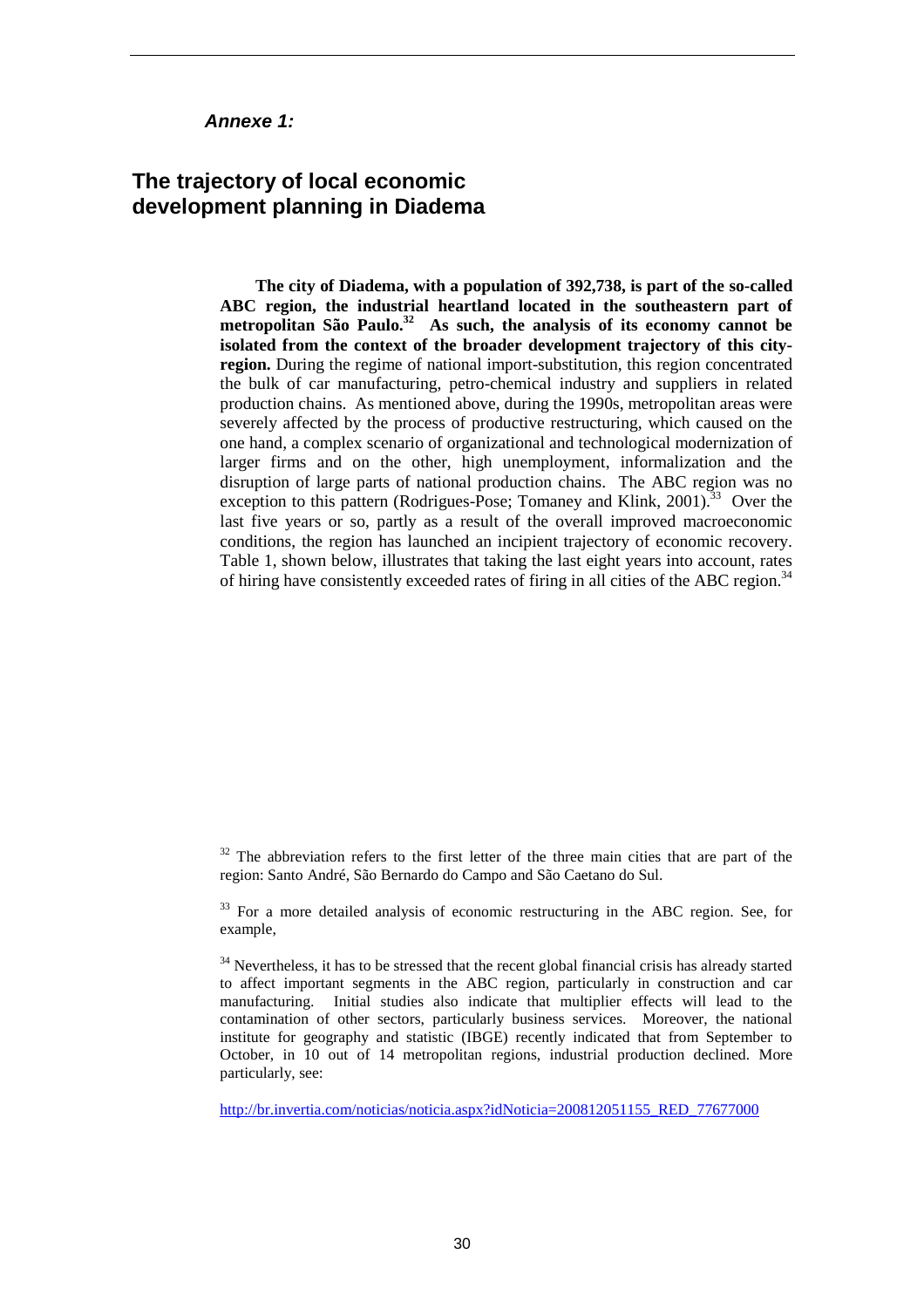| TABLE 1 - HIRING AND FIRING IN THE ABC REGION - 2000 - 2008           |                                |            |                                  |        |  |
|-----------------------------------------------------------------------|--------------------------------|------------|----------------------------------|--------|--|
|                                                                       | <b>Firing</b><br><b>Hiring</b> |            | Hiring/Firing                    |        |  |
| City                                                                  |                                |            | as a % of the State of São Paulc |        |  |
|                                                                       | <b>Absolute Figures</b>        |            | Hiring                           | Firing |  |
| Santo Andre                                                           | 430.350                        | 379.446    | 1,49                             | 1,46   |  |
| São Bernardo do Campo                                                 | 544.453                        | 474.081    | 1,88                             | 1,82   |  |
| São Caetano do Sul                                                    | 370.376                        | 324.814    | 1,28                             | 1,25   |  |
| Diadema                                                               | 235.969                        | 201.507    | 0,82                             | 0,78   |  |
| Mauá                                                                  | 110.510                        | 94.425     | 0,38                             | 0,36   |  |
| Ribeirão Pires                                                        | 42.600                         | 38.132     | 0,15                             | 0,15   |  |
| Rio Grande da Serra                                                   | 5.476                          | 4.766 0,02 |                                  | 0,02   |  |
| Source: Ministry of Work and Employment, Municipal Employment Profile |                                |            |                                  |        |  |
| http://www.mte.gov.br/geral/estatisticas.asp?viewarea=caged           |                                |            |                                  |        |  |

**Unlike the other main cities in the ABC region, Diadema can still be characterized as an industrial city; in 2007, almost 60 percent of employment was still concentrated in industry, while some 37.5 percent was working in services and commercial activities**. The bulk of industry is related to the chemical sector, plastics, metallurgy and car manufacturing. Interestingly, although in 2005 industry generated 48.31 percent of value added, the tertiary sector was responsible for 51.69 percent of local wealth, suggesting higher productivity levels in the latter sector.

**Over the years, and particularly in reaction to the adverse macroeconomic scenario that characterized much of the 1990s, the city has built up experience with local economic development policies**. During 1995 and 1996, and in partnership with a local university—the IMES University in the city of São Caetano do Sul—the city government implemented a census research on the economic structure of the city. It was a detailed X-ray of the *state of the art* of productive restructuring in the city and provided useful elements for economic policymaking. In 1996, for instance, the preliminary results of the analysis of this local census were discussed in a seminar, and published in a discussion paper, which served as a basis for providing strategic information to the Forum for Socioeconomic Development of Diadema, a platform of business associations, labor unions, civil society organizations, local councilors and training institutions, and other stakeholders. This Forum was organized around issues such as training and the labor market, productive restructuring and integration with internal and external markets, socioeconomic infrastructure and, finally, perspectives on unemployment and informality. Over the course of two months, these groups worked on the elaboration of suggestions, which were subsequently presented in a second seminar held in August 1996. From 1997 on, however, the above policies lost momentum because of the political changes that occurred after the municipal elections in October 1996. Thus in 1997, the Forum for Socio Economic Development of Diadema was discontinued and the generation of a more detailed information base and a diagnosis on the state of the art of the urban economy of Diadema was also interrupted. Ironically, whereas at the *city regional scale*, under the dynamic leadership of State Governor Covas and Mayor Celso Daniel, regional economic development planning flourished during the period 1997-2000—which was reflected in the revitalization of the Inter-municipal Consortium of the ABC region—the creation of a regional multi-stakeholder platform for strategic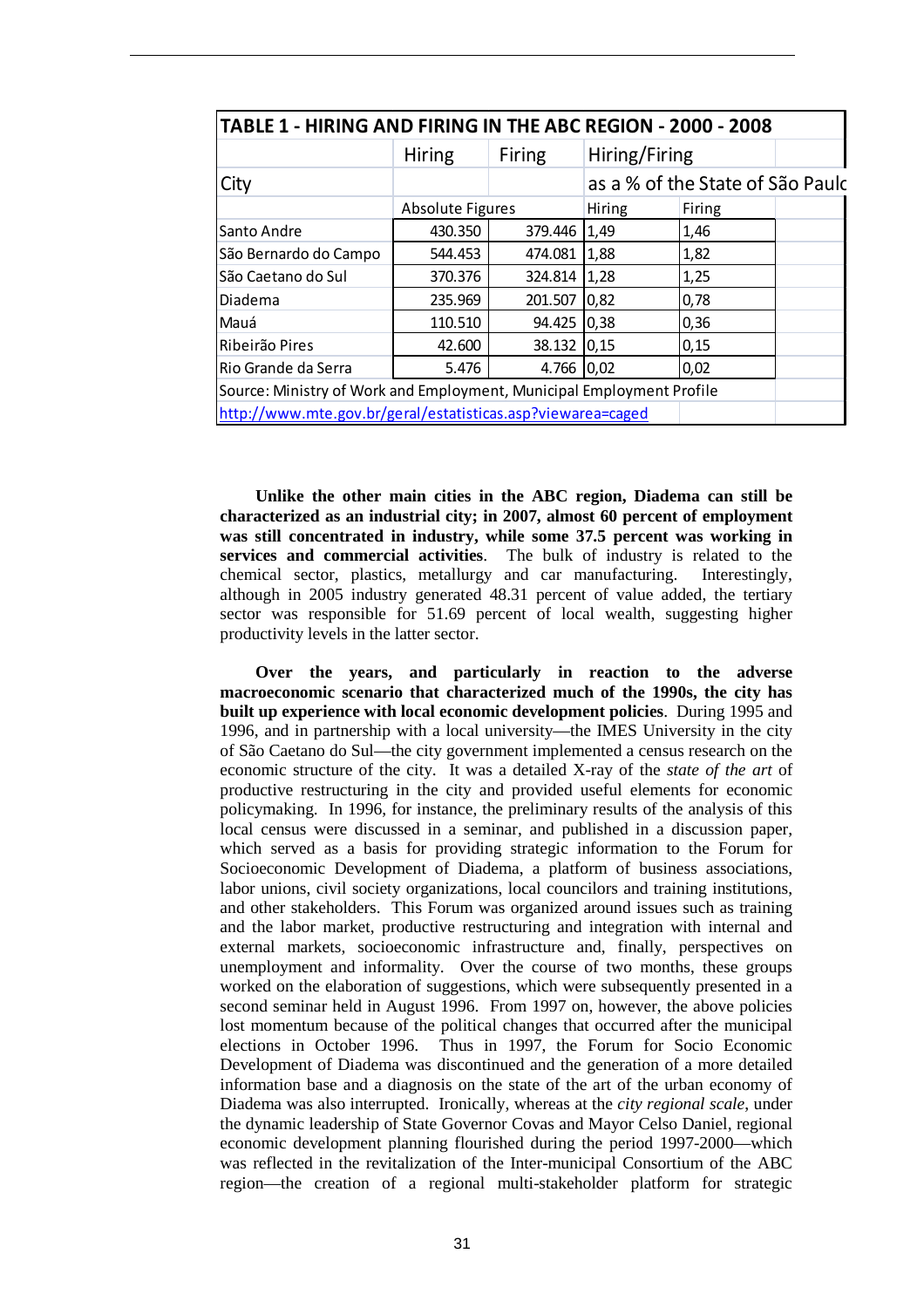planning, the so-called *Chamber of the ABC region*, which had participation from state and local governments, labor unions, firms, NGOs and civil society organizations and a regional Economic Development Agency—both launched in 1998—the local economic development policies in Diadema would suffer a clear setback over these years<sup>35</sup>.

**From 2000 to 2008, the city went through a period of relative political continuity, which has benefited both the quality and the depth of its local economic development policies**. **<sup>36</sup>** In 2000, a dedicated Secretary for Local Economic Development was created, in order to coordinate the design and execution of overall policies.<sup>37</sup> Generally speaking, since that time, policies in Diadema have been characterized by two complementary movements. Firstly, a systemic effort was launched to strengthen the existing enterprises and to attract new ones, trying to make particular use of productive restructuring scenario. In that sense, the city participated actively in the discussions at city-regional level, particularly in such institutions as the Inter-Municipal Consortium and the Regional Economic Development Agency of the ABC region and it also developed local initiatives. One of the more remarkable of these local initiatives was the formation of a cluster in the cosmetics sector.<sup>38</sup> With the active support of local government, business associations and training institutions, a group of firms in this sector received support to increase their collaboration in such areas as marketing, design and the penetration of export markets.

**In 2004, probably as a result of the smaller size of the local development teams and their relative inexperience with public sector planning and working procedures, Diadema did not yet have the instruments that were being used by cities such as Santo Andre and Maua or those that were available at the regional city level through the regional development agency.** For example, both Maua and Santo Andre had established partnerships with SEBRAE (the National Agency for the Support of Small and Medium-Sized Enterprises) and the Regional Development Agency, in order to create and maintain technological incubators, while the neighboring city of Sao Bernardo do Campo operated its own incubator. Along the same lines, Santo Andre had made a clear move toward the creation of a local economic Observatory, which would monitor regional and local economic tendencies, create an information system on basic statistics such as sector-wise employment, unemployment and production and, at the same time, provoke debates with opinion leaders from the private and public sectors regarding future desirable—tendencies of the economy. Diadema, however, had experienced

<sup>35</sup> For a more in depth discussion, see: Jeroen Klink (1999). *The Future is coming: Economic Restructuring in the São Paulo fringe*. Habitat International, vol 23, pp325-38.

 $36$  Since 2000, the city has been under an administration of the Workers Party.

 $37$  The 1995-1996, the organization of the economic census and the Forum for Socio-Economic Development had been implemented by the Secretary for Urban Development.

<sup>&</sup>lt;sup>38</sup> This initiative was also developed outside the scope of the Regional Development Agency.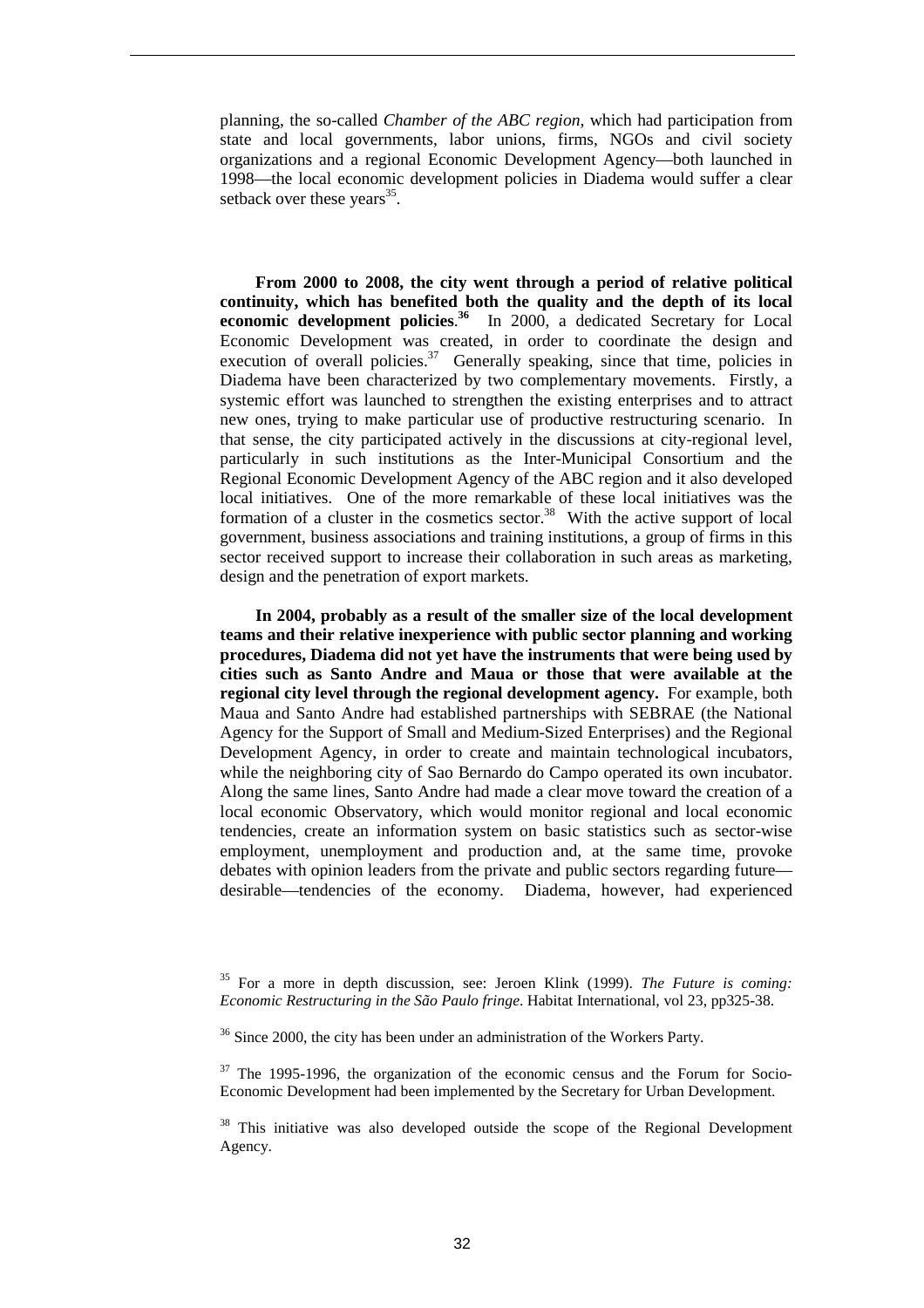problems in continuing the innovative diagnosis that had been initiated through the 1996 economic census but had been interrupted through political changes in 1997. Over the course of several moments, the Workers' Party administration of 2000 to 2004 discussed a smaller and updated version of the 1996 census although for several reasons the idea was never implemented.<sup>39</sup> Consequently, economic policy making in the city would lack a clear analytical underpinning and a vision regarding both the desirable strategic direction of Diadema's urban economy of and the instruments with which to stimulate it.

**A second dimension of local economic policies was aimed at securing maximum employment and the maximum income multiplier for the more vulnerable target groups in the city**. In that respect, several measures were undertaken, frequently in direct collaboration with neighboring cities such as Santo Andre. For example, in 2003, Diadema joined the microfinance institution that had initially been created in 1997 by the city of Santo Andre and its local partner organizations, i.e. labor unions, business associations, local government and nongovernmental organizations.<sup>40</sup> In 2003, this microfinance system was operating with equipment, offices and local credit agents in Santo Andre, Diadema, Maua and Ribeirão Pires. Moreover, from 2005 onwards, Diadema also become effectively involved in the decentralization of the national public employment system, in partnership with Santo Andre and Osasco. According to the new regulatory framework, cities with more than 300,000 inhabitants would be allowed to centralize previously fragmented structures that were frequently being operated by several labor unions and local partner organizations, sometimes in the same neighborhoods. In October 2006, Diadema opened its own Public Center for Income, Work and Employment. Having been structured in close cooperation with Osasco and Santo Andre, the center has been working along the same principles and with similar objectives as in those cities, i.e. to centralize and streamline a series of services for the unemployed and poor who are living in conditions of extreme vulnerability. This meant that federal redistributional programs—e.g. the Family Scholarship program—were being combined with emancipatory and developmental interventions. Thus in the specific case of Diadema, the centre has been handling microcredit, in combination with capacity building programs, in order to leverage the impact of the federal *Family Scholar* program. Moreover, the centre has centralized the operation of unemployment benefits. A preliminary balance of the centre's first year performance, which was drawn up by the Secretary for Economic Development in Diadema, revealed a significant impact on the functional labor market in the city and its surrounding neighborhoods; while some 17,600 vacancies had been offered, the centre had also effectively intermediated 8,500 jobs.

<sup>&</sup>lt;sup>39</sup> Several reasons were stressed, including the high costs and the lack of political will within the inter-municipal consortium (the groups of seven Mayors of the ABCO to finance part of the development costs of the research).

<sup>&</sup>lt;sup>40</sup> The original Idea of Mayor Celso Daniel (Santo Andre) was to create a regional microfinance institution, in order to guarantee scale. Nevertheless, the inter-municipal consortium rejected the financial dimensions of the proposal. Consequently, the city developed a proposal at the municipal scale, which commenced operations in 1998. In subsequent years, however, Maua, Diadema and Ribeirao Pires joined the system, effectively leveraging its operations and impact.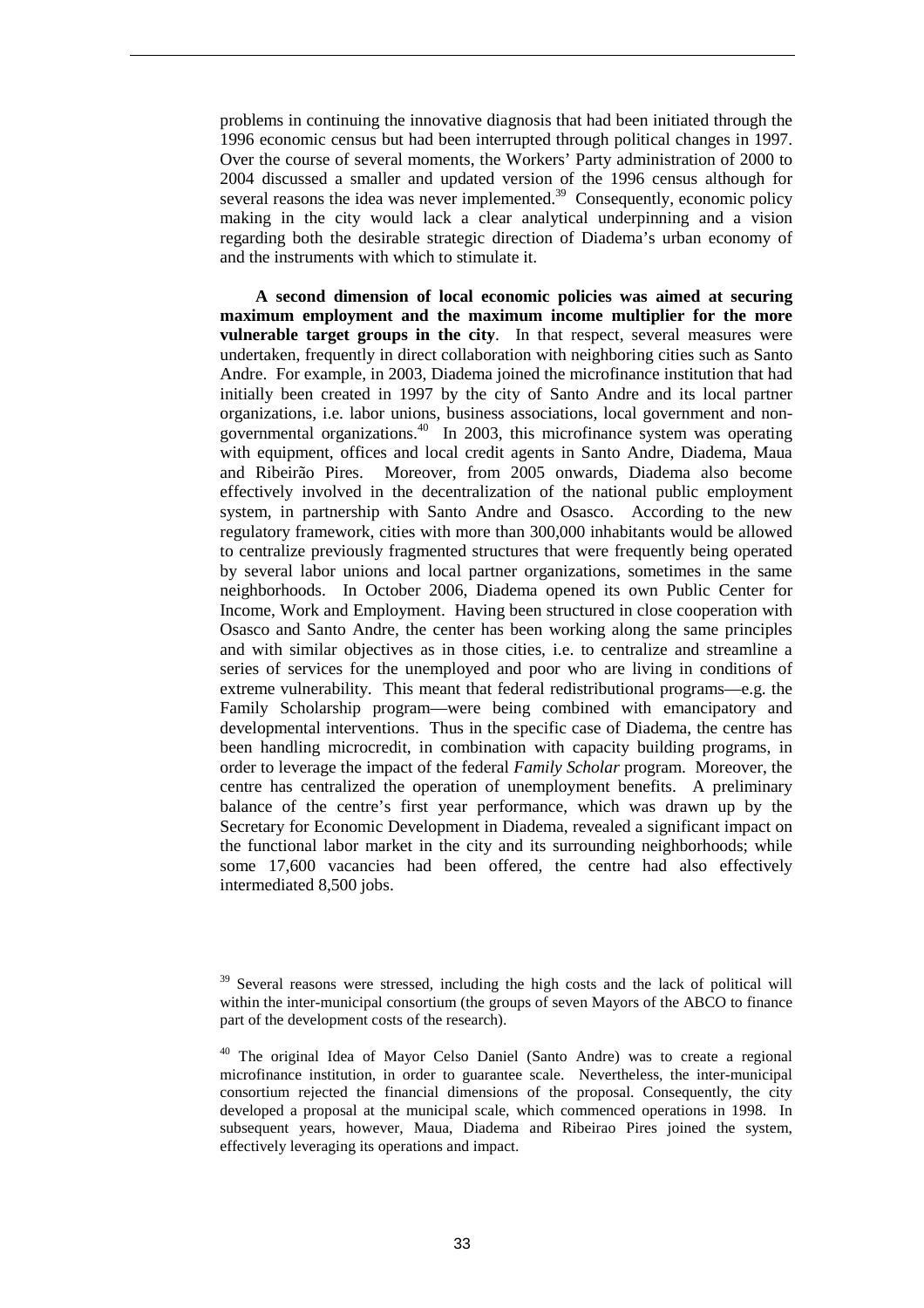**From 2007 onwards, the collaborative inter-municipal consortium between Diadema, Santo Andre and Osasco, which was aimed at the design and implementation of a common agenda for decent work, suffered a temporary discontinuity as a consequence of the political turbulence in Santo Andre**. In 2006, supported by the Canadian Agency for International Development (CIDA) and the International Labour Office, the three cities agreed to make use of the opportunities associated with the ongoing tendency of decentralization and modernization of the National Public Employment system. In practical terms, the aim of the three cities working together was to establish a common framework and an Agenda on Decent Work and Income Generation. This would result not only in a process of intense sharing of experiences and information on the creation of Municipal Public Centers on Work, Employment and Income but would also speed up the elaboration of a common Agenda on Decent Work, as well as a set of strategies to realize its principles. In that respect, the partnership between the city of Santo Andre and the ILO was crucial in organizing a first workshop, which took place in Santo Andre on 27-28 November 2007. This was designed to create a consensus among the cities of Osasco, Diadema, as well as the non-governmental stakeholders in these cities, on the main elements of such an Agenda and its associated strategy. During this conference, a wide range of strategies was discussed such as the role of municipal procurement policies in maximizing Decent Work and income generation, the limits and potentials of the newly created municipal public centers on work, income and employment in triggering Decent Work, the challenges of Decent Work in specific sectors such as civil construction and the information base for the elaboration of Decent Work strategies. This promising first step was temporarily interrupted by the fallout from the electoral disputes in the city of Santo Andre, which particularly affected the cities of Santo Andre, and also Diadema, given that the latter had developed several of its policies in close cooperation with the technical teams in Santo Andre. It is, however, expected that the recently elected Mayors will quickly take up this agenda again in the beginning of  $2009<sup>41</sup>$ 

<sup>&</sup>lt;sup>41</sup> Particularly considering that the newly elected Mayor of Diadema, Mario Reali, will significantly strengthen the local economic development team. At the same time, the technical team in Osasco will not suffer much change, offering a concrete perspective to further advance along the initial agenda that was presented at the end of 2007.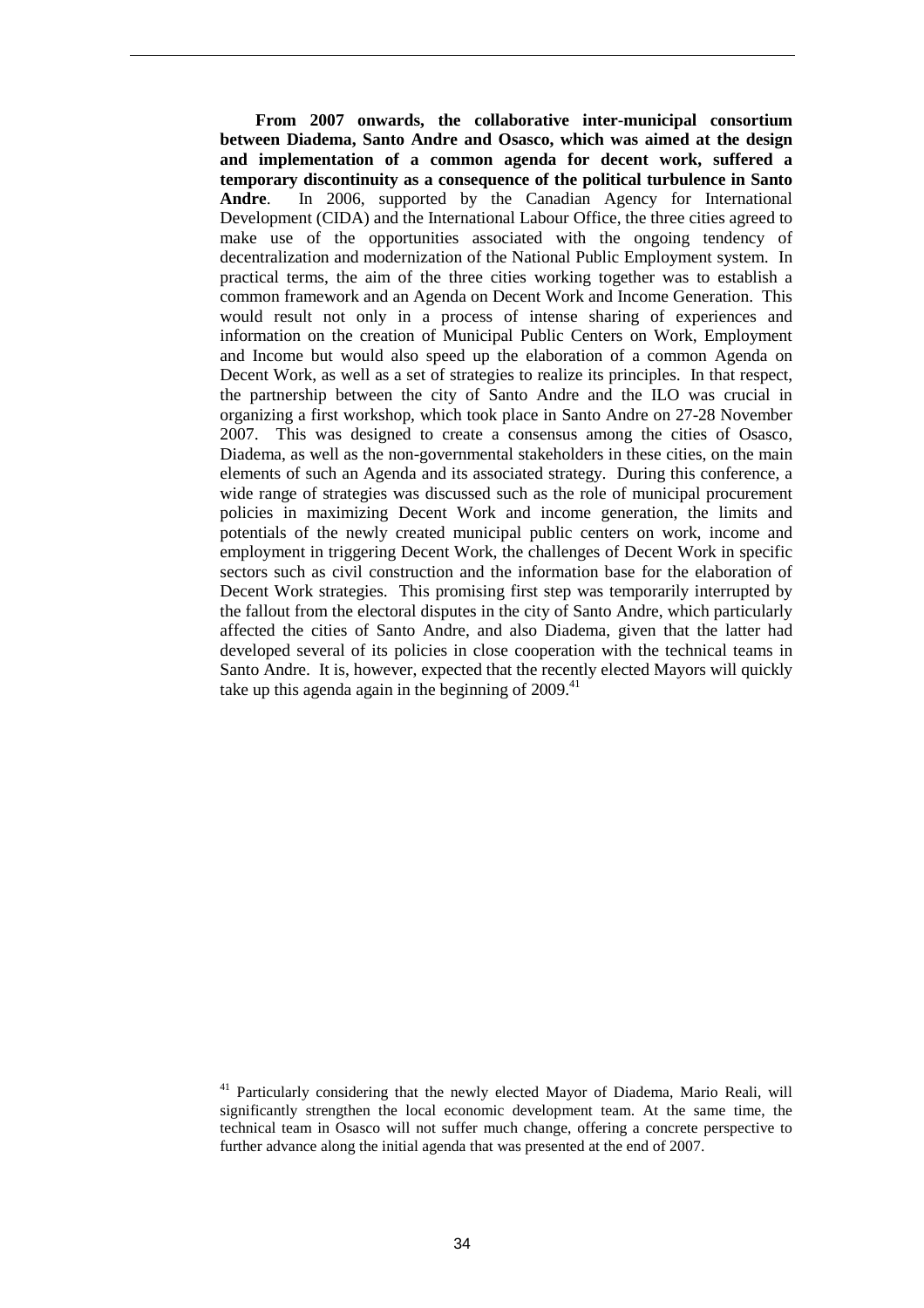#### Annex 2

### **Questionnaire used in Osasco (Questions and answers)**

*1. Existem leis e/ou programas nacionais que contêm diretrizes e/ou incentivos para os governos locais considerarem o tema de geração de trabalho?* 

R: Sim, na atual experiência brasileira existem diversos programas relacionados à transferência monetária e a geração de trabalho e renda (ver descrição detalhada na questão Entre eles destacam-se:

- **Programa Bolsa Família:** programa de transferência de renda do governo federal para famílias com renda mensal *per capita* de até R\$ 120,00, visando complementação da renda, promoção de geração de ocupação e renda, além do acesso aos serviços básicos de saúde, educação e assistência social.
- **Programa Projovem:** programa é componente estratégico da Política Nacional de Juventude, desenvolvido em parceria com as Prefeituras. Oferece à jovens de 18 a 24 anos, que terminaram a quarta série, mas não concluíram a oitava série do ensino fundamental e estão desempregados, a oportunidade de concluir o ensino fundamental com qualificação profissional em quatro áreas e certificação.
- **Programa Juventude Cidadã:** programa de transferência de renda do governo federal desenvolvido em parceria com a Prefeitura de Osasco, oferecendo para jovens de 16 a 24 anos, ações formativas em 19 áreas e oportunidades de inserção no mercado de trabalho. Recursos Federais: R\$ 3.425.400,00 (valores totais ao longo da gestão 2005-2007)

O Governo Federal também apóia as ações relacionadas à **economia popular e solidária** no município a partir de diversos projetos e oficinas. Essas ações tem o objetivo de fomentar a cultura e as estratégias de economia popular e solidária, como forma de geração de trabalho e renda, organização, produção e relacionamento social, através da constituição de empreendimentos populares e solidários nas dimensões social, cultural, política e econômica.

Outro ponto importante foi à **municipalização** do Sistema Público de Trabalho Emprego e Renda, onde a partir de assinatura do Convênio Único entre o MTE e a SDTI/PMO, permitiu que o município fosse responsável por toda a operacionalização dos locais de atendimento ao trabalhador em situação de desemprego no município, provendo seu encaminhamento a oportunidades de emprego (intermediação de mão-de-obra), habilitação ao seguro desemprego e qualificação social e profissional, de maneira a dar continuidade às ações municipais de forma integrada à política nacional, evitando assim sobreposição de ações**.**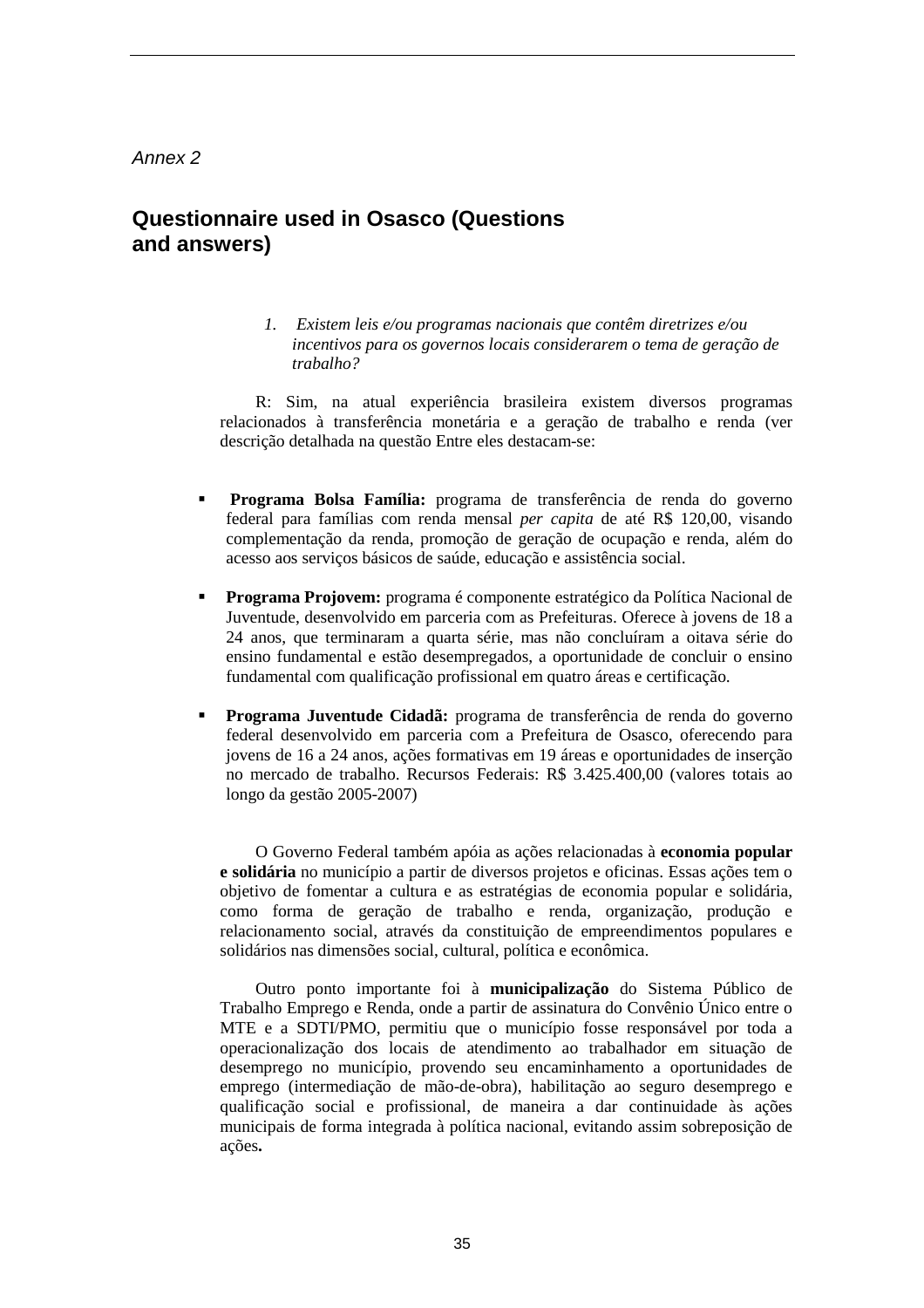*2. A cidade tem as suas próprias políticas, programas e projetos em prol do eixo de geração de trabalho e renda? E tem políticas que indiretamente se relacionam com a geração de trabalho (como, por exemplo, a política de desenvolvimento econômico local)? E de que forma a preocupação de geração de trabalho entra nestas políticas associadas?* 

R: Sim, a cidade possui suas próprias políticas. Buscando combater os problemas sociais existentes e avançar além das políticas públicas existentes anteriormente, a Prefeitura do Município de Osasco (PMO), através da Secretaria de Desenvolvimento, Trabalho e Inclusão (SDTI), possui uma estratégia de desenvolvimento socioeconômico, que compreende a implementação de um conjunto articulado e integrado de programas que buscam romper com o ciclo estrutural de pobreza, através da geração de ocupação e renda. São ações direcionadas ao enfrentamento das múltiplas formas de exclusão social, procurando construir uma articulação entre os programas de transferência de renda (fundamentais para garantir algum tipo de segurança financeira para as famílias pobres e trabalhadores desempregados) e políticas de geração de trabalho e renda (decisivas no processo de emancipação das famílias pobres e trabalhadores desempregados).

Desta maneira, a estratégia da SDTI/PMO envolve três linhas programáticas. Ou seja, além das ações direcionadas à inclusão social, por intermédio das políticas redistributivas de renda, na forma dos programas Renda Mínima Municipal, Renda Cidadã Estadual, Bolsa Família Federal, Frente de Trabalho Estadual, Operação Trabalho e Começar de Novo, Programa Juventude, os cidadãos do município de Osasco dispõem de políticas emancipatórias da condição de pobreza. Neste sentido, destacam-se o Programa Osasco Solidária (incubação de empreendimentos econômicos solidários, geração de ocupação e renda e microfinanciamento de atividades produtivas) e Programa Capacitação Ocupacional (formação em atividades comunitárias e de utilidade coletiva). Além disto, a estratégia da SDTI/PMO ainda conta com políticas desenvolvimentistas, destacando-se o Programa Osasco Digital (acesso à tecnologia da informação e da comunicação através da implantação de Centros de Inclusão Digital) e o Programa Osasco Inclui (intermediação de mão-de-obra assalariada, autônoma e de negócios).

#### **Descrevendo cada um dos programas, temos:**

#### Politicas distribuitvas

Programa Bolsa Família: programa de transferência de renda do governo federal desenvolvido em parceria com a Prefeitura de Osasco, para famílias com renda mensal *per capita* de até R\$ 120,00, visando complementação da renda, promoção de geração de ocupação e renda, além do acesso aos serviços básicos de saúde, educação e assistência social.

Programa Renda Cidadã: programa de transferência de renda do governo estadual, desenvolvido em parceria com a Prefeitura de Osasco, para famílias pobres, visando complementação da renda, a promoção de geração de ocupação e renda, além do acesso aos serviços básicos de saúde, educação e assistência social.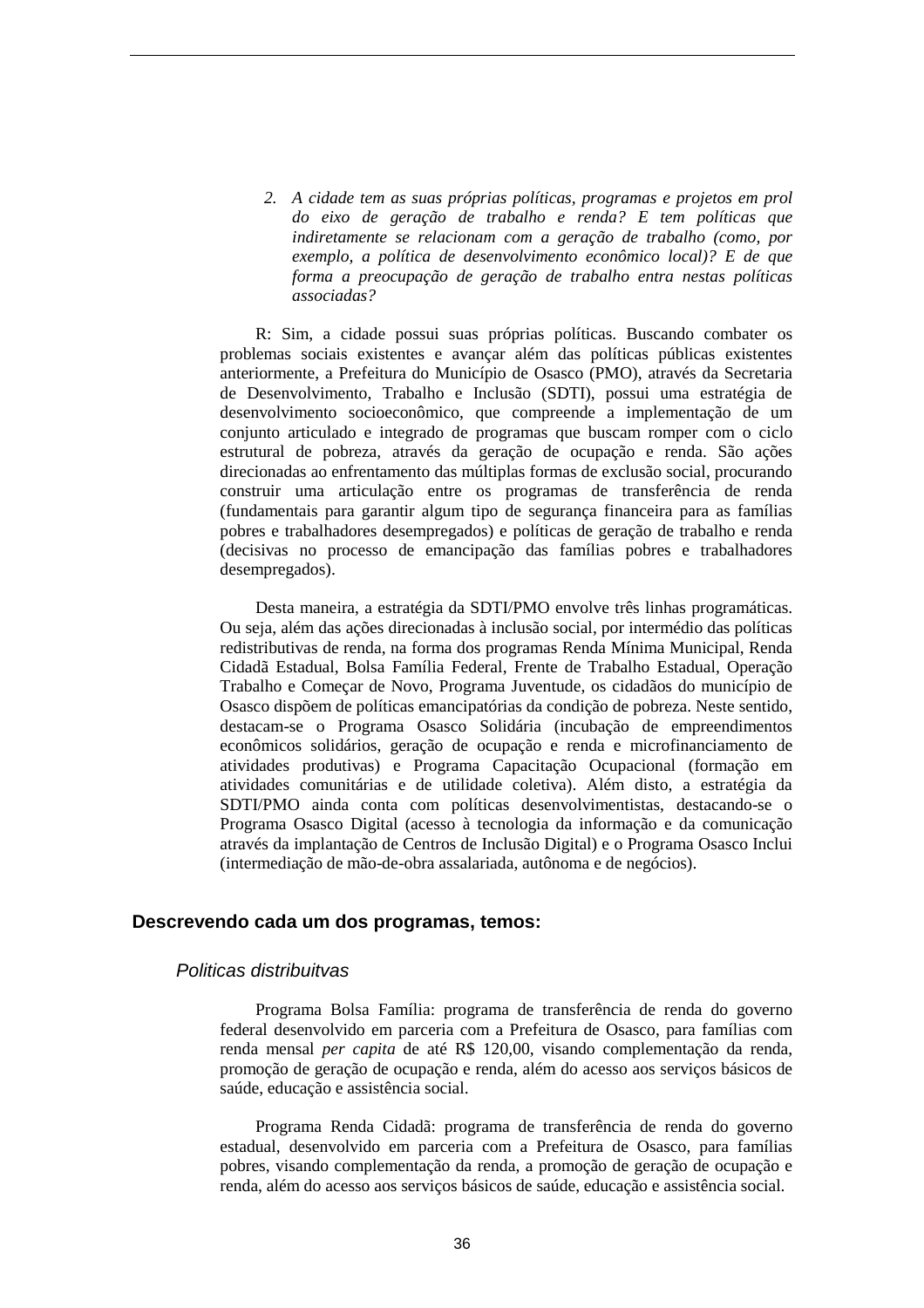Programa Renda Mínima: possibilita através de marco legal fornecer contrapartida aos programas Bolsa Família e Renda Cidadã nas atividades de capacitação social e ocupacional, no aperfeiçoamento do cadastro e nas atividades de monitoramento e avaliação.

Programa Emergencial de Auxílio Desemprego: programa do governo estadual em parceria da Prefeitura de Osasco, objetivando proporcionar ocupação, qualificação e renda à população desempregada.

Programa Começar de Novo: programa da Prefeitura de Osasco direcionado ao trabalhador desempregado com 40 anos ou mais, estimulando atividades de geração de ocupação e renda e ampliação das oportunidades de reinserção no mercado de trabalho.

Programa Operação Trabalho: programa da Prefeitura de Osasco para trabalhadores desempregados, prioritariamente entre 29 e 39 anos de idade, visando estimular à busca de ocupação e ampliação das oportunidades de reinserção no mercado de trabalho.

**Programa Bolsa Trabalho:** programa da Prefeitura de Osasco destinado a jovens de 16 a 24 anos, visando transferência de renda, associada à oportunidade de qualificação profissional e social, formação cidadã e à elevação da escolaridade.

**Programa Projovem:** programa é componente estratégico da Política Nacional de Juventude, desenvolvido em parceria com as Prefeituras. Oferece a jovens de 18 a 24 anos, que terminaram a quarta série, mas não concluíram a oitava série do ensino fundamental e estão desempregados, a oportunidade de concluir o ensino fundamental com qualificação profissional e certificação.

**Programa Juventude Cidadã:** programa de transferência de renda do governo federal desenvolvido em parceria com a Prefeitura de Osasco, oferecendo para jovens de 16 a 24 anos, ações formativas e oportunidades de inserção no mercado de trabalho.

#### Politicas Emancipatorias

**Programa Capacitação Ocupacional:** tem por objetivo oferecer aos beneficiários dos programas sociais e trabalhadores desempregados, capacitação voltada para o exercício da cidadania, para o mercado de trabalho, para a geração de ocupação e renda e para utilidade coletiva e comunitária.

**Programa Osasco Solidária:** tem o objetivo de fomentar a cultura e as estratégias de economia popular e solidária, como forma de geração de trabalho e renda, organização, produção e relacionamento social, através da constituição de empreendimentos populares e solidários nas dimensões social, cultural, política e econômica.

#### Politicas Desenvolvimentistas

**Programa Osasco Digital**: visa permitir aos cidadãos de Osasco, acesso às tecnologias da informação e da comunicação, através dos Centros de Inclusão Digital contendo cursos de informática básica e acesso livre a internet. Também faz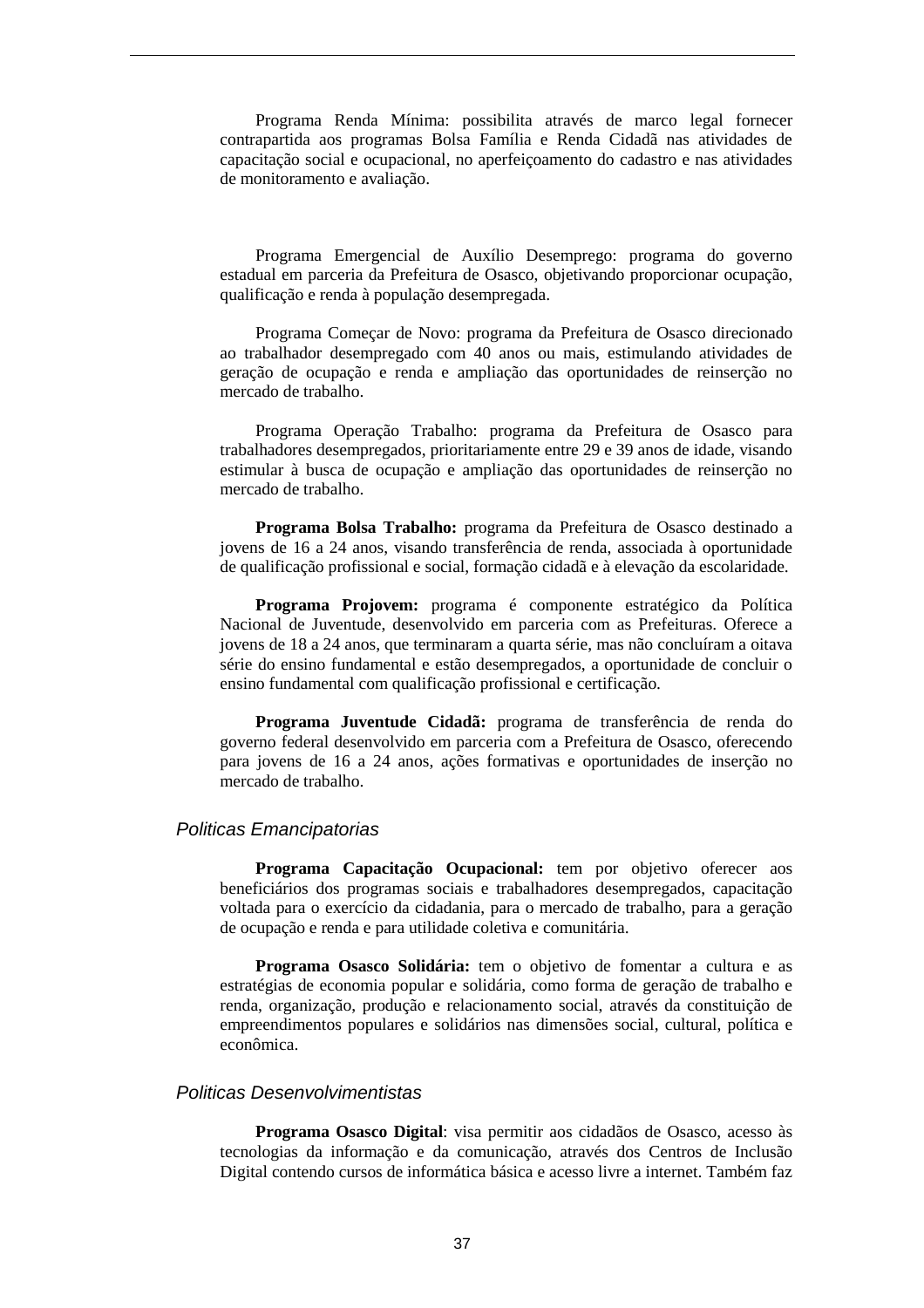parte das funções do programa, o gerenciamento das informações dos programas sociais, através de um sistema informatizado, auxiliando na gestão e acompanhamento das políticas sociais do município. Além disto, também é responsável pela elaboração de estudos e pesquisas sobre o tecido social e econômico de Osasco através do Observatório do Trabalho de Osasco e Região.

**Programa Osasco Inclui:** busca organizar o mercado de trabalho e oferecer alternativas de ocupação e renda aos beneficiários dos programas sociais e trabalhadores desempregados por meio da criação de um serviço de alocação de mão-de-obra assalariada e autônoma e de intermediação de negócios.

*3. A política de trabalho e renda incorpora os segmentos com maior vulnerabilidade socioeconômica (por exemplo, a partir de estratégias específicas para o combate a pobreza/exclusão social, ou a redução do desemprego de jovens e mulheres e outros segmentos socioeconômicos tradicionalmente vulneráveis)?* 

R: Sim, o público alvo das ações das políticas locais desenvolvidas pela SDTI/PMO é toda a população de Osasco, prioritariamente as famílias pobres e vulneráveis socialmente e os trabalhadores desempregados. Neste sentido, também é alvo das ações grupos etários que possuem maior dificuldade de inserção no mercado de trabalho, tais como jovens, pessoas acima de 40 anos e pessoas com deficiência.

*4. A cidade passou por um processo específico de planejamento estratégico participativo? Quais foram os atores? Como se mobilizou este conjunto de segmentos, e como o processo foi documentado e registrado?* 

R: O programa de governo executado na gestão 2005/2008 está apoiado no tripé: demogracia, desenvolvimento e inclusão social, sendo assim, a busca da participação popular sempre foi uma diretriz da atual gestão local. Para tal, foram implantadas diversas instâncias que possibilitaram a participação da comunidade. Entre elas, destacam-se o Orçamento Participativo (onde a população pode influenciar nas decisões orçamentárias do município), o Projeto Osasco 50 anos (onde a população pode opinar sobre o planejamento da cidade a longo prazo em diversas áreas), o Fórum de Desenvolvimento Econômico (propicia interlocução entre agentes públicos e privados em torno de uma agenda de desenvolvimento social e econômico), além dos inúmeros conselhos e comissões existentes.

*5. Especificamente em relação ao tema de desenvolvimento local e de geração de trabalho e renda, quais foram os setores da cidade que a prefeitura envolveu no processo de planejamento e elaboração da estratégia? (câmara de comércio, associações e centros empresariais, sindicatos de trabalhadores, associações de trabalhadores informais, instituições de ensino, movimentos sociais etc.)* 

R: Associações empresariais (tais como a ACEO), Centrais sindicais, sindicato dos trabalhadores, sindicatos patronais associações dos moradores, universidades públicas e particulares, escolas técnicas, movimentos sociais, entidades representantes da sociedade civil, representantes do poder público, governo federal e estadual.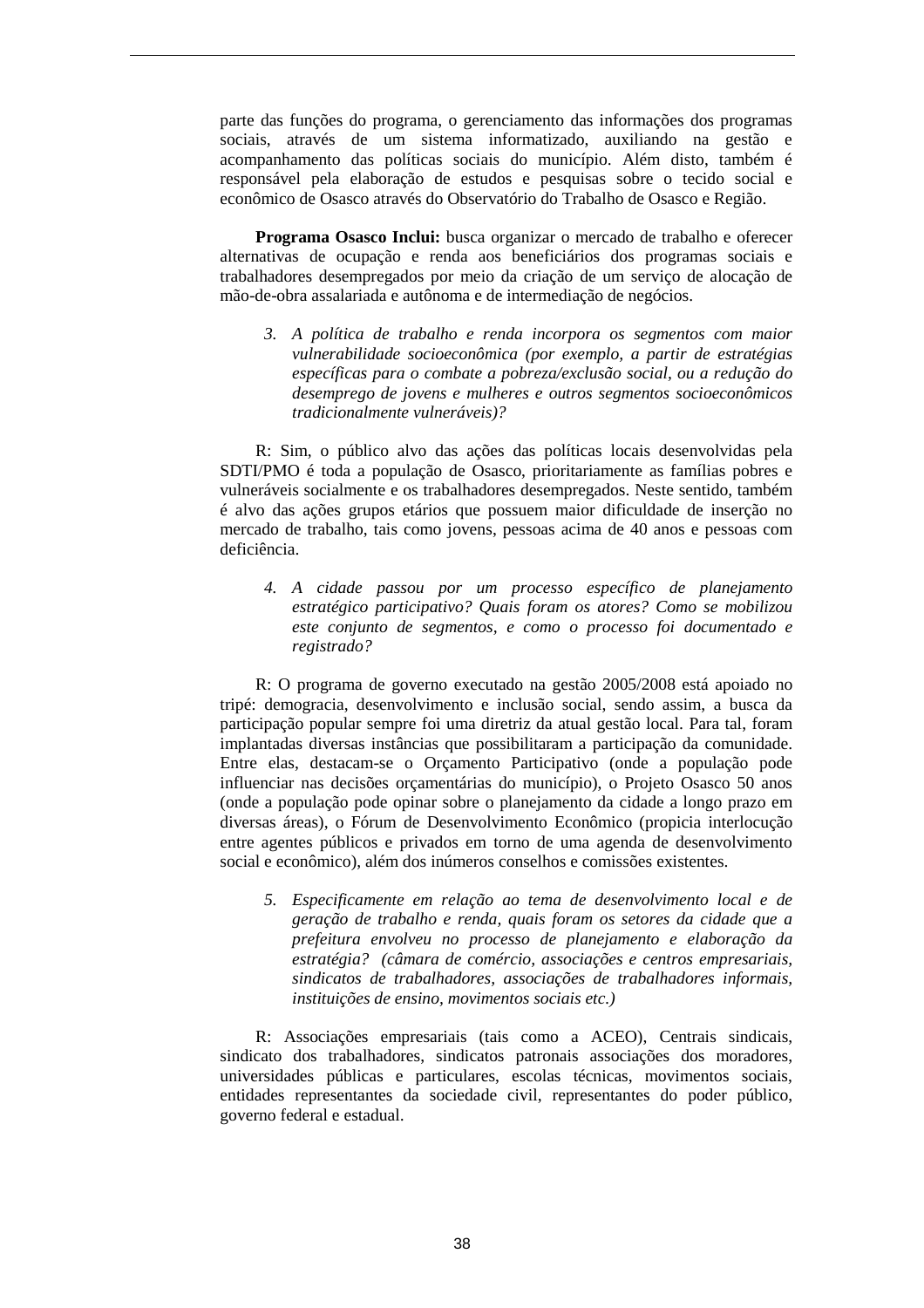#### *6. A prefeitura apresenta um arcabouço específico de legislação, normas e regulamentação com o objetivo de geração de trabalho em geral, ou de incentivo a determinado setor em específico?*

R: No campo legislativo, houve avanços no sentido da regulamentação de diversos programas, a partir da criação de leis específicas para cada programa da SDTI/PMO (Programa Renda Mínima: lei 3981 de 12/2005, Programa Começar de Novo: Lei 3.984 de 12/2005, Programa Operação Trabalho: lei 3981 de 12/2005, Progrma Bolsa Trabalho: lei 3983 de 12/2005 e Programa Osasco Solidária: lei 3978 de 12/2005.

A existência de um marco legal oferece vantagens, uma vez que possibilita, entre outros aspectos, maior chance de permanência dos programas frente às oscilações político-partidária, além de possibilitar articulação com outras esferas de governo e garantir a participação da sociedade civil organizada nas intervenções públicas<sup>42</sup>

| Ações/Programas                    | PÚBLICO ALVO            | <b>PARCEIRO FEDERAL</b>                                       |
|------------------------------------|-------------------------|---------------------------------------------------------------|
|                                    |                         |                                                               |
| <b>Bolsa Família</b>               | Famílias em situação de | Ministério do Desenvolvimento                                 |
| Juventude Cidadã                   | Jovens de 16 a 24 anos  | Ministério do Trabalho e Emprego                              |
| ProJovem                           | Jovens de 18 a 24 anos  | Ministério do Trabalho e Emprego                              |
| PLANTEQ /- Plano Territorial de    | Trabalhadores           | Ministério do Trabalho e Emprego                              |
| Qualificação                       | desempregados           |                                                               |
| PLANSEQ / Plano Setorial de        | <b>Trabalhadores</b>    | Ministério do Trabalho e Emprego                              |
| Qualificação - Metalurgia          | desempregados           |                                                               |
| PLANSEQ / Plano Setorial de        | Trabalhadores           | Ministério do Trabalho e Emprego                              |
| Qualificação - Plástico            | desempregados           |                                                               |
| PLANSEQ / Plano Setorial de        | <b>Trabalhadores</b>    | Ministério do Trabalho e Emprego                              |
| Qualificação - Farmacêutico        | desempregados           |                                                               |
| Intermediação de Mão de Obra*      | <b>Trabalhadores</b>    | Ministério do Trabalho e Emprego                              |
| Inclusão da Pessoa com Deficiência |                         | Pessoas com deficiência   Ministério da Ciência e Tecnologia; |
| Espaço Centro Público de           | Grupos e EES em         | Ministério do Trabalho e Emprego                              |
| Economia Popular e Solidária e     | incubação no segmento   |                                                               |
| Incubadora Pública:                | da alimentação          |                                                               |
| Projeto Agricultura Urbana         | rupos e EES em          | Ministério do Desenvolvimento                                 |
| Projeto Feira Móvel e Solidária    | Grupos e EES em         | Ministério do Desenvolvimento                                 |
|                                    | incubação no segmento   |                                                               |
|                                    | da alimentação          | Social e Combate à Fome                                       |
| Centro Público de Economia         | eneficiários (as) de    | Ministério do Desenvolvimento                                 |
|                                    | Programas Sociais,      |                                                               |
|                                    | grupos e EES em         |                                                               |
|                                    | incubação dos mais      |                                                               |
| Popular e Solidária                | diversos Segmentos      | Social e Combate à Fome                                       |
| Centros de Inclusão Digital        | População de Osasco     | Ministério das Comunicações e                                 |
|                                    |                         | <b>SERPRO</b>                                                 |

*7. A prefeitura recebeu aporte de programas nacionais e/ou internacionais em torno de geração de trabalho? Qual foi o foco e conteúdo destes programas?* 

<sup>42</sup> Sobre a legislação dos programas municipais da SDTI, ver http://www. osasco.sp.gov.br.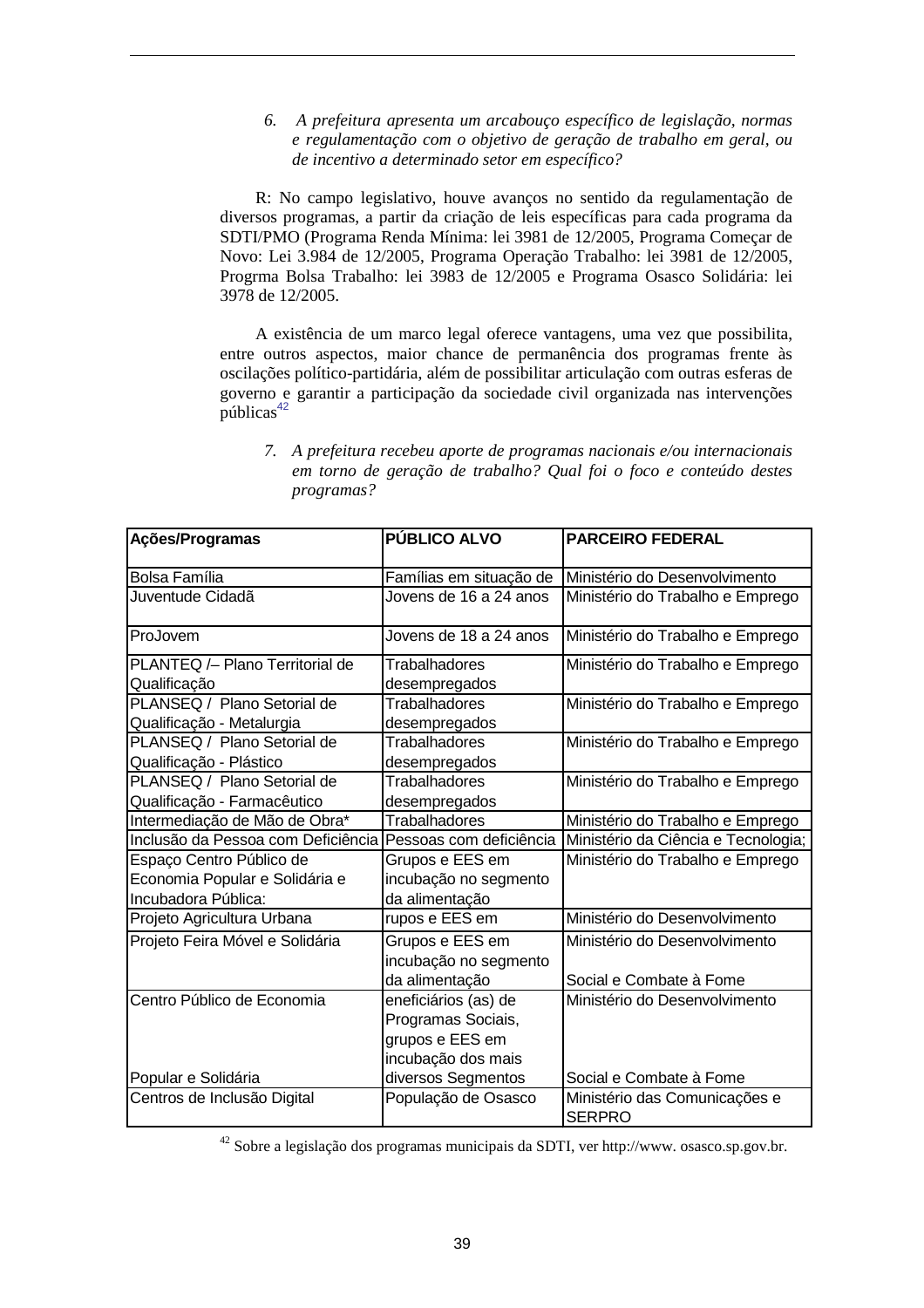R: Sim, na atual experiência brasileira existem diversos programas relacionados à transferência monetária e a geração de trabalho e renda. Segue um quadro com nome da ação/programa, público alvo e parceiro federal:

#### *8. Qual o papel da prefeitura no desenvolvimento de infra-estrutura (sistema viário, saneamento básico, habitação etc.)?*

R: A PMO apresenta em sua estrutura a definição sobre papeis a serem desenvolvidos por suas secretarias.

A Secretaria de Habitação e Desenvolvimento Urbano (SEHDU) possui deve estabelecer estas políticas, bem como as desenvolver em parceria com as demais secretarias.

A definição das leis para uso do solo, construções, fiscalização e aprovações são de responsabilidade do Desenvolvimento Urbano, que trabalha em parceria acentuada com as Secretarias de Obras e Transporte, Serviços Municipais, SICA, principalmente no sentido de garantir o crescimento ordenado e sustentável da cidade.

Quando a questão de habitação, a SEHDU, desenvolveu uma proposta e política habitacional pautada nos graves problemas existentes e na necessidade de resolvê-los, integrando esta proposta a uma mais ampla que é o desenvolvimento urbano da cidade.

A Diretoria de Habitação de Interesse Social possui 3 (três) grandes áreas de atuação: Urbanização de Favelas, Regularização Fundiária e Provisão (novas unidades).

Dentro da estrutura da PMO, as atividades acima e as obras em áreas livres (favelas) são de responsabilidade da SEHDU / DHIS.

A DHIS está totalmente associada à Diretoria de Desenvolvimento Urbano e as demais secretarias cujas intervenções são necessárias para o verdadeiro desenvolvimento das áreas mais carentes do município. Tem como principais metas a sustentabilidade física e econômica das áreas de intervenção, principalmente, em parceria com a STDI, em atividades e projetos de geração de trabalho e renda.

Em relação ao desenvolvimento do sistema de mobilidade urbana, formado pelos subsistemas viário, trânsito, transportes e acessibilidade universal, o papel da prefeitura é estabelecer a implantação de uma gestão qualificada de resultados dos atributos fundamentais de segurança, fluidez e universalidade, ou seja, de redução dos acidentes, congestionamentos e poluição ambiental, e de ampliação do acesso ao sistema pelas populações de baixa renda e/ou portadores de mobilidade reduzida.

Quanto ao saneamento básico, a execução dos projetos apresentados pela Prefeitura é executada pela empresa ligada ao governo do estado (SABESP).

*9. Pressupondo que determinado segmento de infra-estrutura urbana se enquadro dentro das responsabilidades da prefeitura, existe uma diretriz e/ou linha de atuação do governo local no sentido de maximizar a geração de trabalho associado aos investimentos em infra-estrutura urbana? Se*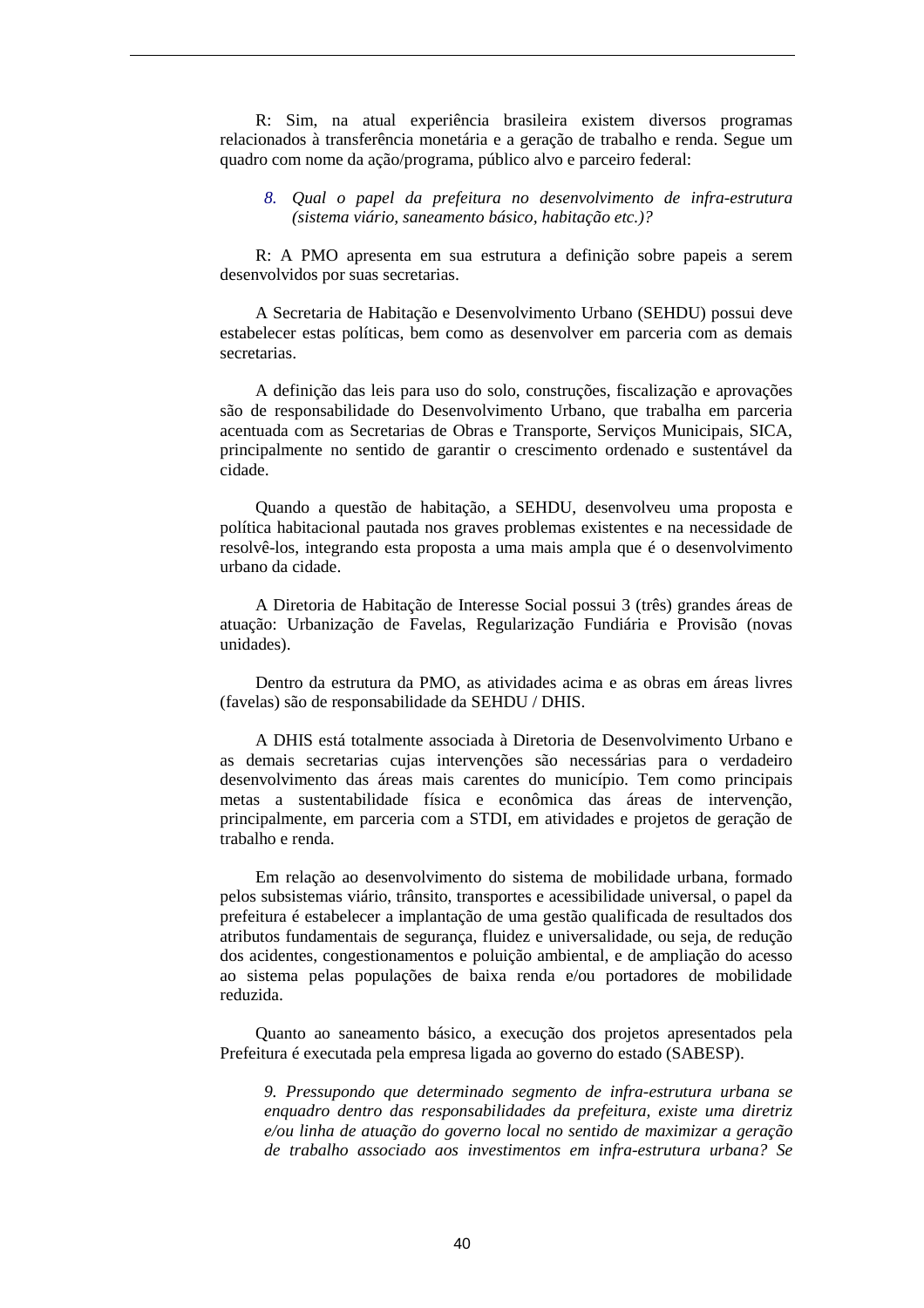*existe, quais foram os principais resultados? Quais os desafios/limites desta política?* 

R: No caso das intervenções da na área da habitação pela SEHDU, existe priorização da questão da sustentabilidade e inclusão física e social das populações das áreas de projeto.

Deste modo todas as ações e contratações priorizam a população dos territórios definidos para intervenção.

Desde o início, quando da priorização das áreas de intervenção, existe um processo participativo de desenvolvimento dos projetos e acompanhamento de obras, que insere esta população, através de representantes formais ou não, para uma discussão mais aprofundada dos caminhos que serão seguidos.

Na fase de contratação de obras também temos atuação efetiva, junto a SDTI, buscando a priorização da contratação de mão-de-obra local, inclusive definindo em edital e contratação de obras esta orientação.

É executado o cadastramento dos interessados antes da obras e as construtoras buscam estes profissionais por intermédio do Portal do Trabalhador.

Nas cinco principais obras da SEHDU, com recursos do Governo Federal – PAC, podemos afirmar que esta iniciativa possui êxito, pois a maioria dos trabalhadores das construtoras são oriundos das áreas de projeto e depois da cidade de Osasco;

O principal desafia é o aumento da qualificação desta mão-de-obra para que possa se inserida no mercado formal ao final das obras em andamento.

Saindo da área habitacional e analisando, o órgão gestor do trânsito (SESM), uma experiência merece apontamento: quando da implantação do sistema de estacionamento rotativo eletrônico (Zona Azul), uma das exigências foi a contratação de moradores da cidade de Osasco por parte da concessionária do serviço. Nessas condições foram criadas vagas de emprego direto, além das contratações realizadas pelo comércio da região abrangida pelo sistema, uma vez que a promoção de maior rotatividade no centro econômico da cidade transformouse em um elemento de fomento à atividade comercial.

Os grandes desafios são: 1) a criação de condições de monitoramento da efetiva absorção de mão-de-obra local pelos contratos de obras e serviços firmados com a prefeitura; e 2) a implantação de um órgão gestor de mobilidade urbana sustentável, com os respectivos Conselho e Plano Diretor, capaz de priorizar a mobilidade do cidadão, com foco no acesso universal às fontes de trabalho e renda e redução dos custos de transportes, que comprometem de forma crescente a renda familiar. Tal órgão gestor, com essas características, vem sendo planejado no bojo da reforma administrativa municipal a ser realizada no próximo mandato.

No que se refere a coleta e tratamento do lixo (sob responsabilidade da Secretária de Obras) A adoção de uma parceria pública privada – PPP – como ferramenta de intervenção no trabalho de coleta, varrição e manejo do lixo em Osasco, inova o conceito antigamente destinado ao tratamento dos lixões, aterros controlados e sanitários. Esse exemplo prático de ação que está sendo implementado em Osasco define objetivos, metas e limites. O primeiro impacto a ser medido é com relação ao aumento dos investimentos nesta área. As prefeituras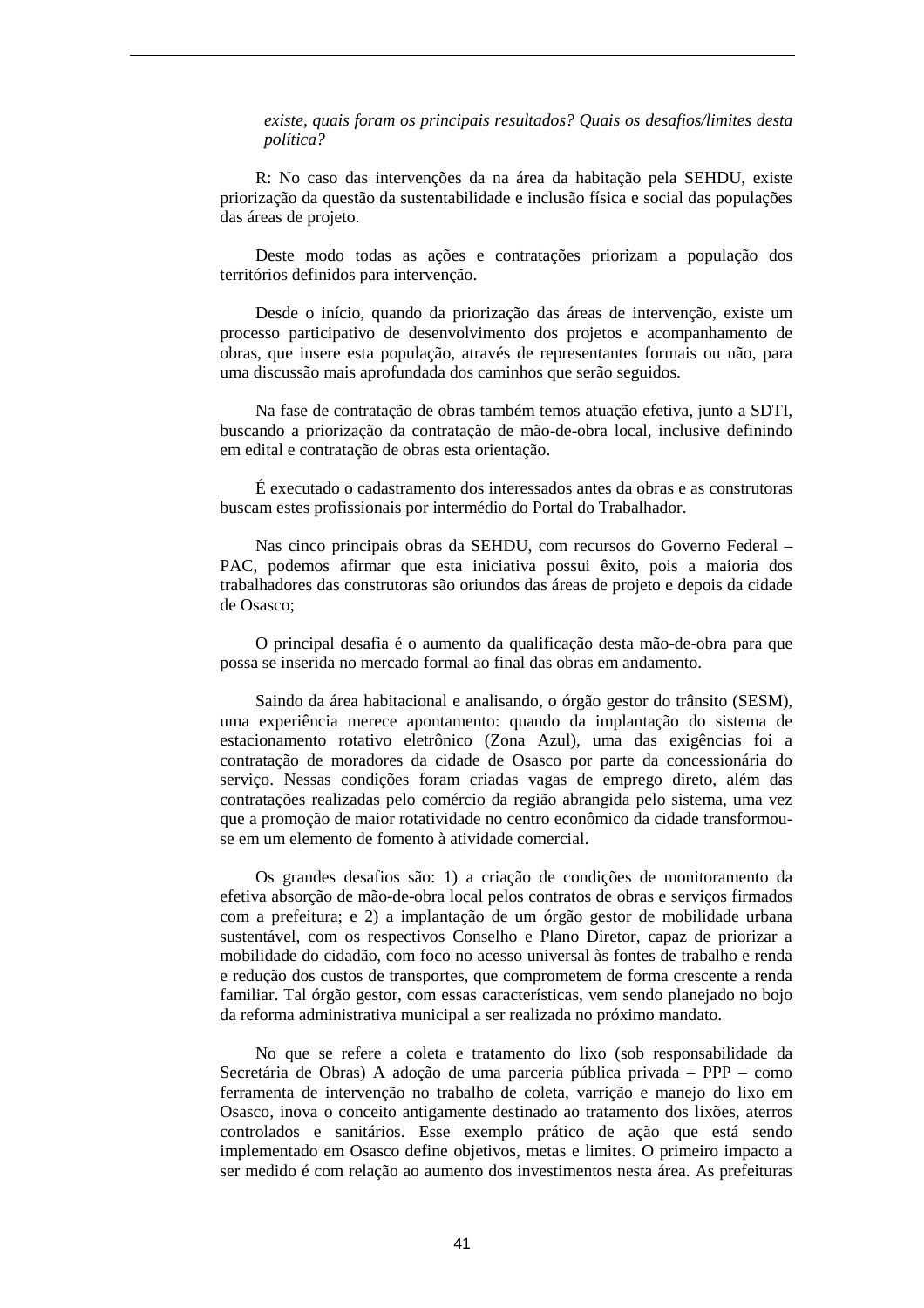nunca terão os recursos suficientes para a implementação de uma política voltada para a destinação de resíduos sólidos que estimule e contemple a coleta seletiva, o tratamento do líquido efluente, a compostagem do lixo e minimize o impacto ambiental decorrente desta atividade. A PPP em Osasco tem esse escopo em seu projeto. De um lado temos a diminuição da tonelagem de lixo coletado resultante do processo de coleta seletiva e concomitantemente o aumento da vida útil do aterro. Esse projeto obriga o concessionário a investimentos na educação ambiental, apoio às cooperativas de catadores que operam nas centrais de reciclagem e responsabilidade com os custos dos eco pontos destinados a receberam material para a coleta seletiva.

*10. Se existem outros atores na articulação e implementação de projetos de infra-estrutura urbana (outros governos, setor privado, movimentos sociais etc.), quais os limites e potencialidades de o governo local sensibilizar estes atores no sentido de maximizar o impacto dos investimentos sobre a geração de trabalho?* 

R: A característica do tipo de intervenção, onde o governo municipal, junto com o governo federal, tem papel chave no desenvolvimento das atividades, permite uma atuação de âncora das intervenções e ações voltadas ao desenvolvimento local.

O caráter participativo no desenvolvimento dos projetos e acompanhamentos de obras fortalece a participação de todos os atores integrantes do processo.

Desde o início das atividades, na formulação da política municipal de habitação e desenvolvimento urbano, criaram-se mecanismos de participação popular e da sociedade civil. Com a criação do Conselho Municipal de Habitação e Desenvolvimento Urbano, Fóruns, Comissões foi fortalecida a discussão integral das políticas e intervenções da SEHDU/PMO.

Como todas as áreas de intervenção para a área de habitação são ZEIS – Zonas de Especial Interesse Social estabelece-se a necessidade de criação de Comissão e Urbanização com participação de todos os atores deste processo: PMO/secretarias, Sabesp, Eletropaulo, CETEP, Movimentos Organizados, Representantes de Ruas, Conselhos, ONG's, etc.

Este processo fortalece e propicia o conhecimento da própria área de intervenção possibilitando a identificação de potencialidades e vocações e com isto aumentando a possibilidade de concretização de propostas de geração de trabalho e renda.

> *11. No âmbito dos programas de integração e urbanização dos assentamentos precários da cidade, a prefeitura busca aproveitar e explorar as tecnologias intensivas na utilização de mão-de-obra, por exemplo, por meio de contratos comunitários? Se existe uma diretriz neste sentido, qual tem sido a avaliação da experiência?*

R: Não, no presente momento avaliamos que a melhor maneira de inserção da mão-de-obra local no processo produtivo seria por intermédio da contratação legal de trabalhadores.

> *12. No âmbito das compras diretas – insumos, material de consumo, serviços de terceiros, transporte etc. – a prefeitura tem uma política ou*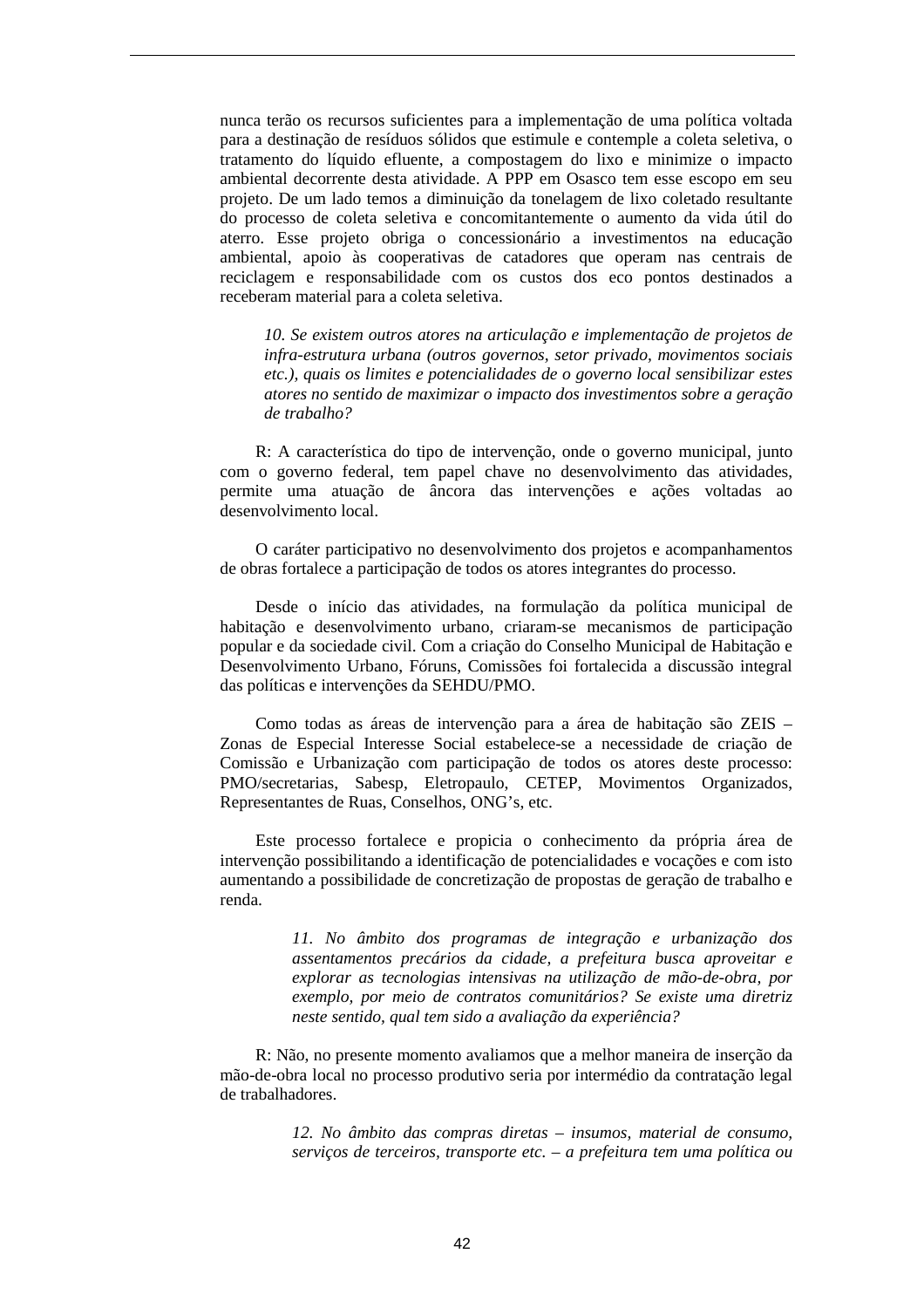*um programa específico que busca aumentar a geração de trabalho? Quais foram os principais resultados e dificuldades?* 

R: A estratégia de inclusão social da Prefeitura coordenada pela SDTI, tem como base a **centralidade do trabalho**, tanto no que se refere à atuação de seus programas como também quando age de forma matricial junto a outras secretarias. Ou seja, o olhar da SDTI/PMO para as soluções dos problemas públicos também passa pela geração de trabalho e renda, seja na recuperação do acervo de um museu, através da capacitação de dezenas de jovens vulneráveis socialmente, ou pela confecção de uniformes para rede municipal de educação, a partir da capacitação social e ocupacional de mulheres no setor têxtil e de vestuário.

No caso específico da confecção dos uniformes para rede de ensino municipal, o objetivo é de capacitar cidadãs para trabalhar com costura industrial. A seleção das beneficiárias prioriza aquelas cuja família é beneficiária dos programas sociais e que tenham preenchido como atividade profissional a atividade de costureira, ou que tenham indicado vontade de participar de curso de capacitação em corte e costura. Durante a formação em prática laboral, as beneficiárias confeccionam kits de uniformes que são distribuídos gratuitamente aos alunos da rede pública municipal de ensino. Os resultados são capacitar e inserir no mercado de trabalho as mulheres que participaram do projeto. Outro resultado esperado é formação de empreendimentos populares e solidários na área da costura, além de produzir kits de uniformes escolares que permitam aos alunos da rede pública municipal de ensino assistir às aulas portando o mesmo uniforme.

Além disso, Osasco integra-se á discussão nacional, que visa superar o desenho da Lei 8.666 para que os Empreendimentos populares e solidários também possam ter acesso ao poder de compra público, ou seja, que o estado tenha entre suas iniciativas, a perspectiva de fomentar também os pequenos empreendimentos.

*13. A prefeitura tem uma política que busca incentivar o crescimento e/ou fortalecimentos dos estabelecimentos (do setor industrial/comercial ou de serviços)? De que forma a geração de trabalho foi uma preocupação no âmbito desta política? Quais foram os resultados?* 

**1.** Atração de investimentos externos (nacionais ou internacionais)? Quais os setores?

**2.** Simplificação de procedimentos para abertura (e fechamento) de empresas, e outras medidas em prol da modernização administrativa;

**3.** Incentivos financeiros e fiscais voltados para micro e pequenos empresários;

**4.** Consultoria, treinamento e outros serviços reais para empreendedores;

**5.** Consultoria, treinamento e outros serviços reais para cooperativas e outros segmentos da economia solidaria;

**6.** Capacitação e programas específicos para segmentos do setor informal;

**7.** Aumentar o acesso ao financiamento;

**8.** Assistência e suporte setorial (quais setores; e qual foi o papel da política de geração de trabalho na estruturação deste programas de suporte setorial)?

**9.** Capacitação técnica e vocacional para setores específicos;

**10.** Reciclagem e reestruturação de áreas urbanas (transformação de áreas degradadas). Estratégias imobiliárias e territoriais.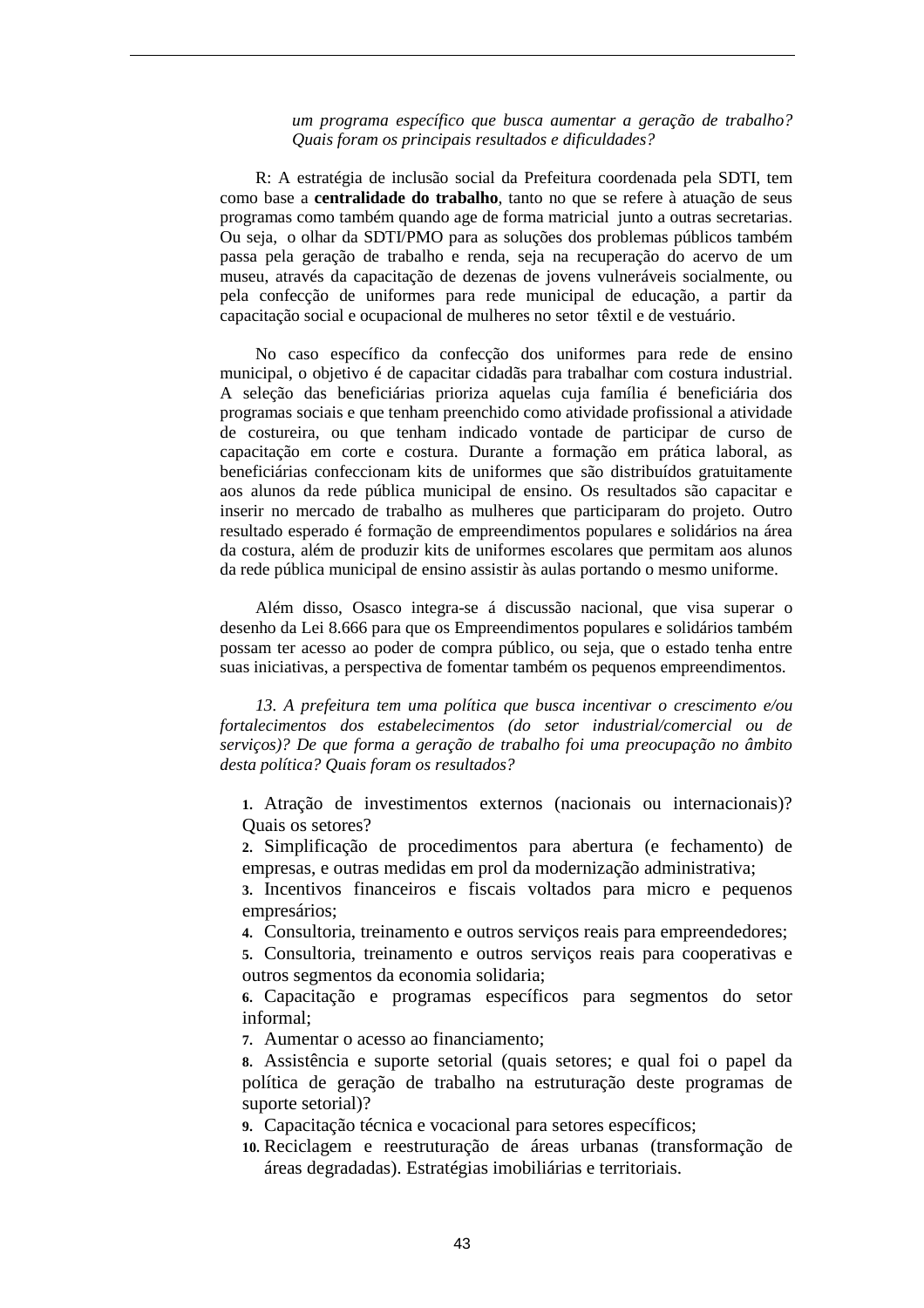#### **11.** Desenvolvimento de turismo;

**12.** Outras dimensões

R: Atualmente, com mais de 700 mil habitantes, Osasco é uma das cidades mais dinâmicas do Estado. Conhecida como "cidade-trabalho", destaca-se pelo empreendedorismo da sua população. Para se ter idéia, Osasco tem a 6ª maior PIB do Estado de São Paulo e o 14º PIB entre os municípios brasileiros. Assim, como na lógica ocorrida no município de São Paulo e em grande parte dos municípios da Região Metropolitana de São Paulo, a principal atividade econômica de Osasco entre 1960 e 1970 foi a industrial. Atualmente, destaca-se a participação do setor de serviços e comércio na economia local

Em Osasco estão instaladas algumas das empresas que mais movimentam a economia brasileira, como a matriz do Banco Bradesco, uma das maiores instituições financeira privada do País; o SBT, segunda maior rede de televisão em nível nacional; o parque gráfico do jornal Diário de São Paulo; a Submarino, maior empresa de comércio eletrônico brasileiro; e o centro de distribuição de grandes empresas como McDonalds, Ponto Frio e Coca-Cola.

 Como pólo comercial, Osasco é a cidade da Grande São Paulo que mais atrai investimentos. No setor varejista e atacadista, destacam-se o hipermercado Wal-Mart, que instalou em Osasco sua primeira loja em território brasileiro, o Sams Club Atacadista, o Carrefour, o Makro e dois grandes shoppings centers.

Muitos comerciantes, estão localizados na rua Antônio Agu, tradicional via de comércio popular de alcance regional por onde passam, diariamente, mais de 100 mil pessoas. Movimento superado, em toda a Região Metropolitana de São Paulo, apenas pela rua 25 de Março, na Capital.

Outro pólo regional de consumo é a avenida dos Autonomistas, que em seus 10 quilômetros de extensão, comporta hipermercados, universidades, lojas de automóveis e um shopping center.

A cidade de Osasco vem se destacando na expansão do número de empresas e na criação de empregos de qualidade. Esse fato se deve a uma posição territorial estratégica e a um conjunto integrado e articulado de políticas públicas que buscam o desenvolvimento local e a geração de ocupação e renda.

A seguir, veja alguns diferenciais oferecidos pelo município:

- Localização geográfica privilegiada: a cidade é cortada pelas rodovias Castelo Branco, Raposo Tavares, Anhanguera, além de ter fácil acesso ao Rodoanel Mário Covas e as marginais Pinheiros e Tiête;
- Transporte Ferroviário: rede composta por 5 estações e 2 linhas de trem, ampliam as opções de logística;
- Novo código tributário (lei 139/2005): redução de impostos e taxas para vários setores da economia;
- Modernização administrativa: tornando ágeis a abertura e registro de empresas;
- Infraestrutura: investimento na construção e recuperação de vias públicas, atendendo principalmente as áreas industriais e grandes centros comerciais;
- Portal do Trabalhador: empresários e trabalhadores podem obter o serviço de intermedição de mão-de-obra pública e gratuita. Além disso, projetos de qualificação social e profissional atendem os trabalhadores e jovens, consolidando a política de inclusão social;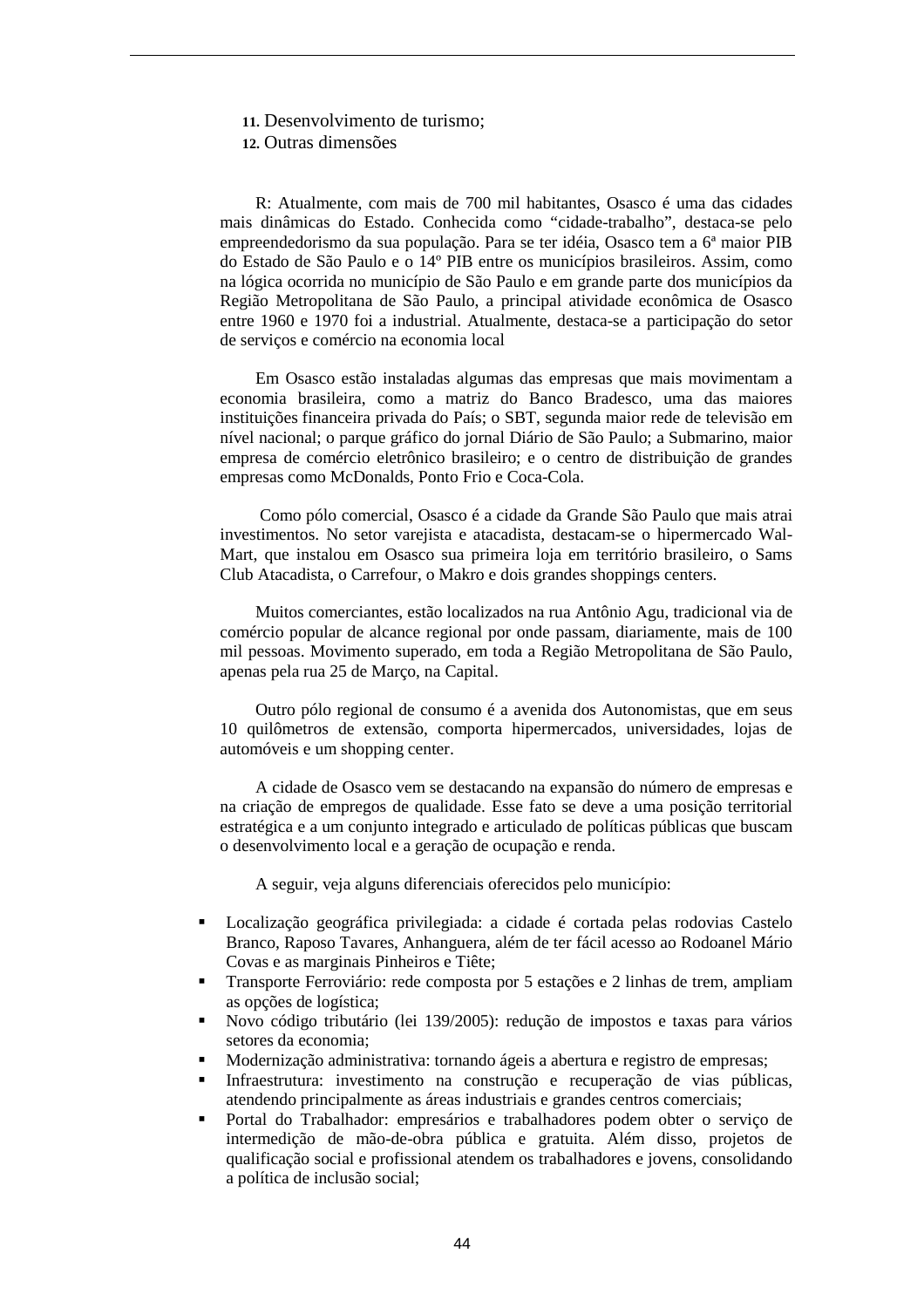- Conhecimento: faculdades e universidades somam cerca de 25 mil alunos;
- Centro comercial: tradicional ponto de comércio aberto onde circulam 100 mil pessoas. Movimento superado na região metropolitana de São Paulo apenas pela rua 25 de março na Capital;
- Fórum de Desenvolvimento Econômico: propicia interlocução entre agentes públicos e privados em torno de uma agenda de desenvolvimento social e econômico;
- Centro de Inclusão Digital para Empresas: onde micro e pequenos empresários podem usar o serviço para conhecer novas tecnologias da informação e comunicação;
- Inclusão social: programas sociais atingem grande parcela dos jovens, famílias pobres e trabalhadores desempregados;
- Incubadora de Empresas: Uma parceria da Prefeitura de Osasco com a Fiesp e o Sebrae que apóia cerca de 12 empresas selecionadas para o interior da incubadora e outras que recebem apoio fora do espaço físico do projeto;
- Incubadora Pública de Empreendimentos Solidários e Centro Público de Economia Popular e Solidária e microcrédito: fomento a cultura e as estratégias de economia popular e solidária como forma de geração de trabalho e renda, organização, produção e relacionamento social;
- Centro Público de Qualificação Social e Profissional, espaço importante na centralização das ações de qualificação social e profissional, dispondo de suporte pedagógico e aparato técnico que possibilita o ingresso ao mercado de trabalho, a geração de ocupação e renda, a melhoria da qualidade de vida, bem como uma gama de atividades de utilidade coletiva e comunitária.

Sendo assim, conhecida por abrigar setores da indústria, comércio e serviços bastante desenvolvidos, a cidade recebeu a instalação de 11 mil novas empresas na atual gestão municipal, destacando-se o hipermercado Makro e o shopping Super shopping.

*14. A prefeitura tem informações sobre a dinâmica do mercado de trabalho (postos de trabalho por setor, grau de escolaridade e capacitação por setor etc.). Como estas informações vêm sendo coletadas e utilizadas (com exemplos concretos)? Há sistemas de informações correlatas (por exemplo, listas com os nomes e a localização das empresas)?* 

R: A Prefeitura visando obter informações constantes sobre o comportamento do mercado de trabalho de Osasco criou o Observatório do Trabalho de Osasco e Região. O Observatório é responsável por gerar informações mensais, trimestrais e anuais sobre o mercado de trabalho. Também é responsável pela elaboração de diversos estudos temáticos e realização de seminários, além de já ter elaborado 3 livros a respeito do mercado de trabalho e políticas públicas de geração de trabalho e renda.

As informações são coletadas em diversas fontes de dados, tais como: PED (SEADE/DIEESE), RAIS (MTE), CAGED (MTE), PNAD (IBGE), Censo Demográfico (IBGE), entre outras.

> *15. Existe um sistema de informações sobre o mercado informal? Quais as fontes de informações? Como as informações são utilizadas pela administração local?*

R: Observatório do Trabalho de Osasco e Região também analisa as informações sobre o emprego informal, devido a insuficiência de bases de dados que abordem o tema, isso só é possível de ser realizado com abertura municipal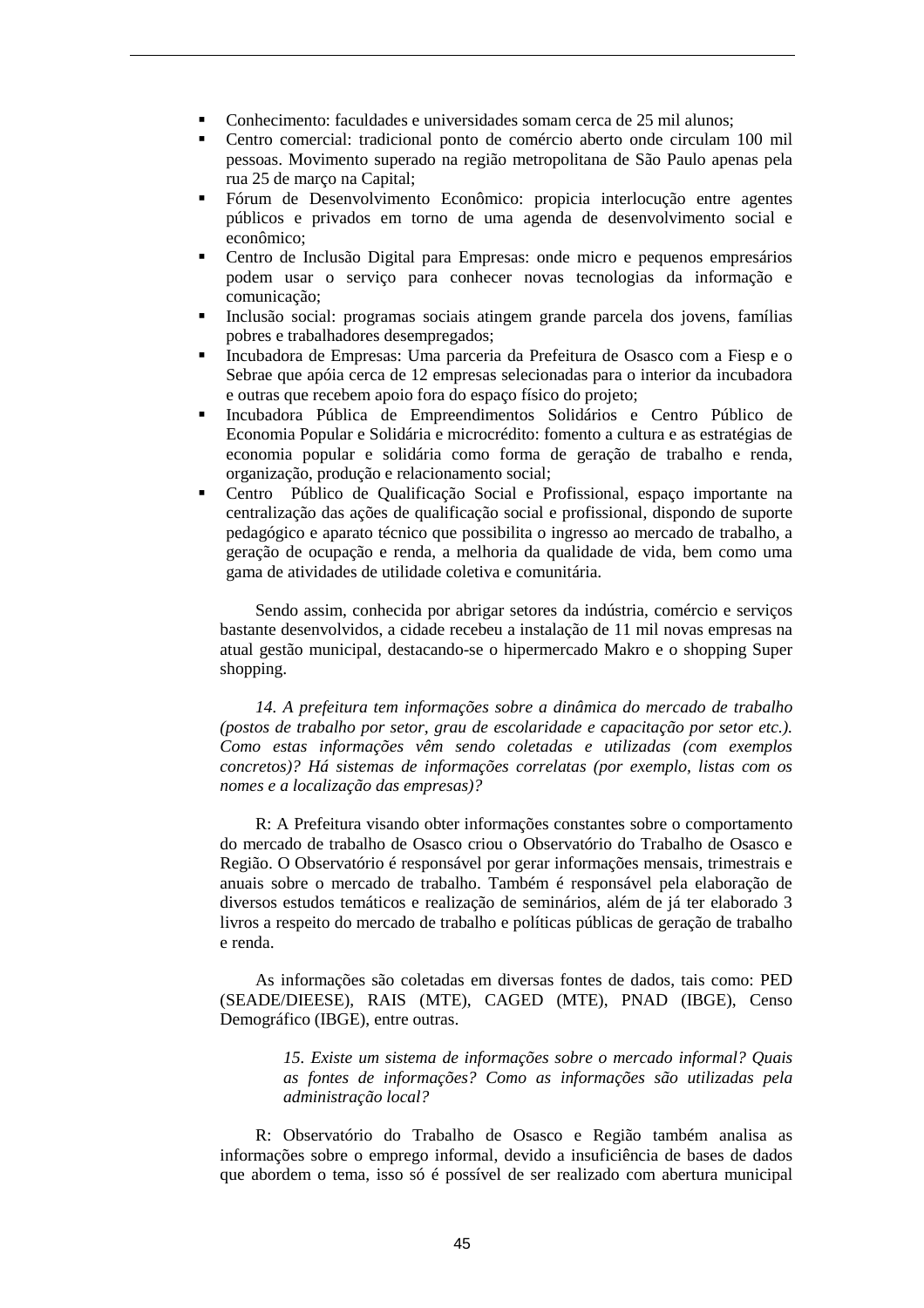anualmente (a partir da Pesquisa de Emprego e Desemprego – PED) ou de a partir do Censo Demográfico (apenas de 10 em 10 anos).

Ainda a esse respeito, nota-se que a informalidade caiu em relação ao total de ocupados, apontando uma inversão de tendência que vinha se consolidando desde início da década de noventa. Para se ter uma idéia, os trabalhadores sem carteira representavam 15,6% dos ocupados em 2004 e atualmente representam apenas 14,4%, ressaltando o processo de formalização<sup>43</sup>.

*18. Existe um sistema de informações sobre os chamados ativos ou patrimônio sócio-ambiental (áreas mananciais, parques, floresta, eco-sistemas com um grau de biodiversidade significativo etc.), com estimativas sobre a potencialidade de geração de trabalho e renda em preservar-regenerar estes ativos?* 

R: a informação a respeito do tema encontra-se sistematizada no Plano Diretor Municipal

*17. Que capacidade a prefeitura (ou seus parceiros como a universidade, os centros de pesquisa ou consultorias) apresenta para sistematizar e analisar informações acerca da estrutura econômica da cidade e região (vantagens comparativas e competitivas, intensidade setorial na utilização de mão-de-obra, multiplicadores e cadeias de valor, custo de oportunidade do desemprego). O que foi feito para mobilizar e utilizar esta capacidade? São atividades pontuais ou fazem parte de um processo contínuo de criar sistemas dinâmicos de informação (por exemplo, por meio de um Observatório de Trabalho ou de Desenvolvimento Econômico).* 

R: Conforme mencionado na questão 13, a cidade possui uma séria de iniciativas na linha do desenvolvimento econômico e social. E conforme também já mencionado na questão 15, o município possui a partir do Observatório de Osasco e Região um processo periódico de sistematização das informações socioeconômicas.

*18. Qual a estrutura institucional e organizacional para dar suporte e embasamento à política de desenvolvimento econômico local e de geração de trabalho e renda (departamento, secretaria, assessoria, agência de desenvolvimento econômico etc.)?* 

R: Dentro da Prefeitura de Osasco, o orgão responsável pela política de desenvolvimento econômico local e de geração de trabalho e renda é a Secretaria de Desenvolvimento, Trabalho e Inclusão (SDTI/PMO). Além disso, a Prefeitura possui a Secretaria de Indústria, Comércio e Abastecimento (SICA) mais relacionada às ações voltadas ao desenvolvimento econômico e legalização e fiscalização de empresas.

<sup>43</sup> Informações da PED/SEADE/DIEESE.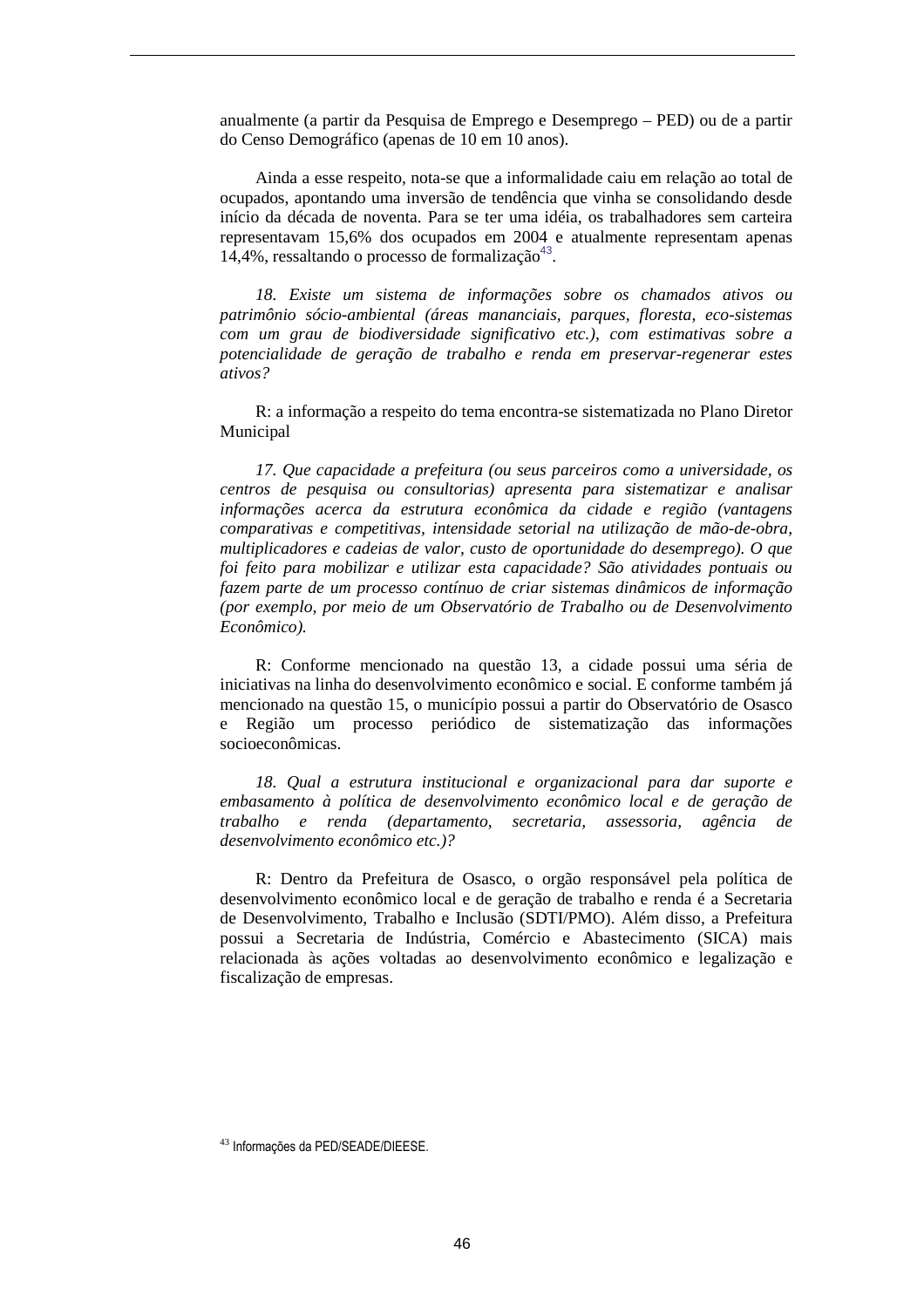*19. Como estas estruturas institucionais e organizacionais funcionam concretamente, e como o seu resultado vem sendo avaliado? Mais particularmente:* 

*a. Quantas pessoas. Nível e perfil da diretoria e pessoas empregadas; b.Quais foram os resultados em termos da geração de trabalho?* 

*a. Como as diversas dimensões da política de trabalho e renda e DEL são articuladas no âmbito das estruturas institucionais (hierarquia, relações interdepartamentais, escopo e amplitude da missão dos diversos órgãos municipais etc.)* 

R: A Secretaria de Desenvolvimento, Trabalho e Inclusão (SDTI/PMO) possui além de sua Secretária e chefia de gabinete, mais 6 diretorias. Estas diretorias dizem respeito à coordenação de 6 programas sociais (cada um com uma equipe própria composta na maioria dos casos por especialista na área de transferência monetária e políticas de geração de trabalho e renda). Os programas são: Programas Redistributivos, Programas Juventude, Programa Capacitação, Programa Osasco Digital, Programa Osasco Solidária e Programa Osasco Inclui.

Conforme já mencionado, observa-se uma redução da taxa de desemprego aberto 12,3% para 9,6% entre 2004 e 2007 e um incremento de 28 mil trabalhadores formais entre 2004 e 2007<sup>44</sup>. Os dados de 2008, apontam a mesma tendência de expansão do emprego, mostrando a criação de mais de 3 mil postos de trabalho com carteira assinada nos primeiros quatro meses desse ano<sup>45</sup>.

*20. Mencionar – na medida do possível em cada exemplo citado – sucessos e fracassos, e- no último caso, as estratégias deslanchadas para equacionar eventuais problemas.* 

R: Mesmo sabendo que ainda existe muito para se fazer, os programas contidos na *estratégia de inclusão social da Prefeitura de Osasco* já atenderam direta ou indiretamente mais de 297 mil cidadãos em políticas redistributivas, emancipatórias e desenvolvimentistas.

Destaca-se do ponto de vista quantitativo, conforme pode se observar na Tabela 1, os beneficiários atendidos pelos Programas Redistributivos, onde mais de 20 mil famílias foram atendidas pelo Programa Bolsa Família Federal, 8,3 mil pelo Programa Renda Cidadã Estadual, 845 pelo Programa Operação Trabalho Municipal, 597 pelo Programa Emergencial de Auxílio Desemprego Estadual e 197 pelo Programa Começar de Novo Municipal. Nos programas direcionados a juventude, 5,7 mil jovens foram atendidos pelo Programa Juventude Cidadã Federal, 908 foram atendidos pelo Projovem Federal, 1 mil pelo Programa Jovem Cidadão Estadual e 147 pelo Programa Bolsa Trabalho Municipal.

Nos programas que visam à emancipação das famílias pobres e trabalhadores desempregados, nota-se que mais de 8,6 mil beneficiários passaram por ações de

<sup>44</sup> Informações da PED/SEADE/DIEESE.

<sup>45</sup> Informações do CAGED/MTE.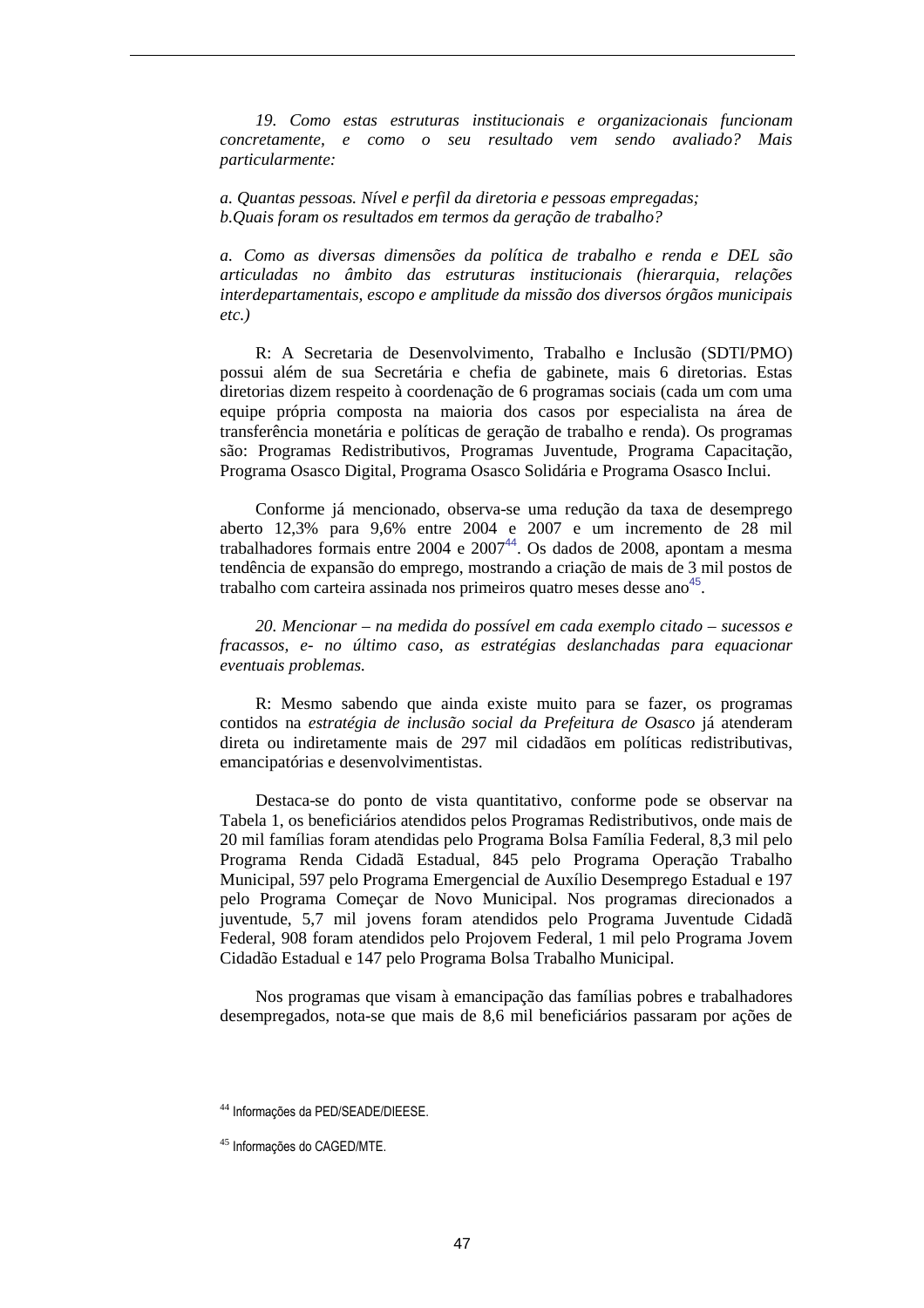qualificação social e ocupacional coordenadas pelo Programa Capacitação Ocupacional. Além disso, foram atendidas pelo Programa Osasco Solidária mais de 3,5 mil pessoas e 1,4 mil receberam microcrédito.

Além disso, foram atendidos pelo eixo desenvolvimentista, 6 mil beneficiários pelo Programa Osasco Digital e 146 mil atendidas pelo Programa Osasco Inclui.

#### **Tabela 1**

#### **Número de atendimentos dos programas gerenciados pela SDTI/PMO (2005 – 06/2008)**

| Programa social                                                    | N <sup>o</sup> | <b>Unidades</b> | <b>Actividade</b>                                                                                                                                                      |
|--------------------------------------------------------------------|----------------|-----------------|------------------------------------------------------------------------------------------------------------------------------------------------------------------------|
| <b>Bolsa</b><br>Programa<br>Família                                | 20.157         | Famílias        | Benefício em dinheiro, além de qualificação social e<br>profissional<br>específicas,<br>cumprimento<br>com<br>de<br>condicionalidades relacionadas à educação e saúde. |
| Programa<br>Renda<br>Cidadã                                        | 8.311          | Famílias        | Benefício em dinheiro, cumprimento de condicionalidades e<br>capacitação sócio-educativa                                                                               |
| Renda<br>Programa<br>Mínima                                        | 100            | Famílias        | Benefício em dinheiro e cumprimento de condicionalidades                                                                                                               |
| Juventude<br>Programa<br>Cidadã                                    | 5.709          | Pessoas         | Benefício em dinheiro, elevação de escolaridade, qualificação<br>social e ocupacional                                                                                  |
| Programa ProJovem                                                  | 908            | Pessoas         | Benefício em dinheiro, elevação de escolaridade, qualificação<br>social e ocupacional                                                                                  |
| Programa<br>Jovem<br>Cidadão                                       | 1.024          | Pessoas         | Inserção no mercado de trabalho                                                                                                                                        |
| Programa<br><b>Bolsa</b><br>Trabalho                               | 147            | Pessoas         | Benefício em<br>dinheiro,<br>escolaridade<br>elevação<br>de<br>e e<br>qualificação social e ocupacional.                                                               |
| Programa<br>Operação<br>Trabalho                                   | 845            | Pessoas         | Benefício em dinheiro e Qualificação social e profissional                                                                                                             |
| Programa Começar de<br>Novo                                        | 197            | Pessoas         | Benefício em dinheiro e Qualificação social e ocupacional                                                                                                              |
| Programa<br>Emergencial<br>de<br>Auxílio<br>Desemprego<br>Estadual | 597            | Pessoas         | Benefício em dinheiro e Qualificação social e ocupacional                                                                                                              |
| Programas<br>Capacitação<br>Ocupacional                            | 8.645          | Pessoas         | Certificação profissional e Qualificação social e ocupacional                                                                                                          |
| Programa<br>Osasco<br>Solidária                                    | 3.471          | Pessoas         | Formação de empreendimentos populares e solidários                                                                                                                     |
| Programa de Crédito<br>Popular                                     | 1.445          | Pessoas         | Microcréditos concedidos                                                                                                                                               |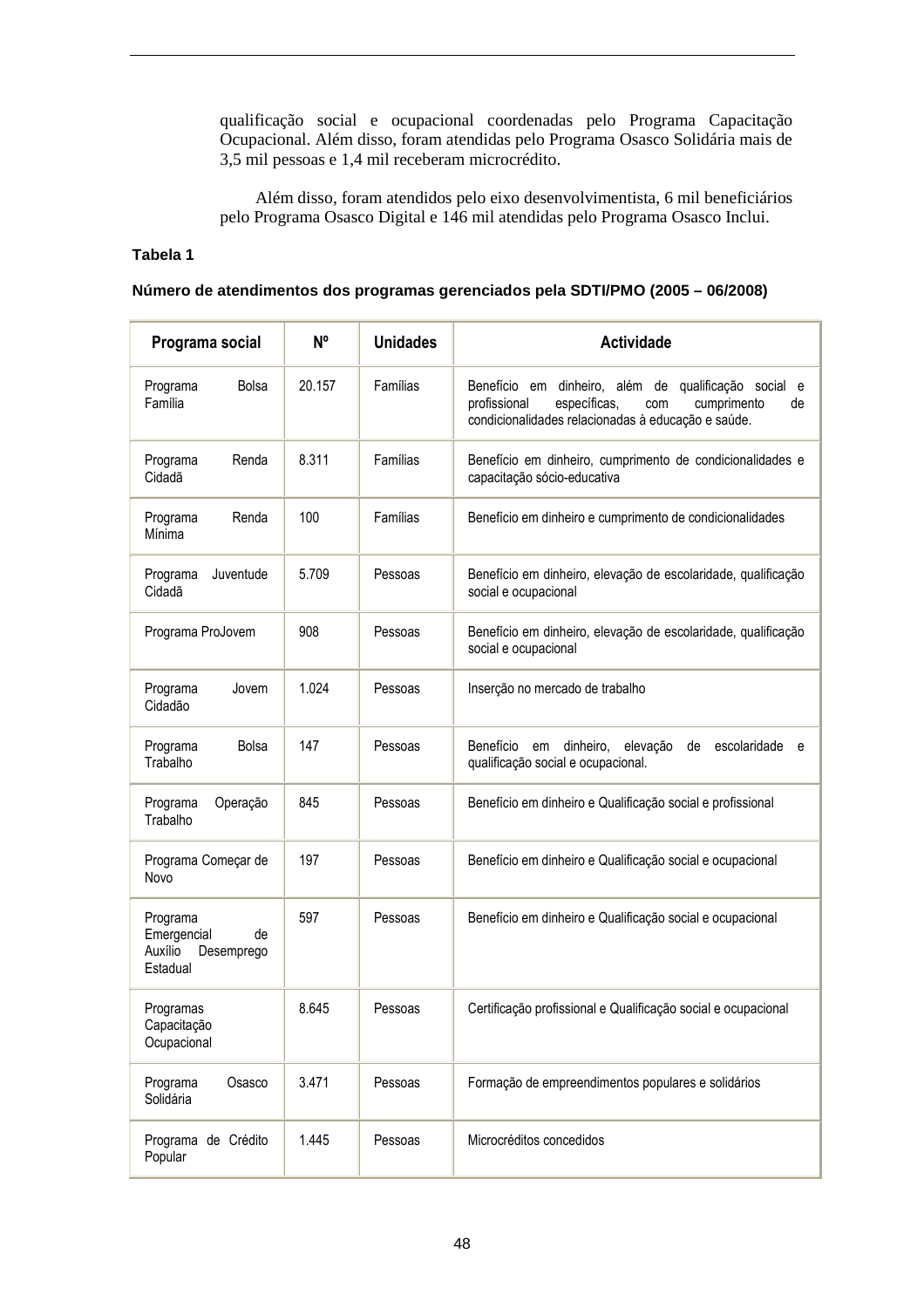| Programa<br>Digital *     | Osasco | 6.022   | Pessoas | Cursos na área de tecnologia da informação e comunicação |
|---------------------------|--------|---------|---------|----------------------------------------------------------|
| Programa<br><b>Inclui</b> | Osasco | 145.927 | Pessoas | Atendidos para vagas no mercado de trabalho              |
| Total **                  |        | 297.421 | Pessoas |                                                          |

*\* Além dos cursos, o Programa Osasco Digital possibilitou mais de 100 mil acessos livres a Internet. \*\* Para padronização de unidade da soma total, no caso dos Programas Bolsa Família e Renda Cidadã foram contabilizados todos os membros das famílias, que correspondem, a 80 mil e 42 mil indivíduos, respectivamente.* 

*Fonte:SDTI/PMO .* 

Conforme já mencionado, A Estratégia de Inclusão Social de Osasco associada ao ambiente macroeconômico favorável e ao esforço de outras esferas de governo, já causaram melhora nos principais indicadores sociais. No que se refere ao mercado de trabalho, observa-se uma redução da taxa de desemprego aberto 12,3% para 9,6% entre 2004 e 2007. Ou seja, com uma taxa de desemprego de apenas um dígito, a cidade possui 9,7 mil desempregados a menos do que em 2004, ano antes da implementação da estratégia de inclusão social<sup>46</sup>.

Verifica-se também um aumento de 6,7% dos ocupados e um incremento de 28 mil trabalhadores formais entre 2004 e  $2007^{47}$ . Os dados de 2008, apontam a mesma tendência de expansão do emprego, mostrando a criação de mais de 3 mil postos de trabalho com carteira assinada nos primeiros quatro meses desse ano<sup>48</sup>.

A informalidade caiu em relação ao total de ocupados, apontando uma inversão de tendência que vinha se consolidando desde início da década de noventa. Para se ter uma idéia, os trabalhadores sem carteira representavam 15,6% dos ocupados em 2004 e atualmente representam apenas 14,4%, ressaltando o processo de formalização citado<sup>49</sup>.

Além disso, apenas a parceria da Prefeitura com outras esferas de governo, a partir dos programas Bolsa Família e Renda Cidadã, possibilitou que 14.215 famílias saíssem da situação de miséria em nossa cidade<sup>50</sup> .

Os resultados de educação de crianças e adolescentes, em Osasco, também apontam melhora expressiva frente aos níveis observados no passado, influencia

<sup>49</sup> Informações da PED/SEADE/DIEESE.

<sup>46</sup> Informações da PED/SEADE/DIEESE.

<sup>47</sup> Informações da PED/SEADE/DIEESE.

<sup>48</sup> Informações do CAGED/MTE.

<sup>50</sup> Informações elaboradas pela SDTI/PMO a partir de CadÚnico/MDS e Prososcial/SEADES.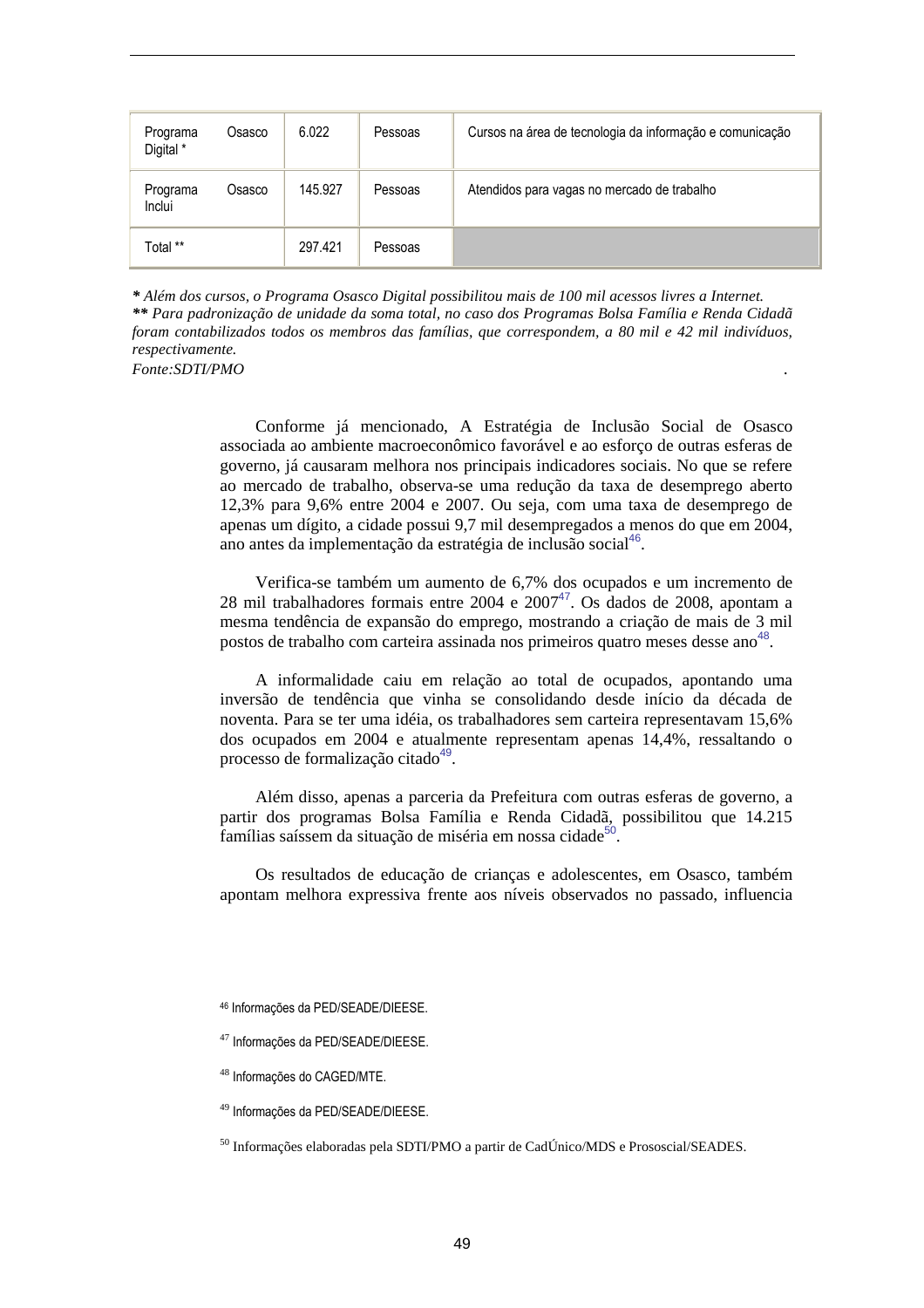dos programas com exigência de freqüência escolar mínima e obviamente das inúmeras ações de inclusão capitaneadas pela Secretaria Municipal de Educação.

Comparando o desempenho de 2004 (último ano da antiga gestão, com os programas de transferência ainda com cobertura tímida) com o de 2005 (ano em que houve expressivo crescimento no número de beneficiários atendidos pelos Programas Redistributivos) observa-se que o abandono da escola diminuiu radicalmente, na ordem de 27,13%. Dos quase 2.000 abandonos observados em 2004, o número de abandonos cai para 1.335 no ano seguinte. Entre os alunos que já estavam fora da escola e voltaram a estudar, temos um resultado igualmente positivo, onde o número de reingresso no sistema educacional saltou de 17 em  $2003$  (ano em que ainda não existia o Bolsa Família) para 1.757 em 2006 $^{51}$ .

A violência, conseqüência de um conjunto bastante complexo de motivos, entre eles os sociais, também teve em nossa gestão melhora dos indicadores. Os números sobre homicídios em Osasco são fortemente decrescentes, onde no biênio 2005-2006 tivemos um índice 39% menor do que o observado em  $2004^{52}$ .

*Page* 

<sup>51</sup> INEP/MEC

<sup>52</sup> WAISELFISZ, J. J., 1998.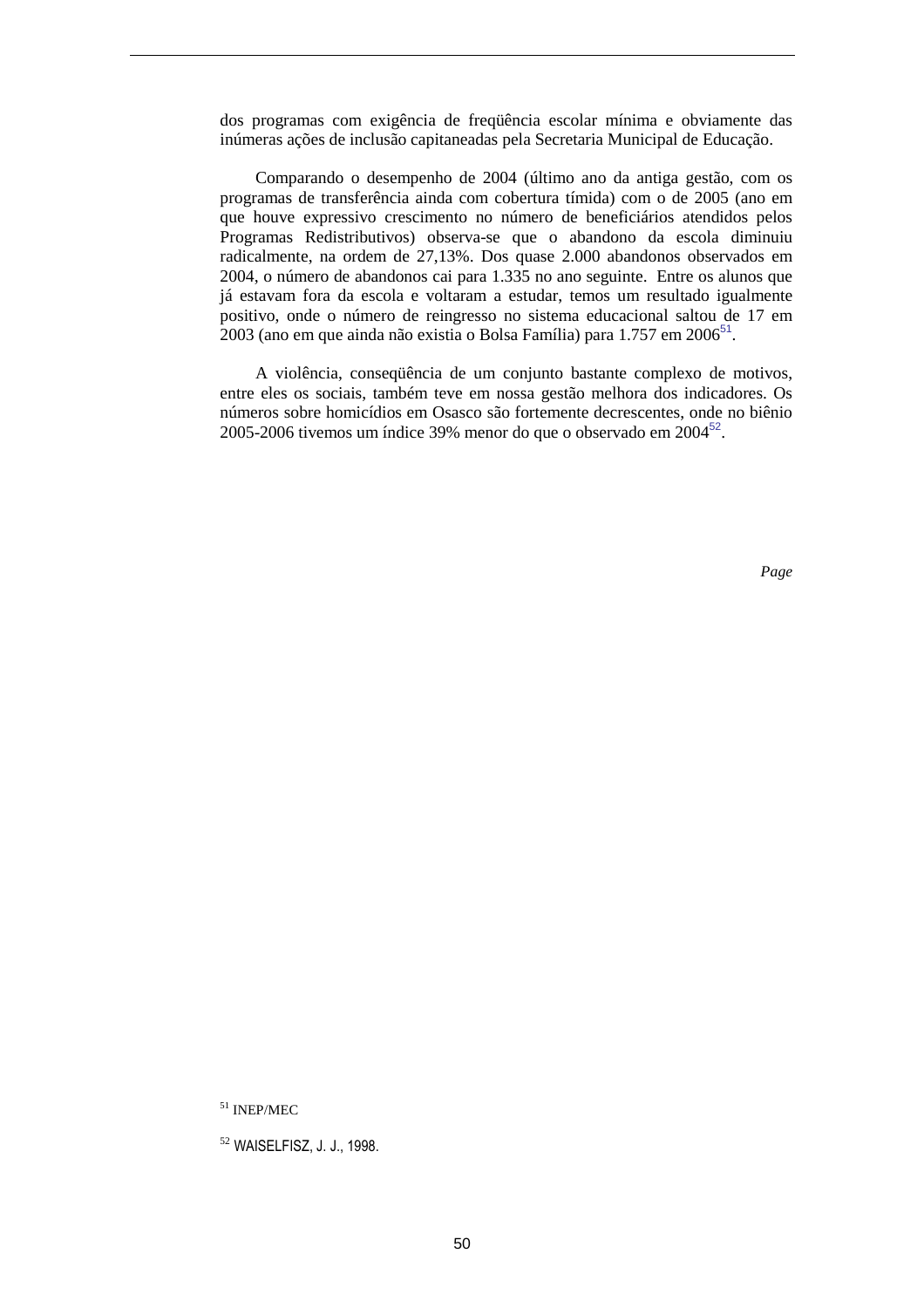# **Employment Working Papers**

### **2008**

- 1 Challenging the myths about learning and training in small and medium-sized enterprises: Implications for public policy; ISBN 978-92-2-120555-5 (print); 978-92-2-120556-2 (web pdf) *David Ashton, Johnny Sung, Arwen Raddon, Trevor Riordan*
- 2 Integrating mass media in small enterprise development: Current knowledge and good practices; ISBN 978-92-2-121142-6 (print); 978-92-2-121143-3 (web pdf) *Gavin Anderson. Edited by Karl-Oskar Olming, Nicolas MacFarquhar*
- 3 Recognizing ability: The skills and productivity of persons with disabilities. A literature review; ISBN 978-92-2-121271-3 (print); 978-92-2-121272-0 (web pdf) *Tony Powers*
- 4 Offshoring and employment in the developing world: The case of Costa Rica; ISBN 978-92-2-121259-1 (print); 978-92-2-121260-7 (web pdf) *Christoph Ernst, Diego Sanchez-Ancochea*
- 5 Skills and productivity in the informal economy; ISBN 978-92-2-121273-7 (print); 978-92-2-121274-4 (web pdf) *Robert Palmer*
- 6 Challenges and approaches to connect skills development to productivity and employment growth: India; unpublished *C. S. Venkata Ratnam, Arvind Chaturvedi*
- 7 Improving skills and productivity of disadvantaged youth; ISBN 978-92-2-121277-5 (print); 978-92-2-121278-2 (web pdf) *David H. Freedman*
- 8 Skills development for industrial clusters: A preliminary review; ISBN 978-92-2-121279-9 (print); 978-92-2-121280-5 (web pdf) *Marco Marchese, Akiko Sakamoto*
- 9 The impact of globalization and macroeconomic change on employment in Mauritius: What next in the post-MFA era?; ISBN 978-92-2-120235-6 (print); 978-92-2-120236-3 (web pdf) *Naoko Otobe*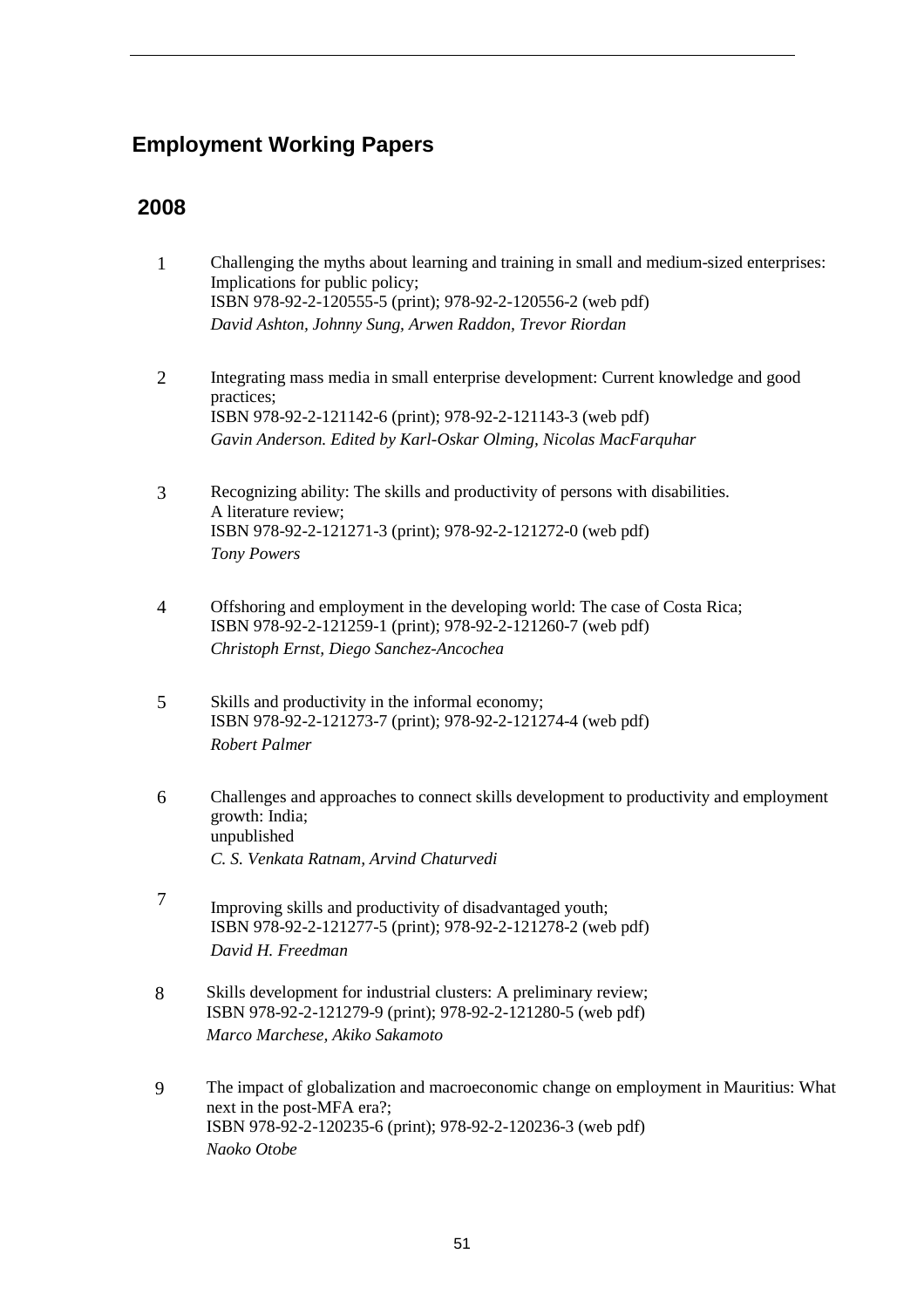- 10 School-to-work transition: Evidence from Nepal; ISBN 978-92-2-121354-3 (print); 978-92-2-121355-0 (web pdf) *New Era*
- 11 A perspective from the MNE Declaration to the present: Mistakes, surprises and newly important policy implications; ISBN 978-92-2-120606-4 (print); 978-92-2-120607-1 (web pdf) *Theodore H. Moran*
- 12 Gobiernos locales, turismo comunitario y sus redes: Memoria: V Encuentro consultivo regional (REDTURS); ISBN 978-92-2-321430-2 (print); 978-92-2-321431-9 (web pdf)
- 13 Assessing vulnerable employment: The role of status and sector indicators in Pakistan, Namibia and Brazil; ISBN 978-92-2-121283-6 (print); 978-92-2-121284-3 (web pdf) *Theo Sparreboom, Michael P.F. de Gier*
- 14 School-to-work transitions in Mongolia; ISBN 978-92-2-121524-0 (print); 978-92-2-121525-7 (web pdf) *Francesco Pastore*
- 15 Are there optimal global configurations of labour market flexibility and security? Tackling the "flexicurity" oxymoron; ISBN 978-92-2-121536-3 (print); 978-92-2-121537-0 (web pdf) *Miriam Abu Sharkh*
- 16 The impact of macroeconomic change on employment in the retail sector in India: Policy implications for growth, sectoral change and employment; ISBN 978-92-2-120736-8 (print); 978-92-2-120727-6 (web pdf) *Jayati Ghosh, Amitayu Sengupta, Anamitra Roychoudhury*
- 17 From corporate-centred security to flexicurity in Japan; ISBN 978-92-2-121776-3 (print); 978-92-2-121777-0 (web pdf) *Kazutoshi Chatani*
- 18 A view on international labour standards, labour law and MSEs; ISBN 978-92-2-121753-4 (print);978-92-2-121754-1(web pdf) *Julio Faundez*
- 19 Economic growth, employment and poverty in the Middle East and North Africa; ISBN 978-92-2-121782-4 (print); 978-92-2-121783-1 (web pdf) *Mahmood Messkoub*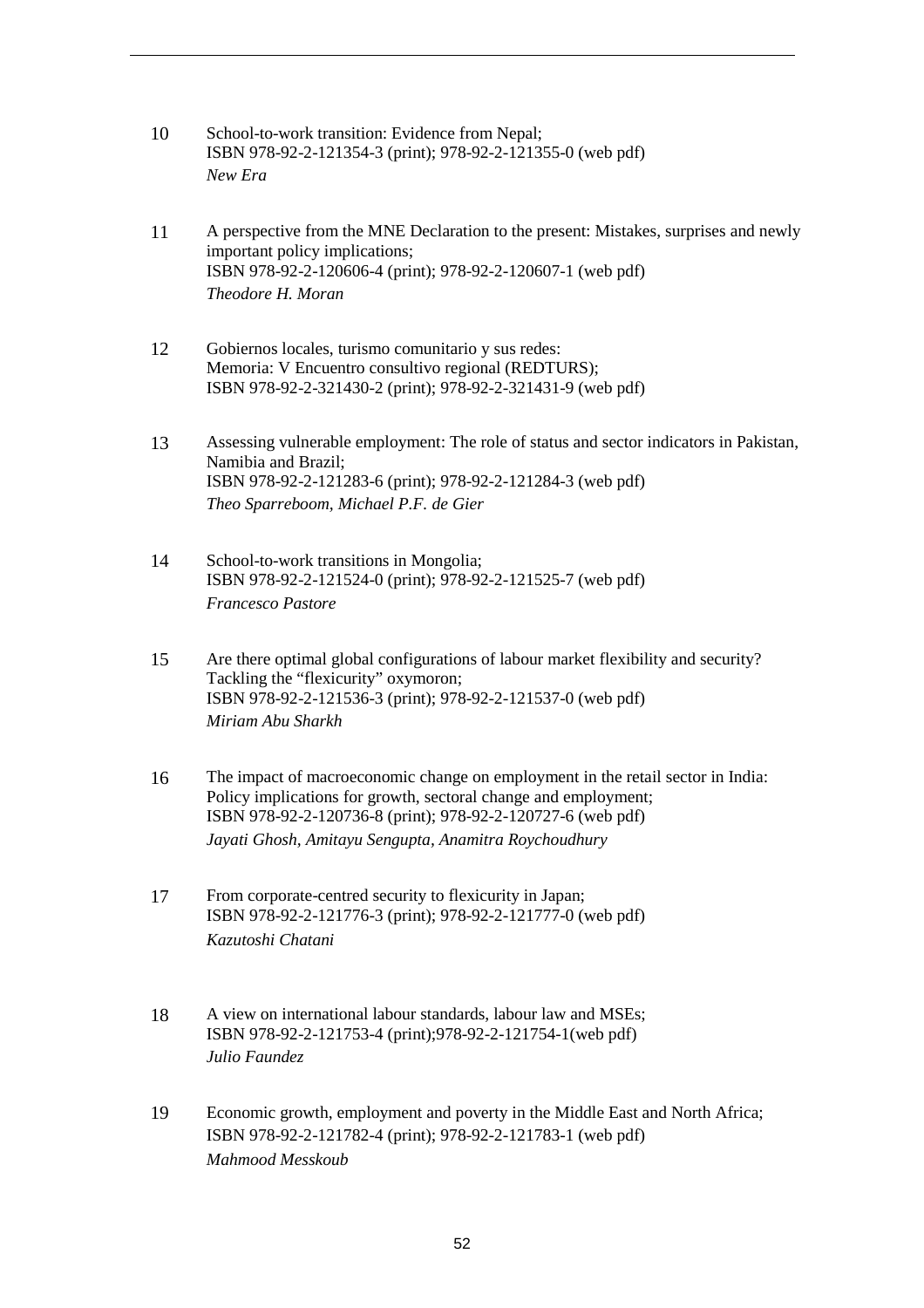- 20 Global agri-food chains: Employment and social issues in fresh fruit and vegetables; ISBN 978-92-2-121941-5(print); 978-92-2-121942-2 (web pdf) *Sarah Best, Ivanka Mamic*
- 21 Trade agreements and employment: Chile 1996-2003; ISBN 978-92-121962-0 (print); 978-92-121963-7 (web pdf)
- 22 The employment effects of North-South trade and technological change; ISBN 978-92-2-121964-4 (print); 978-92-2-121965-1 (web pdf) *Nomaan Majid*
- 23 Voluntary social initiatives in fresh fruit and vegetable value chains; ISBN 978-92-2-122007-7 (print); 978-92-2-122008-4 (web pdf) *Sarah Best, Ivanka Mamic*
- 24 Crecimiento económico y empleo de jóvenes en Chile: Análisis sectorial y proyecciones; ISBN 978-92-2-321599-6 (print); 978-92-2-321600-9 (web pdf)

*Mario D. Velásquez Pinto*

- 25 The impact of codes and standards on investment flows to developing countries; ISBN 978-92-2-122114-2 (print); 978-92-2-122115-9 (web pdf) *Dirk Willem te Velde*
- 26 The promotion of respect for workers' rights in the banking sector: Current practice and future prospects; ISBN 978-92-2-122116-6 (print); 978-2-122117-3 (web pdf) *Emily Sims*

### **2009**

- 27 Labour market information and analysis for skills development; ISBN 978-92-2-122151-7 (print); 978-92-2-122152-4 (web pdf) *Theo Sparreboom, Marcus Powell*
- 28 Global reach Local relationships: Corporate social responsibility, worker's rights and local development; ISBN 978-92-2-122222-4 (print); 978-92-2-122212-5 (web pdf) *Anne Posthuma*, *Emily Sims*
- 29 Investing in the workforce: Social investors and international labour standards; ISBN 978-92-2-122288-0 (print); 978-92-2-122289-7 (web pdf) *Elizabeth Umlas*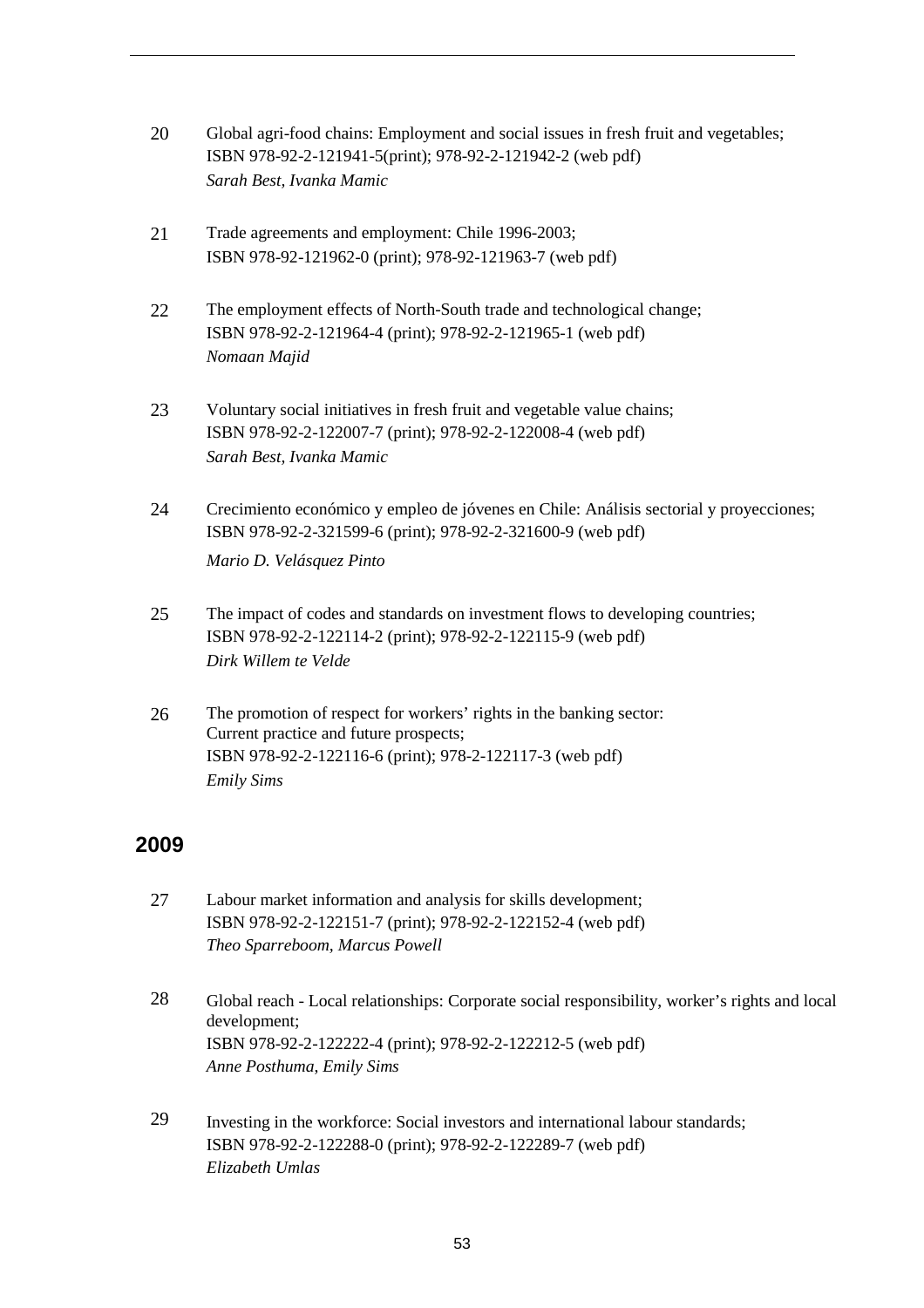- 30 Rising food prices and their implications for employment, decent work and poverty reduction; ISBN 978-92-2-122331-3 (print); 978-92-2-122332-0 (web pdf) *Rizwanul Islam, Graeme Buckley*
- 31 Economic implications of labour and labour-related laws on MSEs: A quick review of the Latin American experience; ISBN 978-92-2-122368-9 (print); 978-92-2-122369-6 (web pdf) *Juan Chacaltana*
- 32 Understanding informal apprenticeship Findings from empirical research in Tanzania; ISBN 978-92-2-122351-1 (print); 978-92-2-122352-8 (web pdf) *Irmgard Nübler, Christine Hofmann, Clemens Greiner*
- 33 Partnerships for youth employment. A review of selected community-based initiatives; ISBN 978-92-2-122468-6 (print); 978-92-2-122469-3 (web pdf) *Peter Kenyon*
- 34 The effects of fiscal stimulus packages on employment; ISBN 978-92-2-122489-1 (print); 978-92-2-122490-7 (web pdf) *Veena Jha*
- 35 Labour market policies in times of crisis; ISBN 978-92-2-122510-2 (print); 978-92-2-122511-9 (web pdf) *Sandrine Cazes, Sher Verick, Caroline Heuer*
- 36 The global economic crisis and developing countries: Transmission channels, fiscal and policy space and the design of national responses; ISBN 978-92-2-122544-7 (print); 978-92-2-122545-4 (web pdf) *Iyanatul Islam*
- 37 Rethinking monetary and financial policy: Practical suggestions for monitoring financial stability while generating employment and poverty reduction; ISBN 978-92-2-122514-0 (print); 978-92-2-122515-7 (web pdf) *Gerald Epstein*
- 38 Promoting employment-intensive growth in Bangladesh: Policy analysis of the manufacturing and service sectors; ISBN 978-92-2-122540-9 (print); 978-92-2-122541-6 (web pdf) *Nazneen Ahmed, Mohammad Yunus, Harunur Rashid Bhuyan*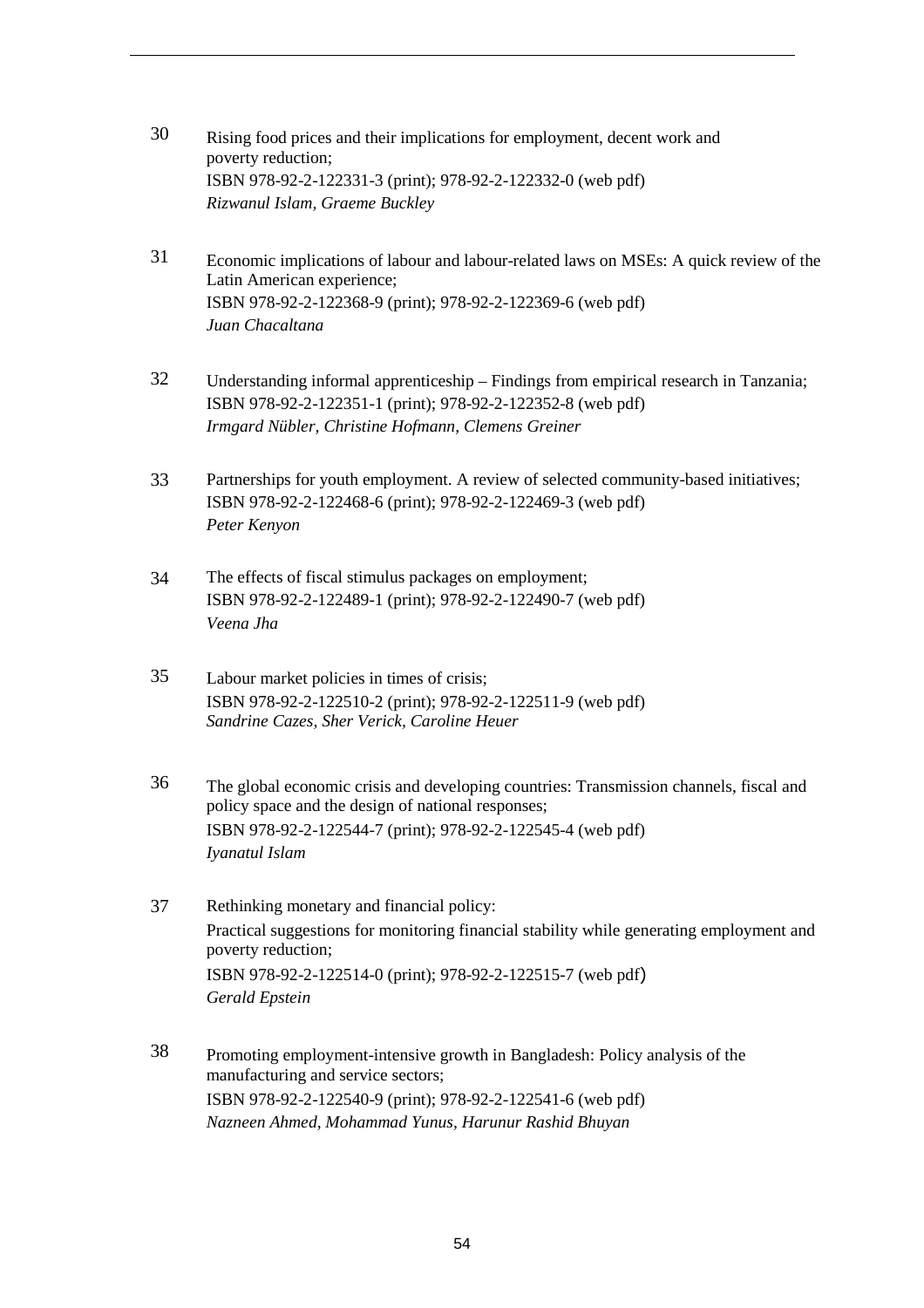- 39 The well-being of labour in contemporary Indian economy: What's active labour market policy got to do with it?; ISBN 978-92-2-122622-2 (print); 978-92-2-122623-9 (web pdf) *Praveen Jha*
- 40 The global recession and developing countries; ISBN 978-92-2-122847-9 (print); 978-92-2-122848-6 (web pdf) *Nomaan Majid*
- 41 Offshoring and employment in the developing world: Business process outsourcing in the Philippines; ISBN 978-92-2-122845-5 (print); 978-92-2-122846-2 (web pdf) *Miriam Bird, Christoph Ernst*
- 42 A survey of the Great Depression as recorded in the International Labour Review, 1931- 1939; ISBN 978-92-2-122843-1 (print); 978-92-2-122844-8 (web pdf) *Rod Mamudi*
- 43 The price of exclusion: The economic consequences of excluding people with disabilities from the world or work; ISBN 978-92-2-122921-6 (print); 978-92-2-122922-3 (web pdf) *Sebastian Buckup*
- 44 Researching NQFs: Some conceptual issues; ISBN 978-92-2-123066-3 (print), 978-92-2-123067-0 (web pdf) *Stephanie Allais, David Raffe, Michael Young*
- 45 Learning from the first qualifications frameworks; ISBN 978-92-2-123068-7 (print), 978-92-2-123069-4 (web pdf) *Stephanie Allais, David Raffe, Rob Strathdee, Leesa Wheelahan, Michael Young*
- 46 International framework agreements and global social dialogue: Lessons from the Daimler case; ISBN 978-92-2-122353-5 (print); 978-92-2-122354-2 (web pdf) *Dimitris Stevis*

# **2010**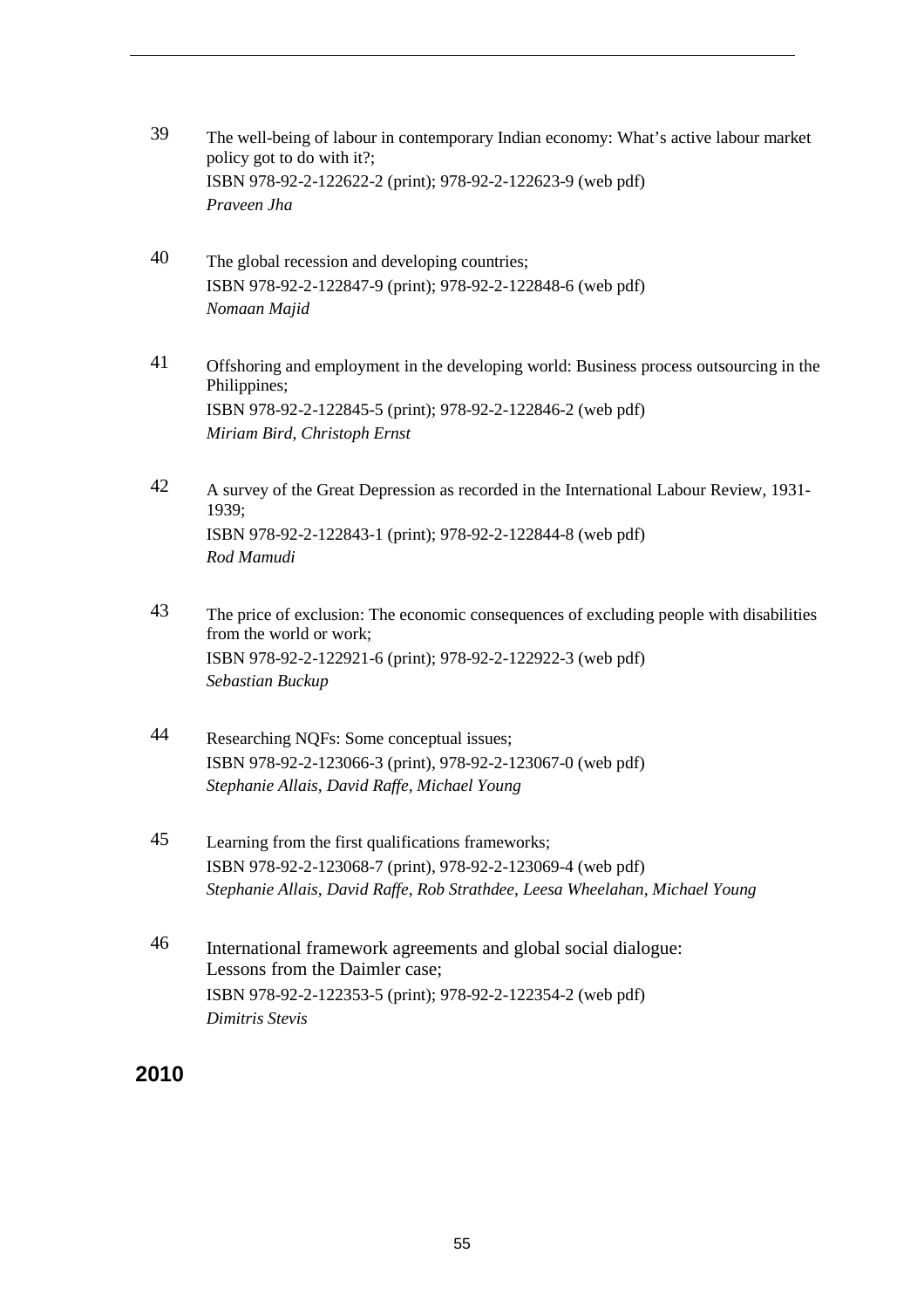- 47 International framework agreements and global social dialogue: Parameters and prospects; ISBN 978-92-2-123298-8 (print); 978-92-2-122299-5 (web pdf) *Dimitris Stevis*
- 48 Unravelling the impact of the global financial crisis on the South African labour market; ISBN 978-92-2-123296-4 (print); 978-92-2-123297-1 (web pdf) *Sher Verick*
- 49 Guiding structural change: The role of government in development; ISBN 978-92-2-123340-4 (print); 978-92-2-123341-1 (web pdf) *Matthew Carson*
- 50 Les politiques du marché du travail et de l'emploi au Burkina Faso; ISBN 978-92-2-223394-6 (print); 978-92-2-223395-3 (web pdf) *Lassané Ouedraogo, Adama Zerbo*
- 51 Characterizing the school-to-work transitions of young men and women: Evidence from the ILO school-to-work transition surveys; ISBN 978-92-2-122990-2 (print); 978-92-2-122991-9 (web pdf) *Makiko Matsumoto, Sara Elder*
- 52 Exploring the linkages between investment and employment in Moldova: A time-series analysis ISBN 978-92-2-122990-2 (print); 978-92-2-122991-9 (web pdf) *Stefania Villa*
- 53 The crisis of orthodox macroeconomic policy: The case for a renewed commitment to full employment; ISBN 978-92-2-123512-5 (print); 978-92-2-123513-2 (web pdf) *Muhammed Muqtada*
- 54 Trade contraction in the global crisis: Employment and inequality effects in India and South Africa; ISBN 978-92-2124037-2 (print); 978-92-2124038-9 (web pdf) *David Kucera, Leanne Roncolato, Erik von Uexkull*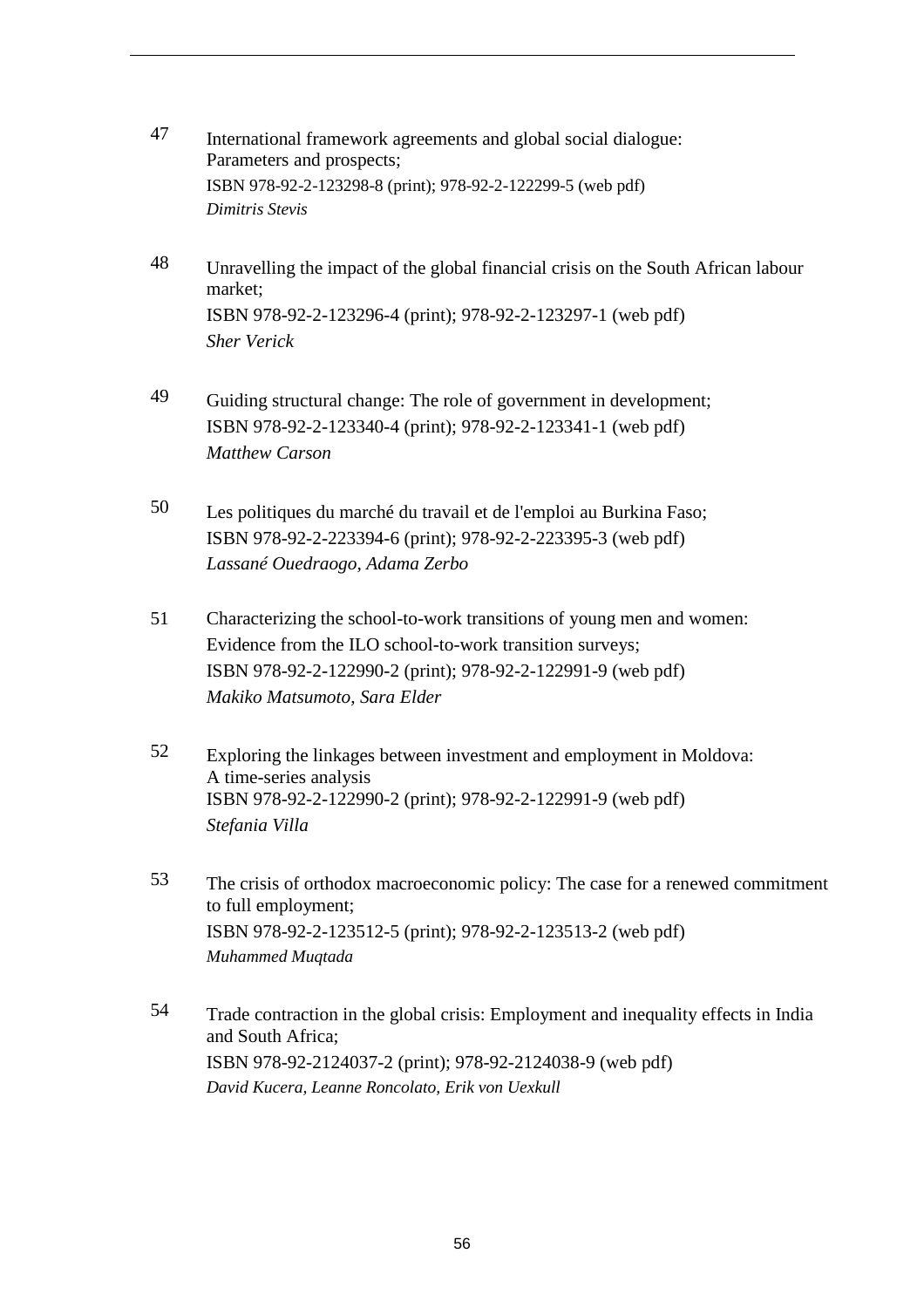- 55 The impact of crisis-related changes in trade flows on employment: Incomes, regional and sectoral development in Brazil; *Forthcoming Scott McDonald, Marion Janse, Erik von Uexkull*
- 56 Envejecimiento y Empleo en América Latina y el Caribe; ISBN 978-92-2-323631-1 (print); 978-92-2-323632-8 (web pdf) *Jorge A. Paz*
- 57 Demographic ageing and employment in China; ISBN 978-92-2-123580-4 (print); 978-92-2-123581-1 (web pdf) *Du Yang, Wrang Meiyan*
- 58 Employment, poverty and economic development in Madagascar: A macroeconomic framework; ISBN 978-92-2-123398-5 (print); 978-92-2-123399-2 (web pdf) *Gerald Epstein, James Heintz, Léonce Ndikumana, Grace Chang*
- 59 The Korean labour market: Some historical macroeconomic perspectives; ISBN 978-92-2-123675-7 (print); 978-92-2-123676-4 (web pdf) *Anne Zooyob*
- 60 Les Accords de Partenariat Economique et le travail décent: Quels enjeux pour l'Afrique de l'ouest et l'Afrique centrale?; ISBN 978-92-2-223727-2 (print); 978-92-2-223728-9 (web pdf) *Eléonore d'Achon; Nicolas Gérard*
- 61 The great recession of 2008-2009: Causes, consequences and policy responses; ISBN 978-92-2-123729-7 (print); 978-92-2-123730-3 (web pdf) *Iyanatul Islam, Sher Verick*
- 62 Rwanda forging ahead: The challenge of getting everybody on board; ISBN 978-92-2-123771-6 (print); 978-92-2-123772-3 (web pdf)

*Per Ronnås (ILO), Karl Backéus (Sida); Elina Scheja (Sida)* 

63 Growth, economic policies and employment linkages in Mediterranean countries: The cases of Egypt, Israel, Morocco and Turkey; ISBN 978-92-2-123779-2 (print); 978-92-2-123780-8 (web pdf)

*Gouda Abdel-Khalek*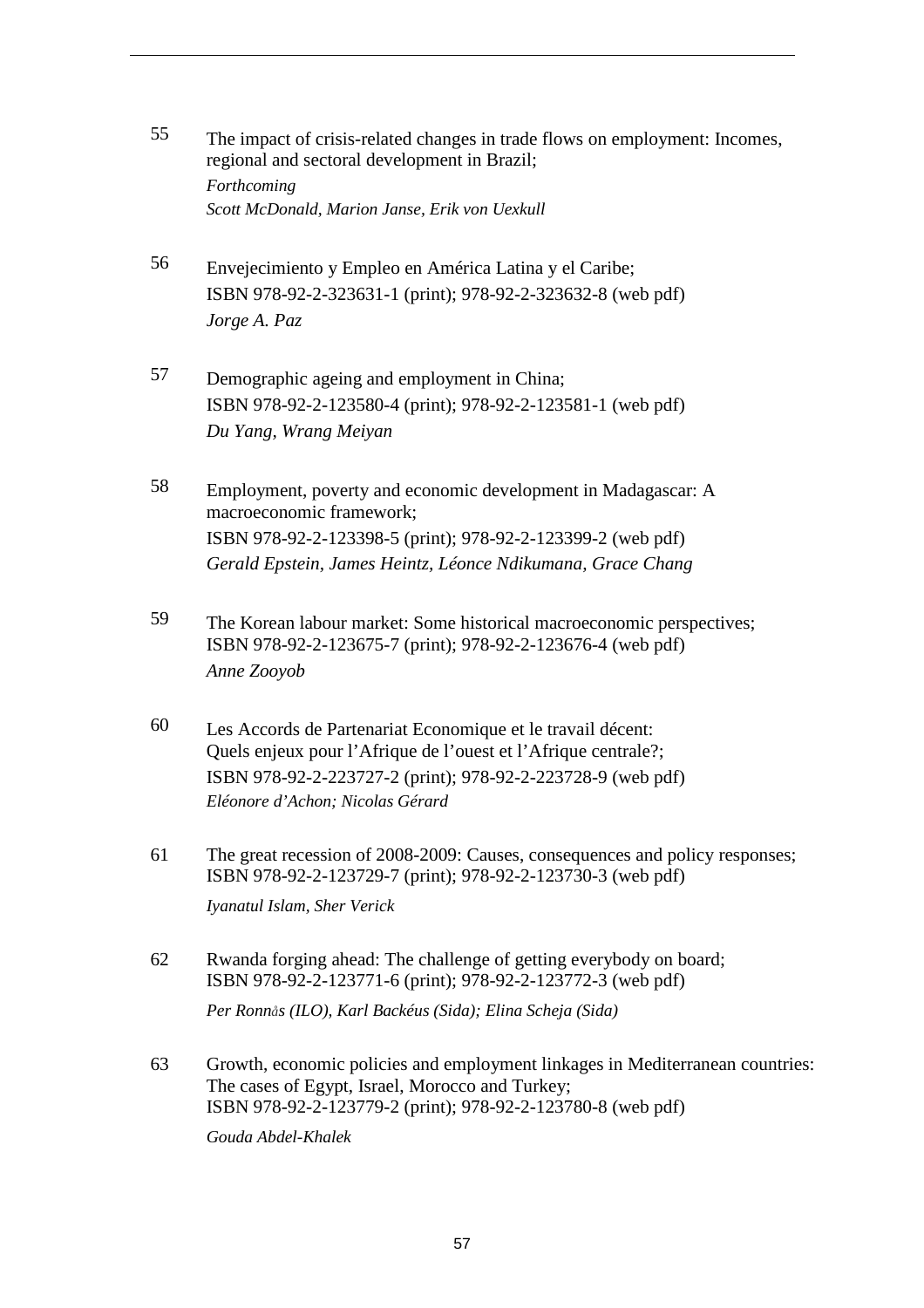- 64 Labour market policies and institutions with a focus on inclusion, equal opportunities and the informal economy; ISBN 978-92-2-123787-7 (print); 978-92-2-123788-4 (web pdf) *Mariangels Fortuny, Jalal Al Husseini*
- 65 Les institutions du marché du travail face aux défis du développement: Le cas du Mali; ISBN 978-92-2- 223833-0 (print); 978-92-2-223834-7 (web pdf) *Modibo Traore, Youssouf Sissoko*
- 66 Les institutions du marché du travail face aux défis du développement: Le cas du Bénin; ISBN 978-92-2-223913-9 (print); 978-92-2-223914-6 (web pdf) *Albert Honlonkou, Dominique Odjo Ogoudele*
- 67 What role for labour market policies and institutions in development?Enhancing security in developing countries and emerging economies;

ISBN 978-92-2-124033-4 (print); 978-92-2-124034-1 (web pdf)

*Sandrine Cazes, Sher Verick* 

68 The role of openness and labour market institutions for employment dynamics during economic crises; Forthcoming

*Elisa Gameroni, Erik von Uexkull, Sebastian Weber* 

69 Towards the right to work: Innovations in Public Employment programmes (IPEP); ISBN 978-92-2-124236-9 (print); 978-92-2-1244237-6 (web pdf)

*Maikel Lieuw-Kie-Song, Kate Philip, Mito Tsukamoto, Marc van Imschoot* 

- 70 The impact of the economic and financial crisis on youth employment: Measures for labour market recovery in the European Union, Canada and the United States; ISBN 978-92-2-124378-6 (print); 978-92-2-124379-3 (web pdf) *Niall O'Higgins*
- 71 El impacto de la crisis económica y financiera sobre el empleo juvenil en América Latina: Medidas des mercado laboral para promover la recuperación del empleo juvenil; ISBN 978-92-2-324384-5 (print); 978-92-2-324385-2 (web pdf)

*Federio Tong*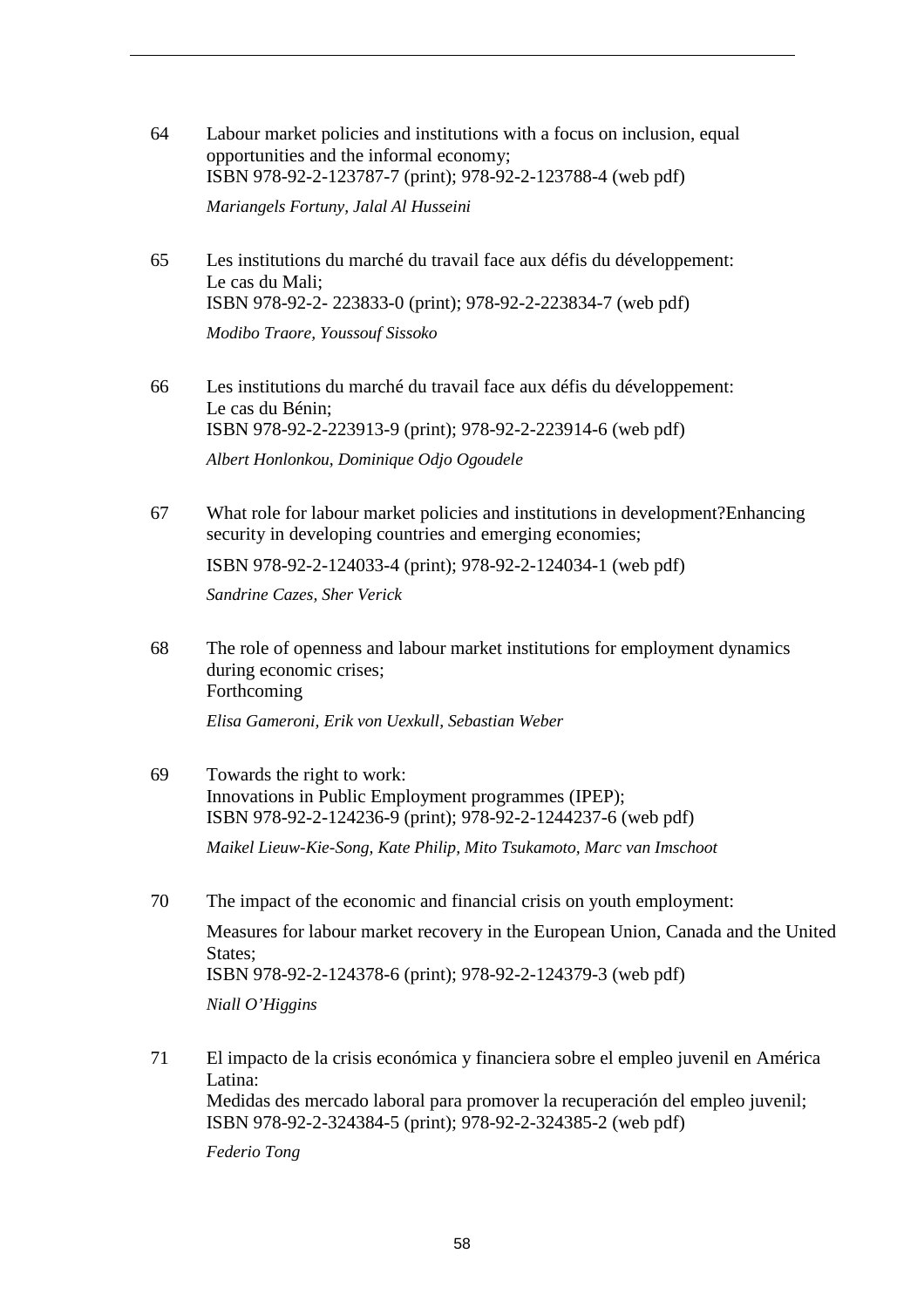**Working Papers** 

**A complete list of previous working papers can be found on: http://www.ilo.org/employment**